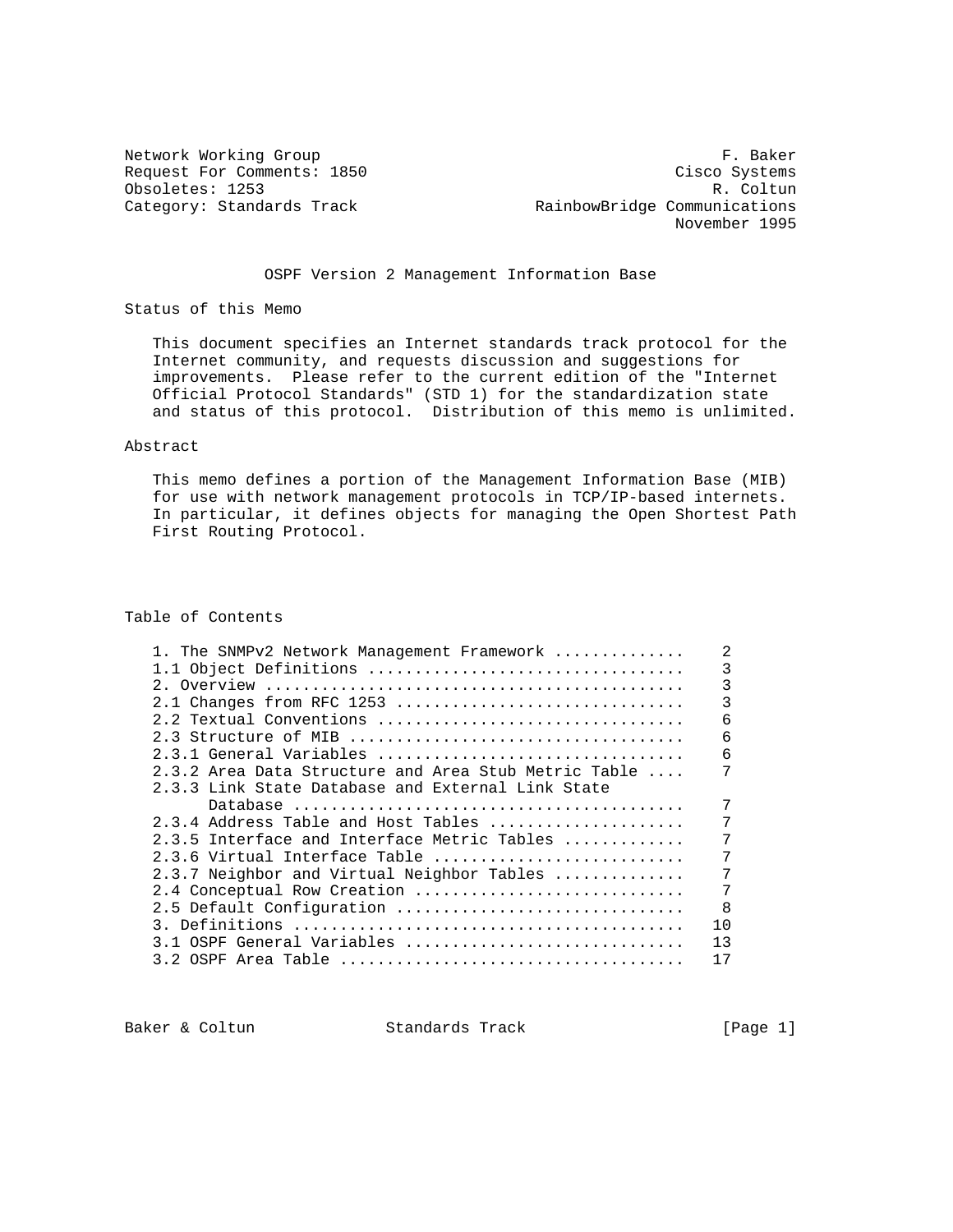| 3.3 OSPF Area Default Metrics          | 21 |
|----------------------------------------|----|
| 3.4 OSPF Link State Database           | 25 |
| 3.5 OSPF Address Range Table           | 27 |
|                                        | 29 |
| 3.7 OSPF Interface Table               | 32 |
| 3.8 OSPF Interface Metrics             | 39 |
| 3.9 OSPF Virtual Interface Table       | 42 |
| 3.10 OSPF Neighbor Table               | 46 |
| 3.11 OSPF Virtual Neighbor Table       | 51 |
| 3.12 OSPF External Link State Database | 54 |
| 3.13 OSPF Route Table Use              | 57 |
| 3.14 OSPF Area Aggregate Table         | 58 |
|                                        | 66 |
| 4.1 Format Of Trap Definitions         | 67 |
|                                        | 67 |
| 4.3 Ignoring Initial Activity          | 67 |
|                                        | 67 |
| 4.5 One Trap Per OSPF Event            | 68 |
| 4.6 Polling Event Counters             | 68 |
| 5. OSPF Trap Definitions               | 69 |
| 5.1 Trap Support Objects               | 69 |
|                                        | 71 |
|                                        | 78 |
|                                        | 78 |
| 8. Security Considerations             | 80 |
|                                        | 80 |

1. The SNMPv2 Network Management Framework

 The SNMPv2 Network Management Framework consists of four major components. They are:

- o RFC 1441 which defines the SMI, the mechanisms used for describing and naming objects for the purpose of management.
- o STD 17, RFC 1213 defines MIB-II, the core set of managed objects for the Internet suite of protocols.
- o RFC 1445 which defines the administrative and other architectural aspects of the framework.
- o RFC 1448 which defines the protocol used for network access to managed objects.

 The Framework permits new objects to be defined for the purpose of experimentation and evaluation.

Baker & Coltun Standards Track [Page 2]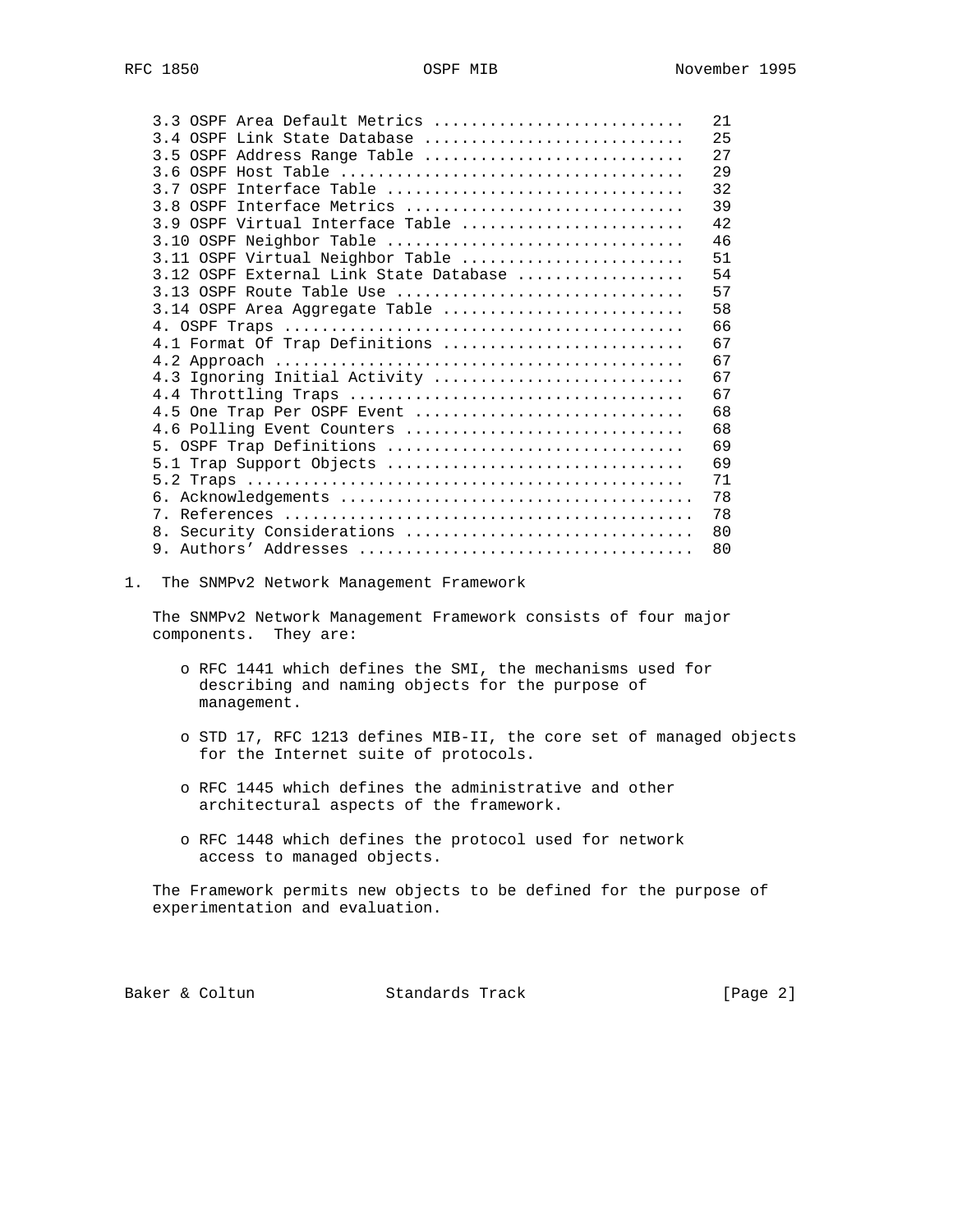# 1.1. Object Definitions

 Managed objects are accessed via a virtual information store, termed the Management Information Base or MIB. Objects in the MIB are defined using the subset of Abstract Syntax Notation One (ASN.1) defined in the SMI. In particular, each object object type is named by an OBJECT IDENTIFIER, an administratively assigned name. The object type together with an object instance serves to uniquely identify a specific instantiation of the object. For human convenience, we often use a textual string, termed the descriptor, to refer to the object type.

- 2. Overview
- 2.1. Changes from RFC 1253

The changes from RFC 1253 are the following:

- (1) The textual convention PositiveInteger was changed from 1..'FFFFFFFF'h to 1..'7FFFFFFF'h at the request of Marshall Rose.
- (2) The textual convention TOSType was changed to reflect the TOS values defined in the Router Requirements Draft, and in accordance with the IP Forwarding Table MIB's values.
- (3) The names of some objects were changed, conforming to the convention that an acronym (for example, LSA) is a single word ("Lsa") in most SNMP names.
- (4) textual changes were made to make the MIB readable by Dave Perkins' SMIC MIB Compiler in addition to Mosy. This involved changing the case of some characters in certain names and removing the DEFVAL clauses for Counters.
- (5) The variables ospfAreaStatus and ospfIfStatus were added, having been overlooked in the original MIB.
- (6) The range of the variable ospfLsdbType was extended to include multicastLink (Group-membership LSA) and nssaExternalLink (NSSA LSA).
- (7) The variable ospfIfMetricMetric was renamed ospfIfMetricValue, and the following text was removed from its description:

"The value FFFF is distinguished to mean 'no route via

| Standards Track<br>Baker & Coltun | [Page 3] |
|-----------------------------------|----------|
|                                   |          |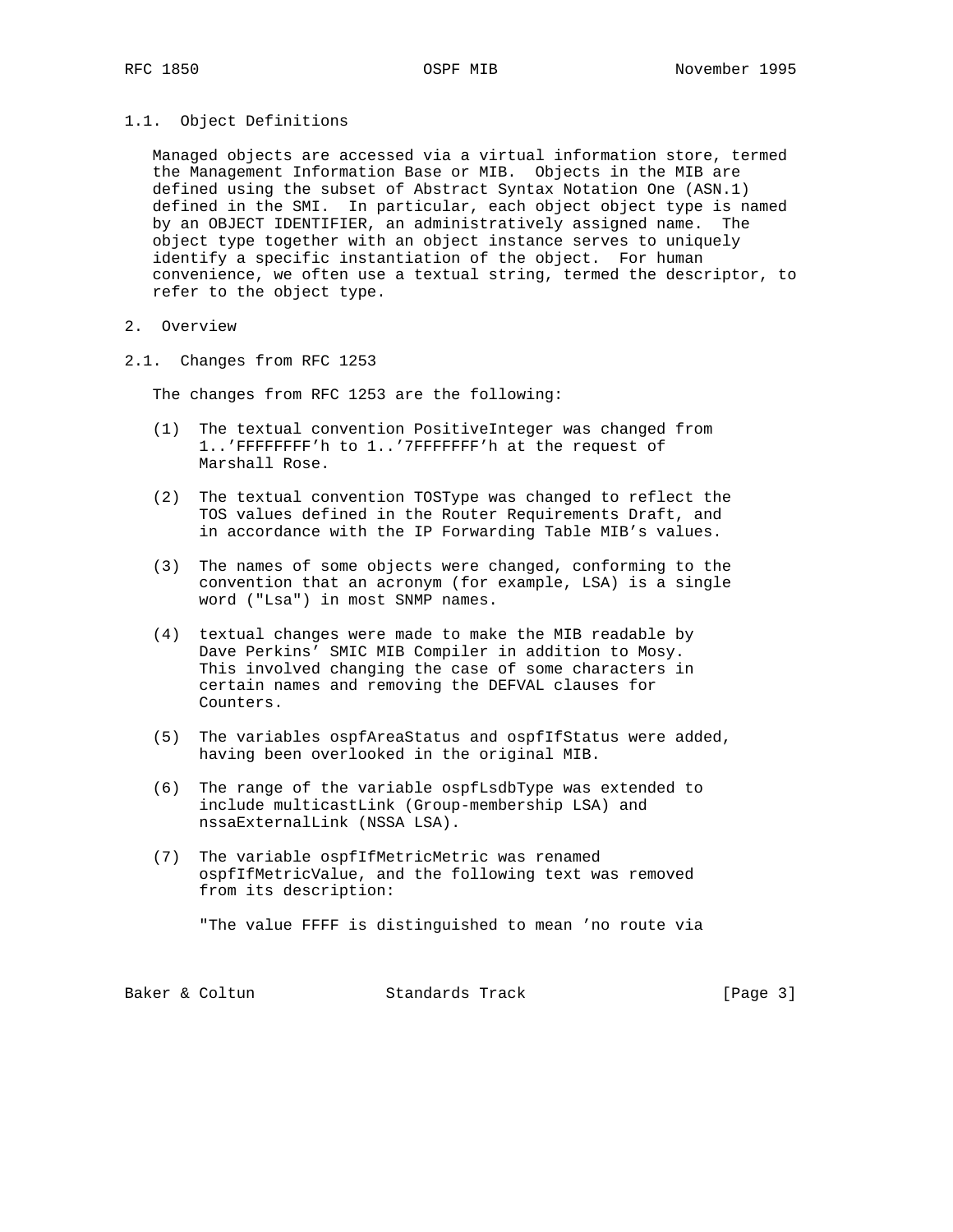this TOS'."

- (8) The variable ospfNbmaNbrPermanence was added, with the values 'dynamic' and 'permanent'; by this means, dynamically learned and configured neighbors can be distinguished.
- (9) The DESCRIPTION of the variable ospfNbrIpAddr was changed from

"The IP address of this neighbor."

to

 "The IP address this neighbor is using in its IP Source Address. Note that, on addressless links, this will not be 0.0.0.0, but the address of another of the neighbor's interfaces."

 This is by way of clarification and does not change the specification.

- (10) The OSPF External Link State Database was added. The OSPF Link State Database used to display all LSAs stored; in this MIB, it displays all but the AS External LSAs. This is because there are usually a large number of External LSAs, and they are relicated in all non-Stub Areas.
- (11) The variable ospfAreaSummary was added to control the import of summary LSAs into stub areas. If it is noAreaSummary (default) the router will neither originate nor propagate summary LSAs into the stub area. It will rely entirely on its default route. If it is sendAreaSummary, the router will both summarize and propagate summary LSAs.
- (12) The general variables ospfExtLsdbLimit and ExitOverflowInterval were introduced to help handle LSDB overflow.
- (13) The use of the IP Forwarding Table is defined.
- (14) The ospfAreaRangeTable was obsoleted and replaced with the ospfAreaAggregateTable to accommodate two additional indexes. The ospfAreaAggregateEntry keys now include a LsdbType (which can be used to differentiate between the traditional type-3 Aggregates and NSSA Aggregates) and an

Baker & Coltun Standards Track [Page 4]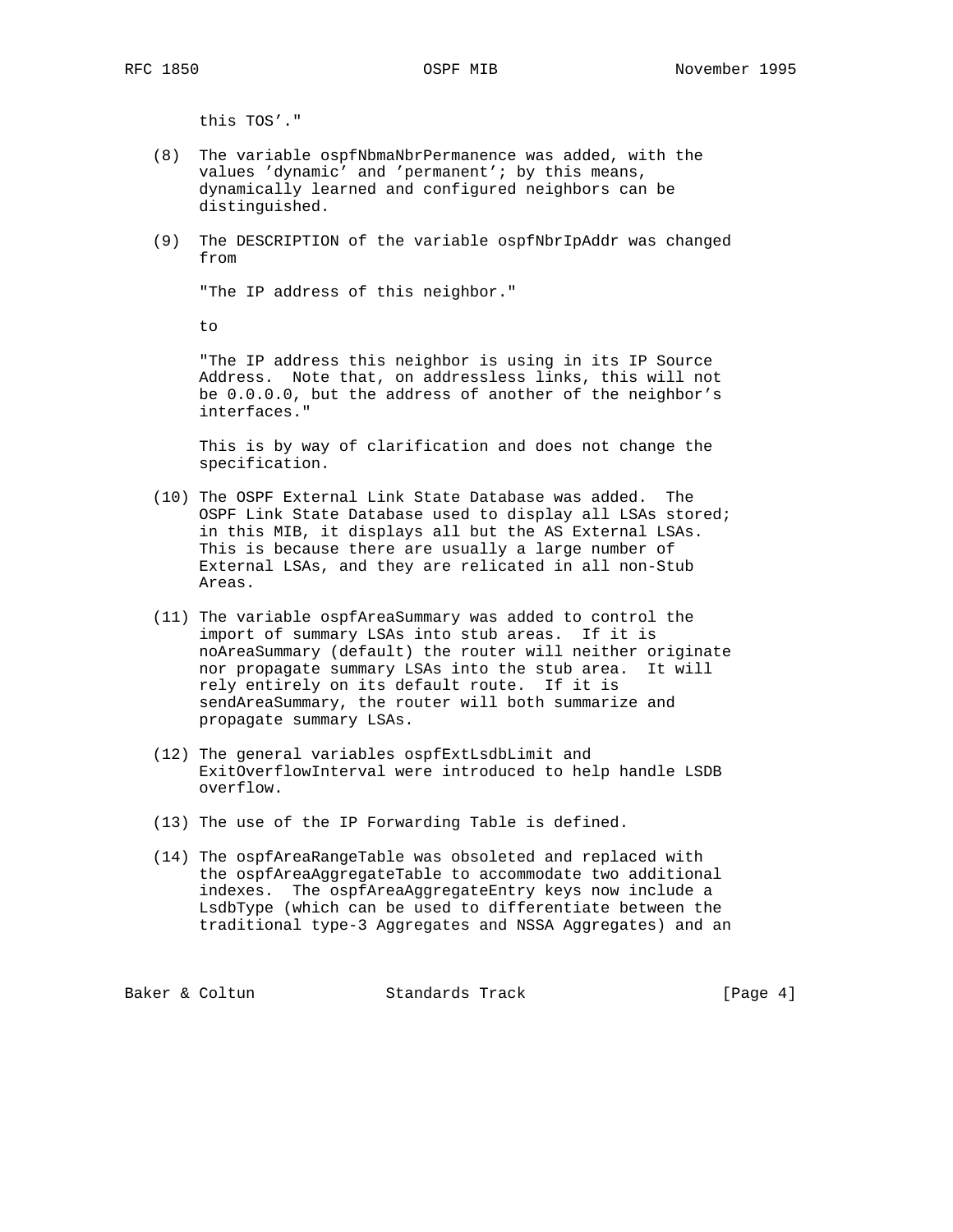ospfAreaAggregateMask (which will more clearly express the range).

- (15) The variable ospfAreaAggregateEffect was added. This permits the network manager to hide a subnet within an area.
- (16) Normally, the border router of a stub area advertises a default route as an OSPF network summary. An NSSA border router will generate a type-7 LSA indicating a default route, and import it into the NSSA. ospfStubMetricType (ospf internal, type 1 external, or type 2 external) indicates the type of the default metric advertised.
- (17) ospfMulticastExtensions is added to the OSPF General Group. This indicates the router's ability to forward IP multicast (Class D) datagrams.
- (18) ospfIfMulticastForwarding is added to the Interface Group. It indicates whether, and if so, how, multicasts should be forwarded on the interface.
- (19) The MIB is converted to SNMP Version 2. Beyond simple text changes and the addition of the MODULE-IDENTITY and MODULE-COMPLIANCE macros, this involved trading the TruthValue Textual Convention for SNMP Version 2's, which has the same values, and trading the Validation Textual Convention for SNMP Version 2's RowStatus.
- (20) ospfAuthType (area authentication type) was changed to an interface authentication type to match the key. It also has an additional value, to indicate the use of MD5 for authentication.
- (21) ospfIfIntfType has a new value, pointToMultipoint.
- (22) ospfIfDemand (read/write) is added, to permit control of Demand OSPF features.
- (23) ospfNbrHelloSuppressed and ospfVirtNbrHelloSuppressed were added, (read only). They indicate whether Hellos are being suppressed to the neighbor.
- (24) ospfDemandExtensions was added to indicate whether the Demand OSPF extensions have been implemented, and to disable them if appropriate.

Baker & Coltun **Standards Track** [Page 5]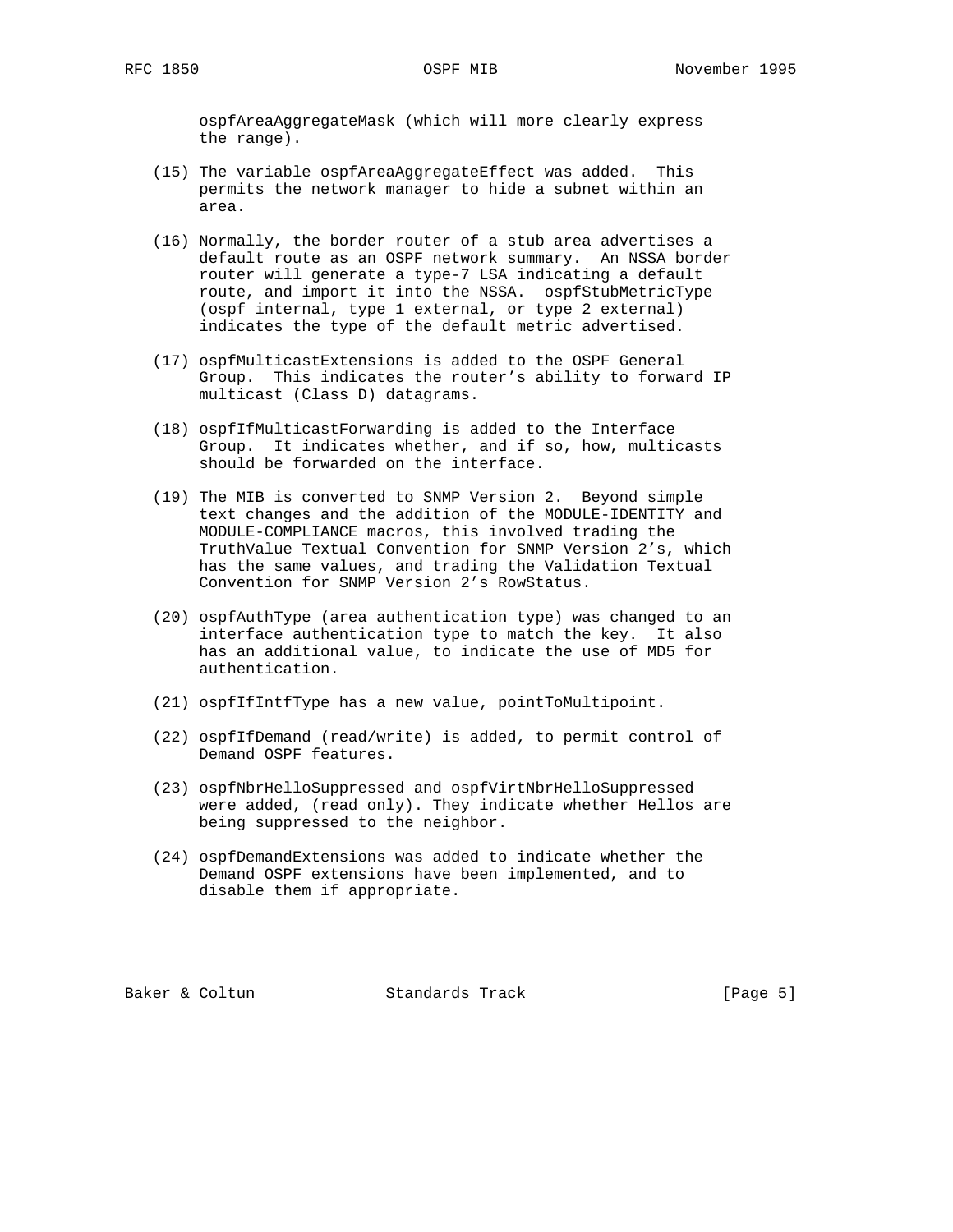# 2.2. Textual Conventions

 Several new data types are introduced as a textual convention in this MIB document. These textual conventions enhance the readability of the specification and can ease comparison with other specifications if appropriate. It should be noted that the introduction of the these textual conventions has no effect on either the syntax nor the semantics of any managed objects. The use of these is merely an artifact of the explanatory method used. Objects defined in terms of one of these methods are always encoded by means of the rules that define the primitive type. Hence, no changes to the SMI or the SNMP are necessary to accommodate these textual conventions which are adopted merely for the convenience of readers and writers in pursuit of the elusive goal of clear, concise, and unambiguous MIB documents.

The new data types are AreaID, RouterID, TOSType, Metric, BigMetric, Status, PositiveInteger, HelloRange, UpToMaxAge, InterfaceIndex, and DesignatedRouterPriority.

### 2.3. Structure of MIB

The MIB is composed of the following sections:

 General Variables Area Data Structure Area Stub Metric Table Link State Database Address Range Table Host Table Interface Table Interface Metric Table Virtual Interface Table Neighbor Table Virtual Neighbor Table External Link State Database Aggregate Range Table

 There exists a separate MIB for notifications ("traps"), which is entirely optional.

## 2.3.1. General Variables

The General Variables are about what they sound like; variables which are global to the OSPF Process.

Baker & Coltun Standards Track [Page 6]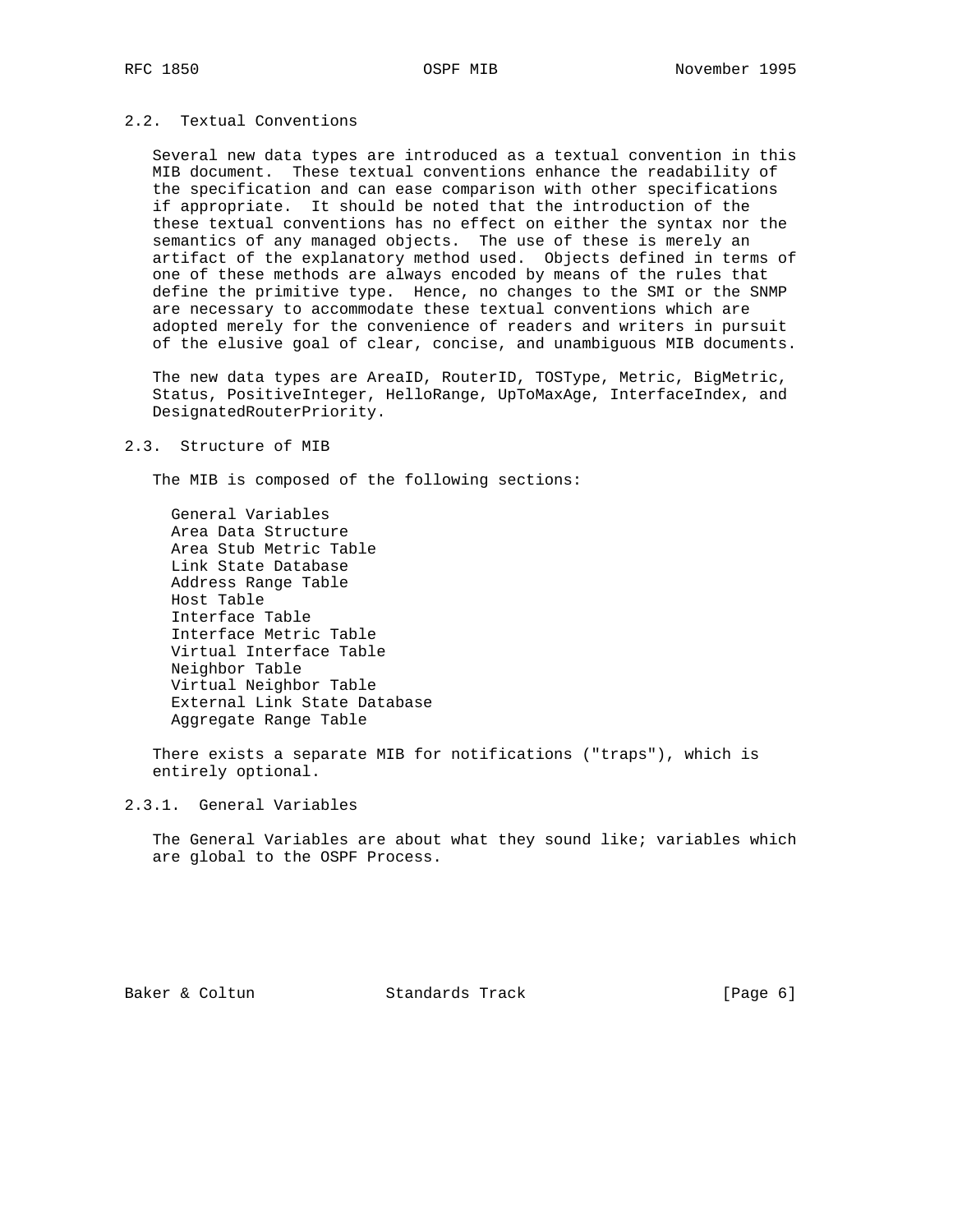2.3.2. Area Data Structure and Area Stub Metric Table

 The Area Data Structure describes the OSPF Areas that the router participates in. The Area Stub Metric Table describes the metrics advertised into a stub area by the default router(s).

2.3.3. Link State Database and External Link State Database

 The Link State Database is provided primarily to provide detailed information for network debugging.

2.3.4. Address Table and Host Tables

 The Address Range Table and Host Table are provided to view configured Network Summary and Host Route information.

2.3.5. Interface and Interface Metric Tables

 The Interface Table and the Interface Metric Table together describe the various IP interfaces to OSPF. The metrics are placed in separate tables in order to simplify dealing with multiple types of service, and to provide flexibility in the event that the IP TOS definition is changed in the future. A Default Value specification is supplied for the TOS 0 (default) metric.

2.3.6. Virtual Interface Table

 Likewise, the Virtual Interface Table describe virtual links to the OSPF Process.

2.3.7. Neighbor and Virtual Neighbor Tables

 The Neighbor Table and the Virtual Neighbor Table describe the neighbors to the OSPF Process.

2.4. Conceptual Row Creation

 For the benefit of row-creation in "conceptual" (see [9]) tables, DEFVAL (Default Value) clauses are included in the definitions in section 3, suggesting values which an agent should use for instances of variables which need to be created due to a Set-Request, but which are not specified in the Set-Request. DEFVAL clauses have not been specified for some objects which are read-only, implying that they are zeroed upon row creation. These objects are of the SYNTAX Counter32 or Gauge32.

 For those objects not having a DEFVAL clause, both management stations and agents should heed the Robustness Principle of the

Baker & Coltun Standards Track [Page 7]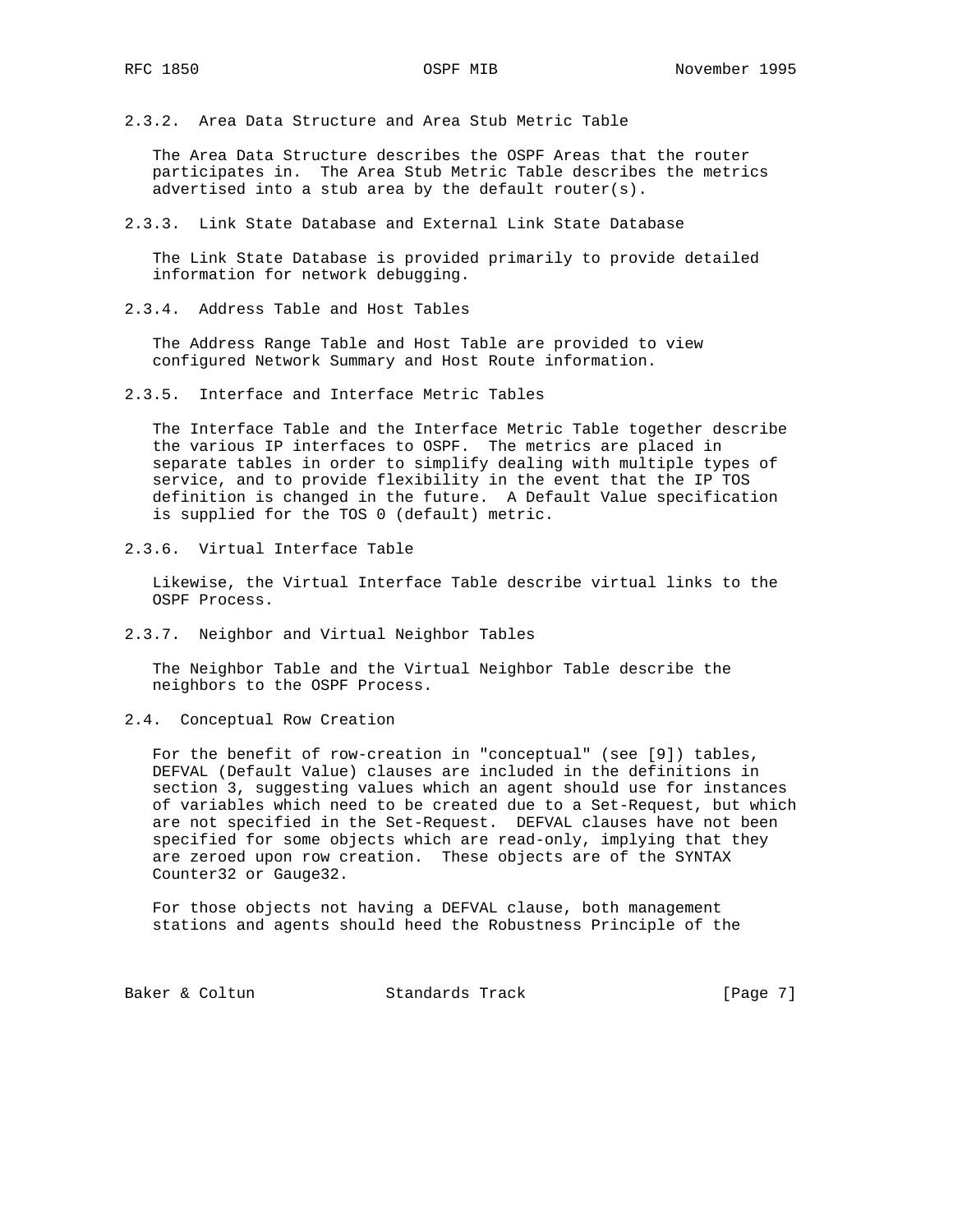Internet (see RFC-791):

 "be liberal in what you accept, conservative in what you send"

 That is, management stations should include as many of these columnar objects as possible (e.g., all read-write objects) in a Set-Request when creating a conceptual row; agents should accept a Set-Request with as few of these as they need (e.g., the minimum contents of a row creating SET consists of those objects for which, as they cannot be intuited, no default is specified.).

 There are numerous read-write objects in this MIB, as it is designed for SNMP management of the protocol, not just SNMP monitoring of its state. However, in the absence of a standard SNMP Security architecture, it is acceptable for implementations to implement these as read-only with an alternative interface for their modification.

### 2.5. Default Configuration

 OSPF is a powerful routing protocol, equipped with features to handle virtually any configuration requirement that might reasonably be found within an Autonomous System. With this power comes a fair degree of complexity, which the sheer number of objects in the MIB will attest to. Care has therefore been taken, in constructing this MIB, to define default values for virtually every object, to minimize the amount of parameterization required in the typical case. That default configuration is as follows:

Given the following assumptions:

- IP has already been configured
- The ifTable has already been configured
- ifSpeed is estimated by the interface drivers
- The OSPF Process automatically discovers all IP Interfaces and creates corresponding OSPF Interfaces
- The TOS 0 metrics are autonomously derived from ifSpeed
- The OSPF Process automatically creates the Areas required for the Interfaces

The simplest configuration of an OSPF process requires that:

The OSPF Process be Enabled.

Baker & Coltun Standards Track [Page 8]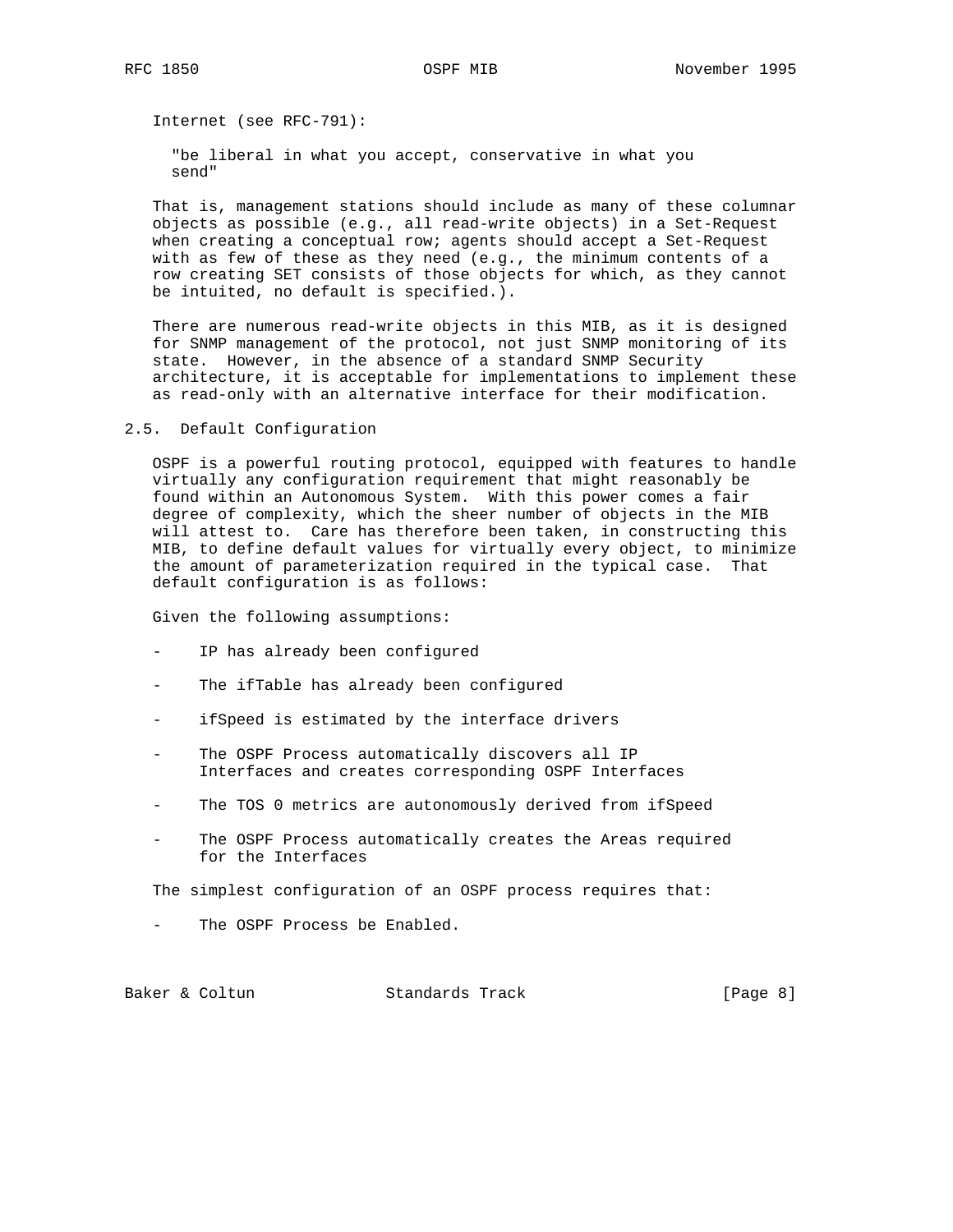This can be accomplished with a single SET:

ospfAdminStat := enabled.

The configured system will have the following attributes:

- The RouterID will be one of the IP addresses of the device
- The device will be neither an Area Border Router nor an Autonomous System Border Router.
- Every IP Interface, with or without an address, will be an OSPF Interface.
- The AreaID of each interface will be 0.0.0.0, the Backbone.
- Authentication will be disabled
- All Broadcast and Point to Point interfaces will be operational. NBMA Interfaces require the configuration of at least one neighbor.
- Timers on all direct interfaces will be:

| Hello Interval: | 10 seconds  |
|-----------------|-------------|
| Dead Timeout:   | 40 Seconds  |
| Retransmission: | 5 Seconds   |
| Transit Delay:  | 1 Second    |
| Poll Interval:  | 120 Seconds |

- no direct links to hosts will be configured.
- no addresses will be summarized
- Metrics, being a measure of bit duration, are unambiguous and intelligent.
- No Virtual Links will be configured.

Baker & Coltun Standards Track [Page 9]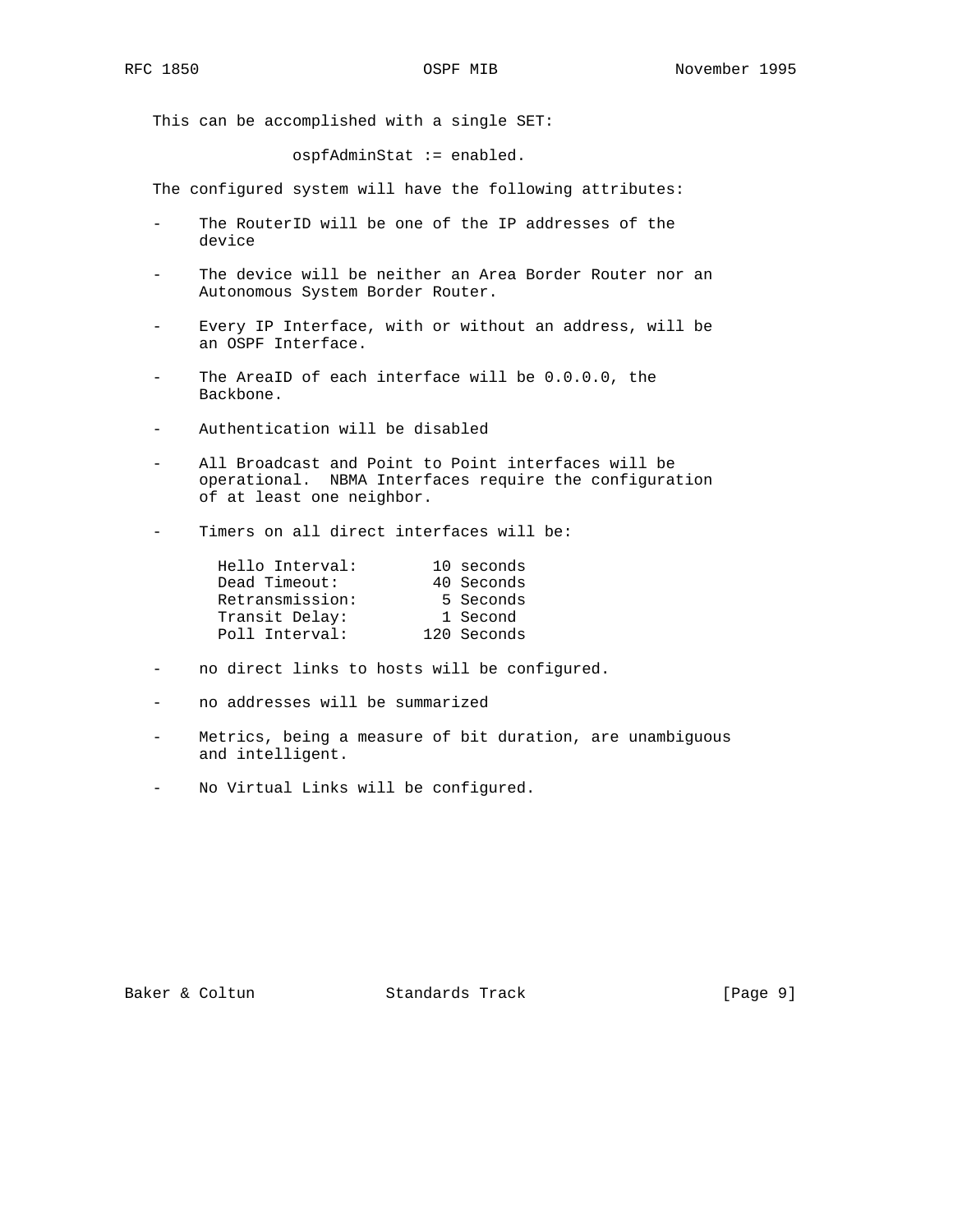3. Definitions OSPF-MIB DEFINITIONS ::= BEGIN IMPORTS MODULE-IDENTITY, OBJECT-TYPE, Counter32, Gauge32, Integer32, IpAddress FROM SNMPv2-SMI TEXTUAL-CONVENTION, TruthValue, RowStatus FROM SNMPv2-TC MODULE-COMPLIANCE, OBJECT-GROUP FROM SNMPv2-CONF MODULE-COMPLIANCE, UBULLI-GROUP<br>mib-2 FROM RFC1213-MIB; -- This MIB module uses the extended OBJECT-TYPE macro as -- defined in [9]. ospf MODULE-IDENTITY LAST-UPDATED "9501201225Z" -- Fri Jan 20 12:25:50 PST 1995 ORGANIZATION "IETF OSPF Working Group" CONTACT-INFO " Fred Baker Postal: Cisco Systems 519 Lado Drive Santa Barbara, California 93111 Tel: +1 805 681 0115 E-Mail: fred@cisco.com Rob Coltun Postal: RainbowBridge Communications Tel: (301) 340-9416 E-Mail: rcoltun@rainbow-bridge.com" DESCRIPTION "The MIB module to describe the OSPF Version 2 Protocol"  $: := \{ \text{min-2 14 } \}$ -- The Area ID, in OSPF, has the same format as an IP Address, -- but has the function of defining a summarization point for -- Link State Advertisements AreaID ::= TEXTUAL-CONVENTION STATUS current DESCRIPTION "An OSPF Area Identifier." SYNTAX IpAddress -- The Router ID, in OSPF, has the same format as an IP Address,

Baker & Coltun Standards Track [Page 10]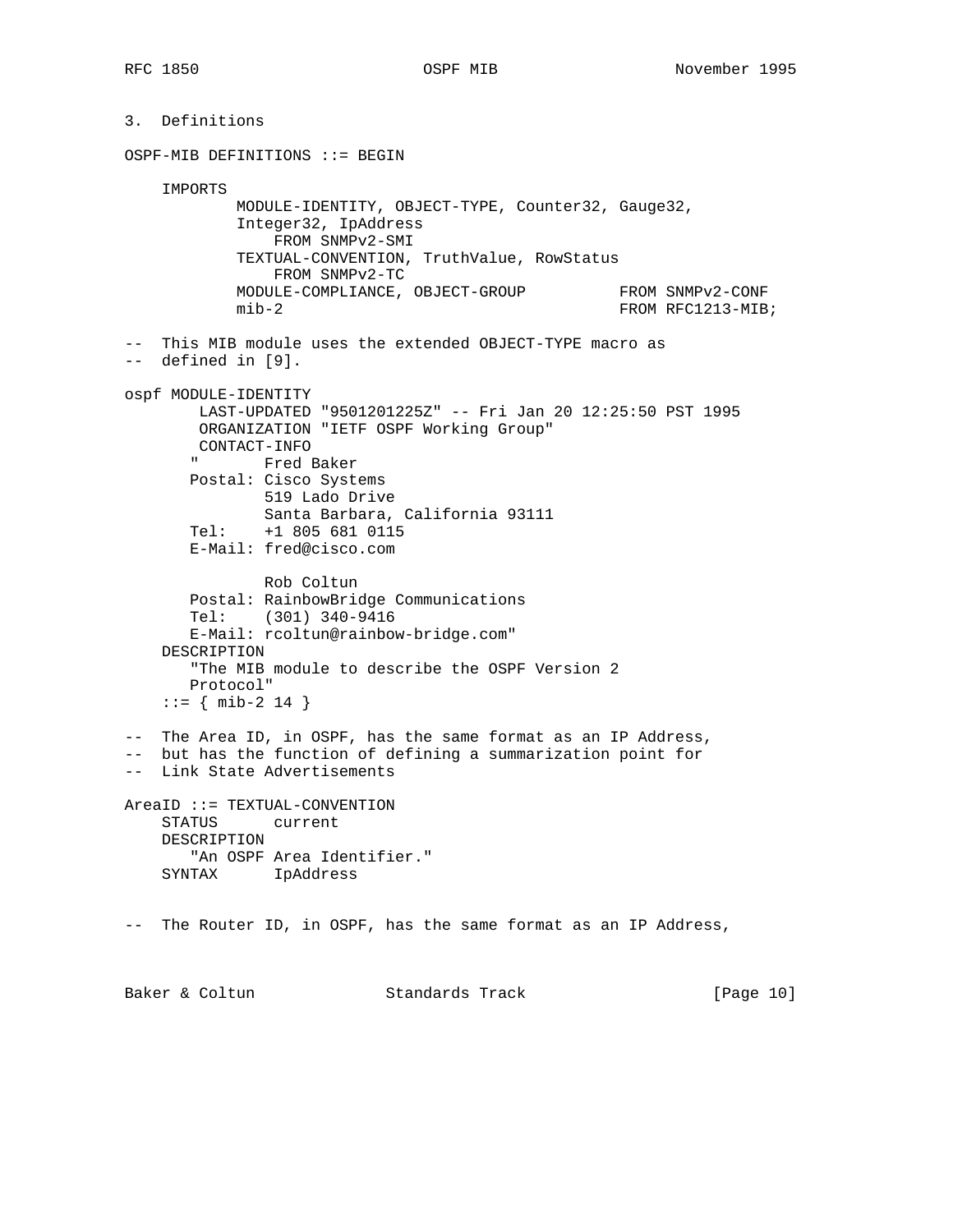-- but identifies the router independent of its IP Address. RouterID ::= TEXTUAL-CONVENTION STATUS current DESCRIPTION "A OSPF Router Identifier." SYNTAX IpAddress -- The OSPF Metric is defined as an unsigned value in the range Metric ::= TEXTUAL-CONVENTION STATUS current DESCRIPTION "The OSPF Internal Metric." SYNTAX Integer32 (0..'FFFF'h) BigMetric ::= TEXTUAL-CONVENTION<br>STATUS current current DESCRIPTION "The OSPF External Metric." SYNTAX Integer32 (0..'FFFFFF'h) -- Status Values Status ::= TEXTUAL-CONVENTION STATUS current DESCRIPTION "The status of an interface: 'enabled' indicates that it is willing to communicate with other OSPF Routers, while 'disabled' indicates that it is not." SYNTAX INTEGER { enabled (1), disabled (2) } -- Time Durations measured in seconds PositiveInteger ::= TEXTUAL-CONVENTION STATUS current DESCRIPTION "A positive integer. Values in excess are precluded as unnecessary and prone to interoperability issues." SYNTAX Integer32 (0..'7FFFFFFF'h) HelloRange ::= TEXTUAL-CONVENTION STATUS current DESCRIPTION "The range of intervals on which hello messages are exchanged." SYNTAX Integer32 (1..'FFFF'h)

Baker & Coltun Standards Track [Page 11]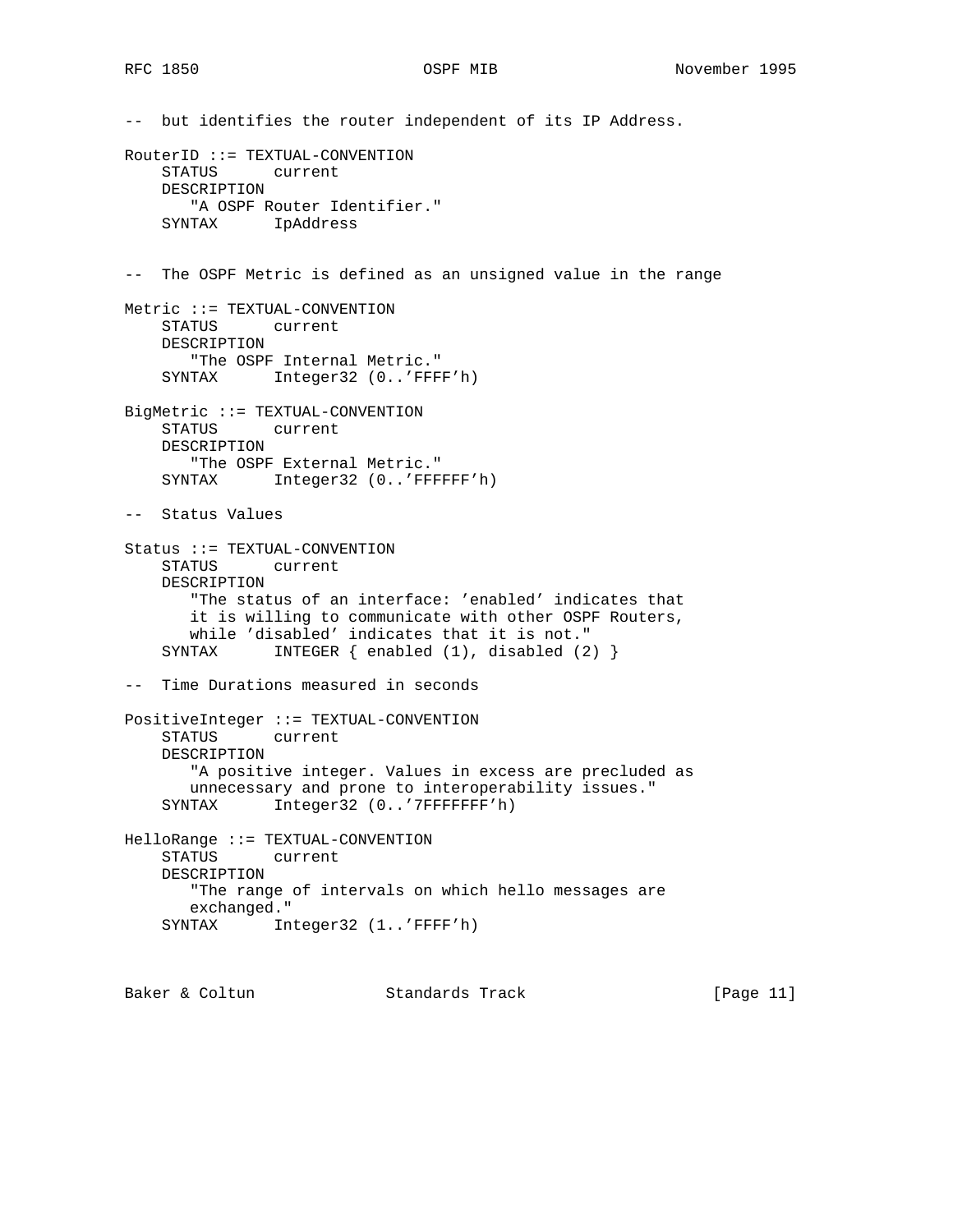UpToMaxAge ::= TEXTUAL-CONVENTION STATUS current DESCRIPTION "The values that one might find or configure for variables bounded by the maximum age of an LSA." SYNTAX Integer32 (0..3600) -- The range of ifIndex InterfaceIndex ::= TEXTUAL-CONVENTION STATUS current DESCRIPTION "The range of ifIndex." SYNTAX Integer32 -- Potential Priorities for the Designated Router Election DesignatedRouterPriority ::= TEXTUAL-CONVENTION STATUS current DESCRIPTION "The values defined for the priority of a system for becoming the designated router." SYNTAX Integer32 (0..'FF'h) TOSType ::= TEXTUAL-CONVENTION STATUS current DESCRIPTION "Type of Service is defined as a mapping to the IP Type of Service Flags as defined in the IP Forwarding Table MIB +-----+-----+-----+-----+-----+-----+-----+-----+ | | | | PRECEDENCE | TYPE OF SERVICE | 0 | | | | | +-----+-----+-----+-----+-----+-----+-----+-----+ IP TOS IP TOS Field Policy Field Policy Contents Code Contents Code  $0 \t0 \t0 \t0 \t1 \t= > 0$  0 0 0 1 ==> 2 0 0 1 0 ==> 4 0 0 1 1 ==> 6  $0 1 0 0$  ==> 8 0 1 0 1 ==> 10 0 1 1 0 ==> 12 0 1 1 1 ==> 14 1 0 0 0 ==> 16 1 0 0 1 ==> 18 1 0 1 0 ==> 20 1 0 1 1 ==> 22

Baker & Coltun Standards Track [Page 12]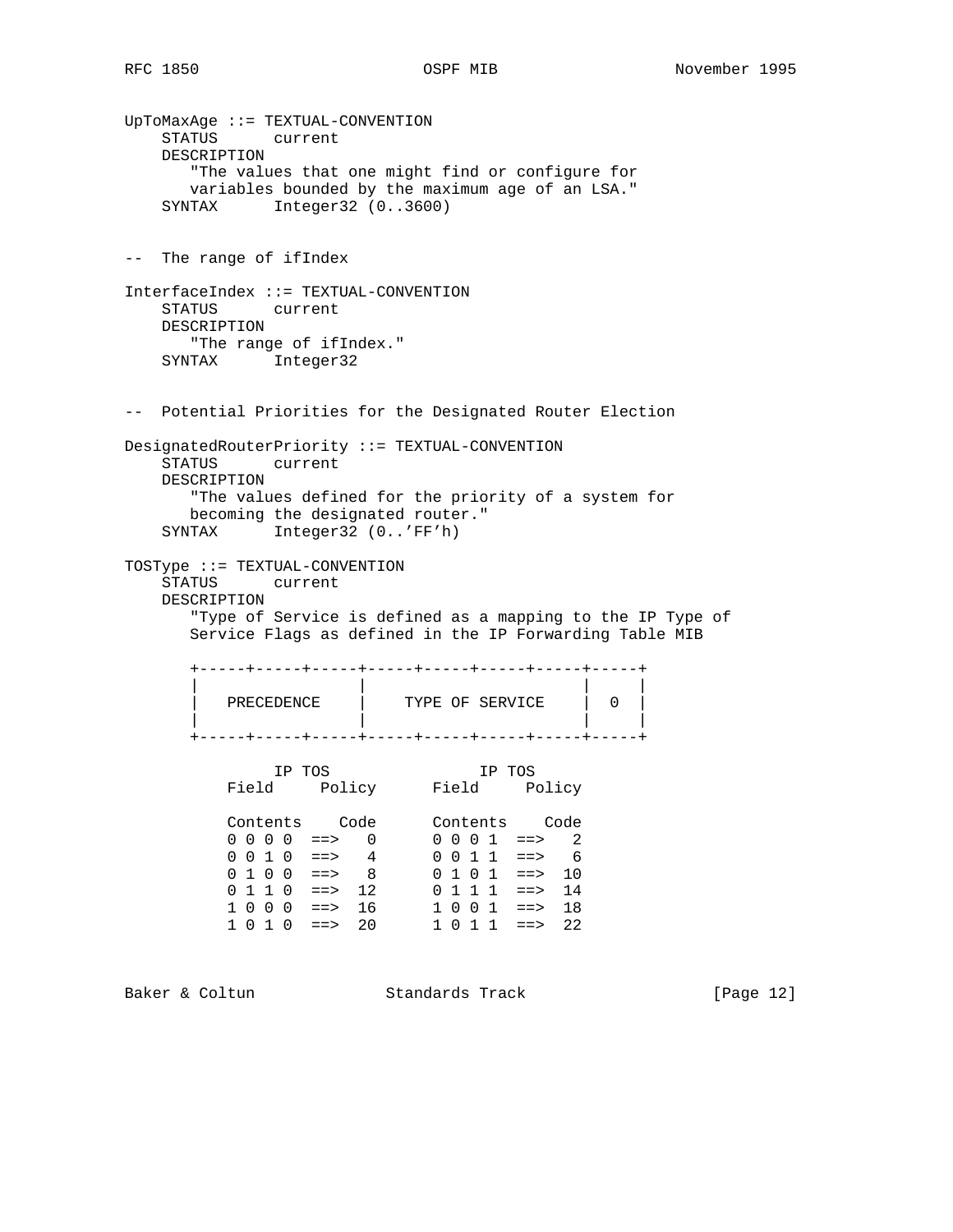1 1 0 0 ==> 24 1 1 0 1 ==> 26 1 1 1 0 ==> 28 1 1 1 1 ==> 30 The remaining values are left for future definition." SYNTAX Integer32 (0..30) -- OSPF General Variables -- These parameters apply globally to the Router's -- OSPF Process. ospfGeneralGroup OBJECT IDENTIFIER ::= { ospf 1 } ospfRouterId OBJECT-TYPE SYNTAX RouterID MAX-ACCESS read-write STATUS current DESCRIPTION "A 32-bit integer uniquely identifying the router in the Autonomous System. By convention, to ensure uniqueness, this should default to the value of one of the router's IP interface addresses." REFERENCE "OSPF Version 2, C.1 Global parameters" ::= { ospfGeneralGroup 1 } ospfAdminStat OBJECT-TYPE SYNTAX Status MAX-ACCESS read-write STATUS current DESCRIPTION "The administrative status of OSPF in the router. The value 'enabled' denotes that the OSPF Process is active on at least one inter face; 'disabled' disables it on all inter faces." ::= { ospfGeneralGroup 2 } ospfVersionNumber OBJECT-TYPE SYNTAX INTEGER { version2 (2) } MAX-ACCESS read-only STATUS current DESCRIPTION

Baker & Coltun Standards Track [Page 13]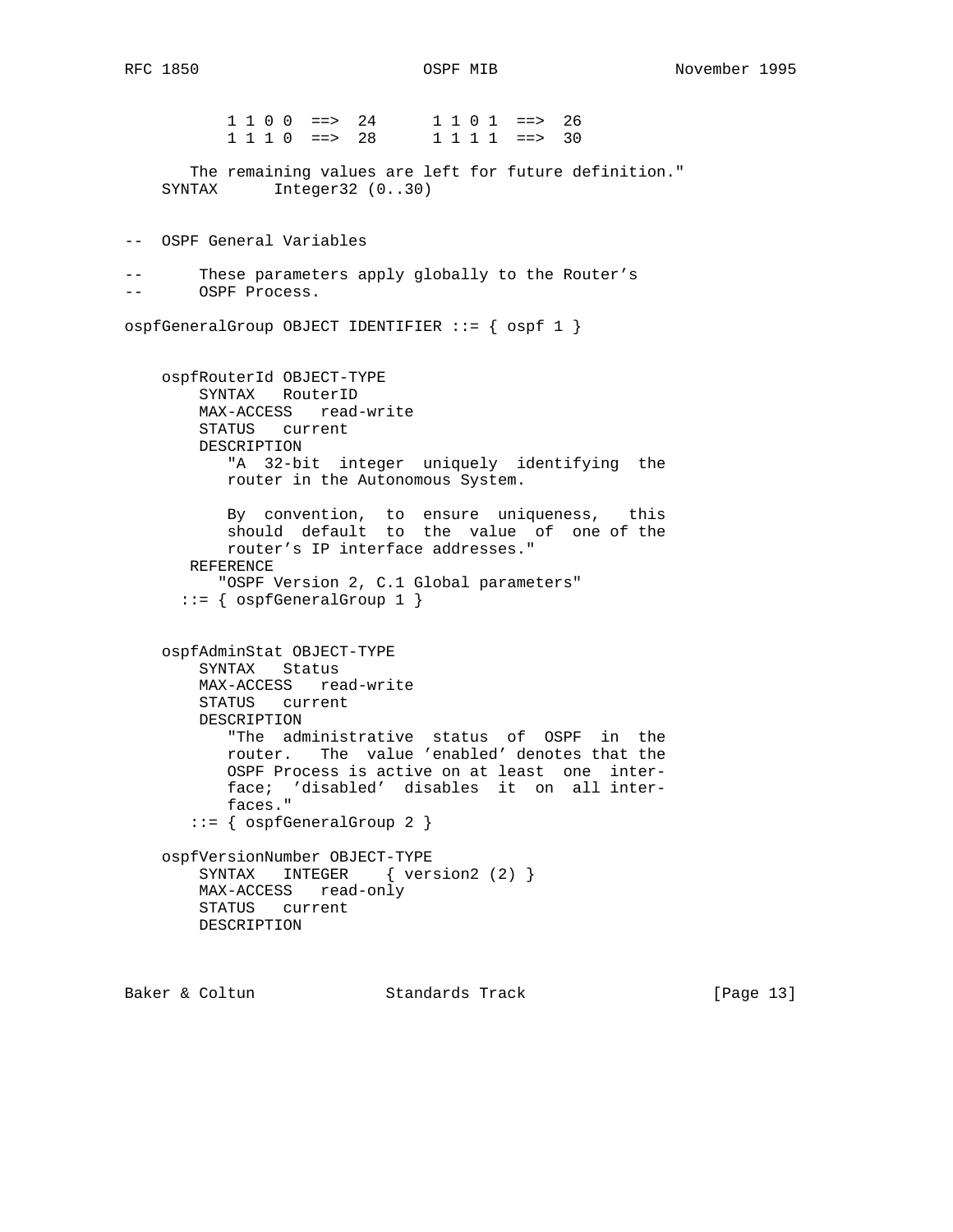```
RFC 1850 OSPF MIB November 1995
```

```
 "The current version number of the OSPF proto-
        col is 2."
   REFERENCE
       "OSPF Version 2, Title"
   ::= { ospfGeneralGroup 3 }
 ospfAreaBdrRtrStatus OBJECT-TYPE
    SYNTAX TruthValue
    MAX-ACCESS read-only
    STATUS current
    DESCRIPTION
        "A flag to note whether this router is an area
       border router."
   REFERENCE
       "OSPF Version 2, Section 3 Splitting the AS into
      Areas"
   ::= { ospfGeneralGroup 4 }
 ospfASBdrRtrStatus OBJECT-TYPE
     SYNTAX TruthValue
    MAX-ACCESS read-write
    STATUS current
    DESCRIPTION
        "A flag to note whether this router is config-
       ured as an Autonomous System border router."
   REFERENCE
       "OSPF Version 2, Section 3.3 Classification of
       routers"
   ::= { ospfGeneralGroup 5 }
 ospfExternLsaCount OBJECT-TYPE
    SYNTAX Gauge32
    MAX-ACCESS read-only
    STATUS current
    DESCRIPTION
       "The number of external (LS type 5) link-state
       advertisements in the link-state database."
   REFERENCE
       "OSPF Version 2, Appendix A.4.5 AS external link
      advertisements"
   ::= { ospfGeneralGroup 6 }
 ospfExternLsaCksumSum OBJECT-TYPE
    SYNTAX Integer32
    MAX-ACCESS read-only
```
Baker & Coltun Standards Track [Page 14]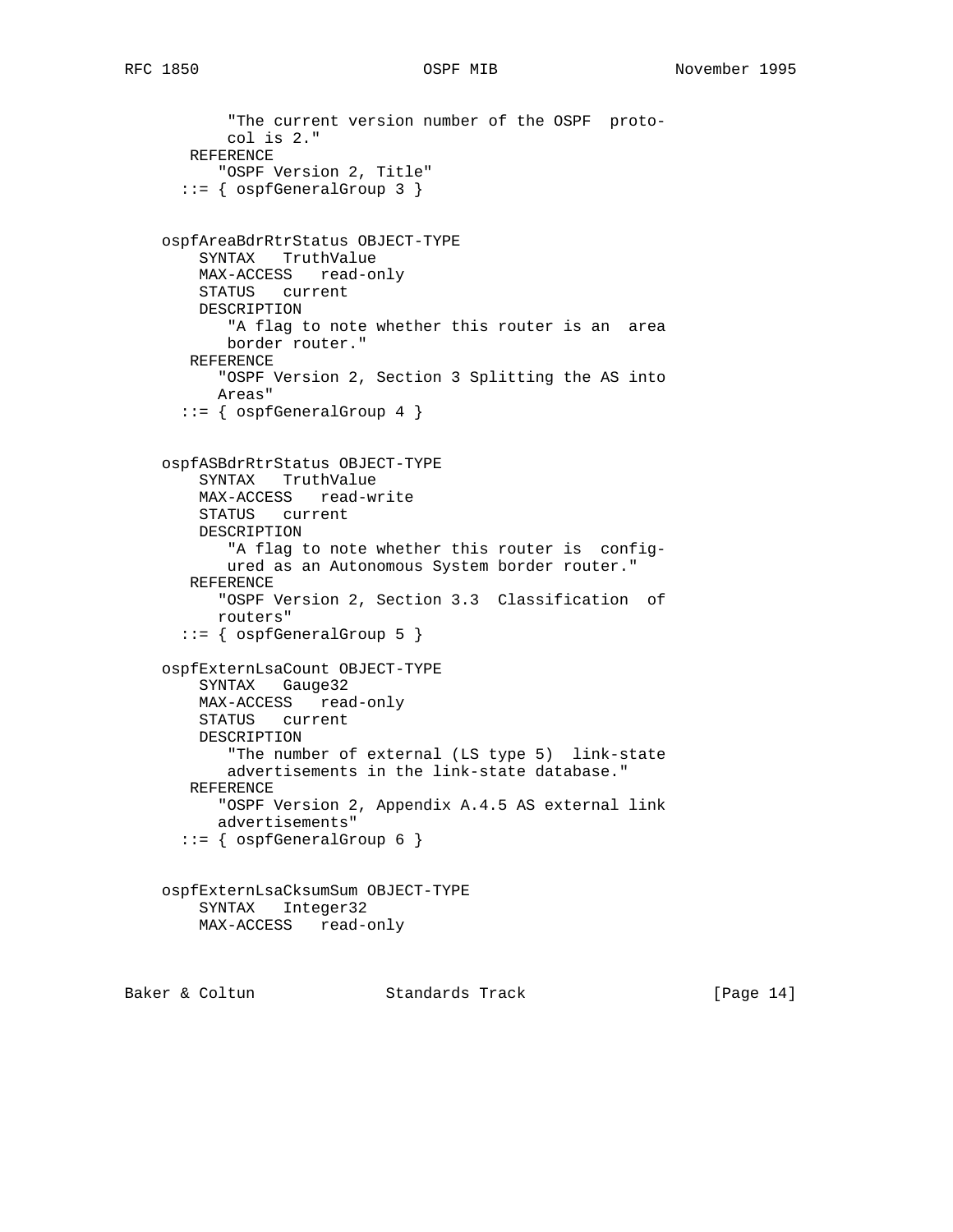```
 STATUS current
    DESCRIPTION
        "The 32-bit unsigned sum of the LS checksums of
       the external link-state advertisements con-
       tained in the link-state database. This sum
       can be used to determine if there has been a
       change in a router's link state database, and
       to compare the link-state database of two
       routers."
    ::= { ospfGeneralGroup 7 }
 ospfTOSSupport OBJECT-TYPE
     SYNTAX TruthValue
    MAX-ACCESS read-write
    STATUS current
    DESCRIPTION
       "The router's support for type-of-service rout-
       ing."
   REFERENCE
      "OSPF Version 2, Appendix F.1.2 Optional TOS
      support"
   ::= { ospfGeneralGroup 8 }
 ospfOriginateNewLsas OBJECT-TYPE
     SYNTAX Counter32
    MAX-ACCESS read-only
    STATUS current
    DESCRIPTION
        "The number of new link-state advertisements
       that have been originated. This number is in-
       cremented each time the router originates a new
       LSA."
    ::= { ospfGeneralGroup 9 }
 ospfRxNewLsas OBJECT-TYPE
     SYNTAX Counter32
    MAX-ACCESS read-only
    STATUS current
    DESCRIPTION
        "The number of link-state advertisements re-
       ceived determined to be new instantiations.
       This number does not include newer instantia-
       tions of self-originated link-state advertise-
       ments."
    ::= { ospfGeneralGroup 10 }
```
Baker & Coltun Standards Track [Page 15]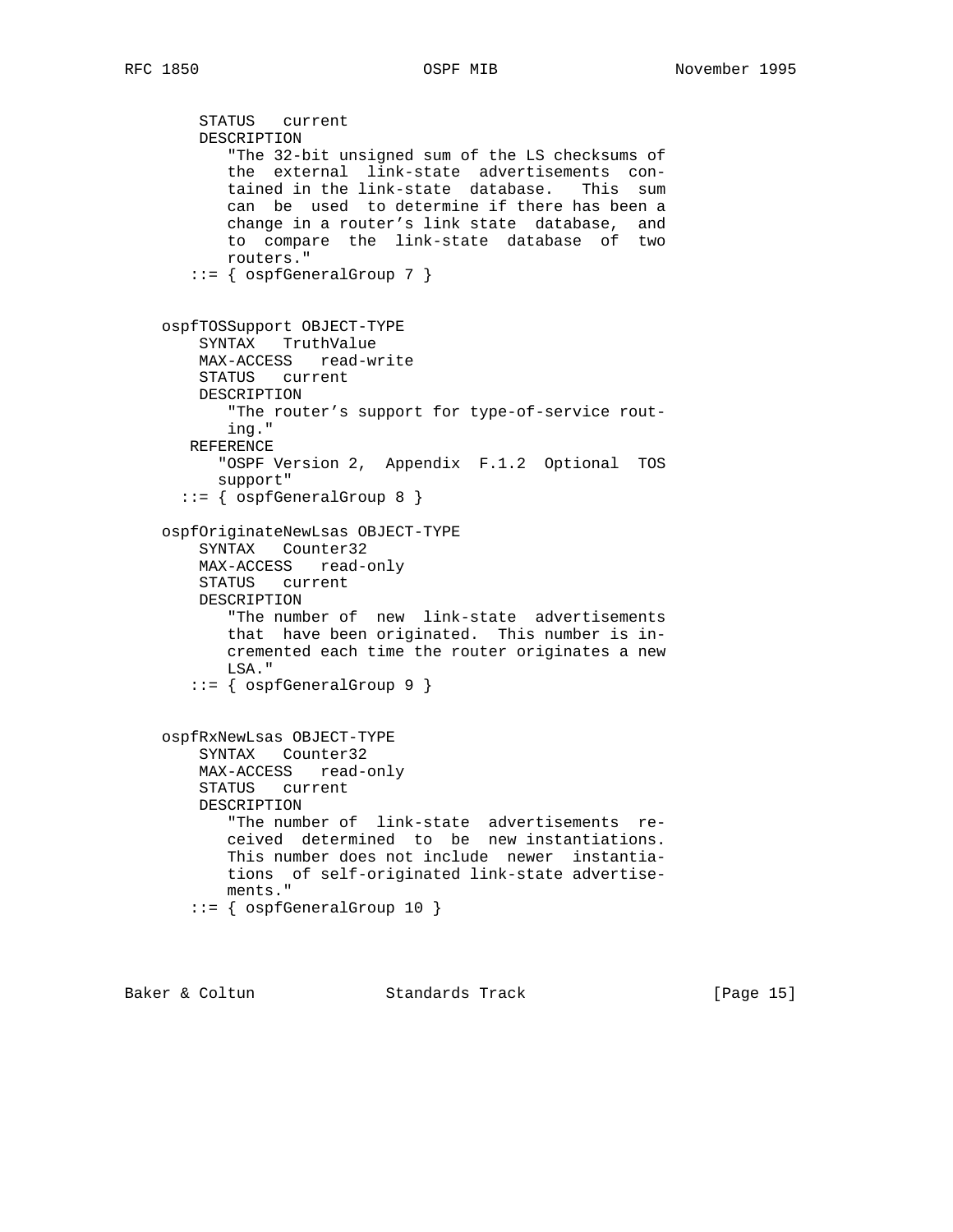```
 ospfExtLsdbLimit OBJECT-TYPE
   SYNTAX Integer32 (-1..'7FFFFFFF'h)
    MAX-ACCESS read-write
    STATUS current
    DESCRIPTION
       "The maximum number of non-default AS-
       external-LSAs entries that can be stored in the
       link-state database. If the value is -1, then
       there is no limit.
       When the number of non-default AS-external-LSAs
       in a router's link-state database reaches
       ospfExtLsdbLimit, the router enters Overflow-
       State. The router never holds more than
       ospfExtLsdbLimit non-default AS-external-LSAs
       in its database. OspfExtLsdbLimit MUST be set
       identically in all routers attached to the OSPF
       backbone and/or any regular OSPF area. (i.e.,
       OSPF stub areas and NSSAs are excluded)."
  DEFVAL \{-1\} ::= { ospfGeneralGroup 11 }
 ospfMulticastExtensions OBJECT-TYPE
    SYNTAX Integer32
    MAX-ACCESS read-write
    STATUS current
    DESCRIPTION
        "A Bit Mask indicating whether the router is
       forwarding IP multicast (Class D) datagrams
       based on the algorithms defined in the Multi-
       cast Extensions to OSPF.
       Bit 0, if set, indicates that the router can
       forward IP multicast datagrams in the router's
       directly attached areas (called intra-area mul-
       ticast routing).
       Bit 1, if set, indicates that the router can
       forward IP multicast datagrams between OSPF
       areas (called inter-area multicast routing).
       Bit 2, if set, indicates that the router can
       forward IP multicast datagrams between Auto-
       nomous Systems (called inter-AS multicast rout-
       ing).
       Only certain combinations of bit settings are
       allowed, namely: 0 (no multicast forwarding is
```
Baker & Coltun **Standards Track** [Page 16]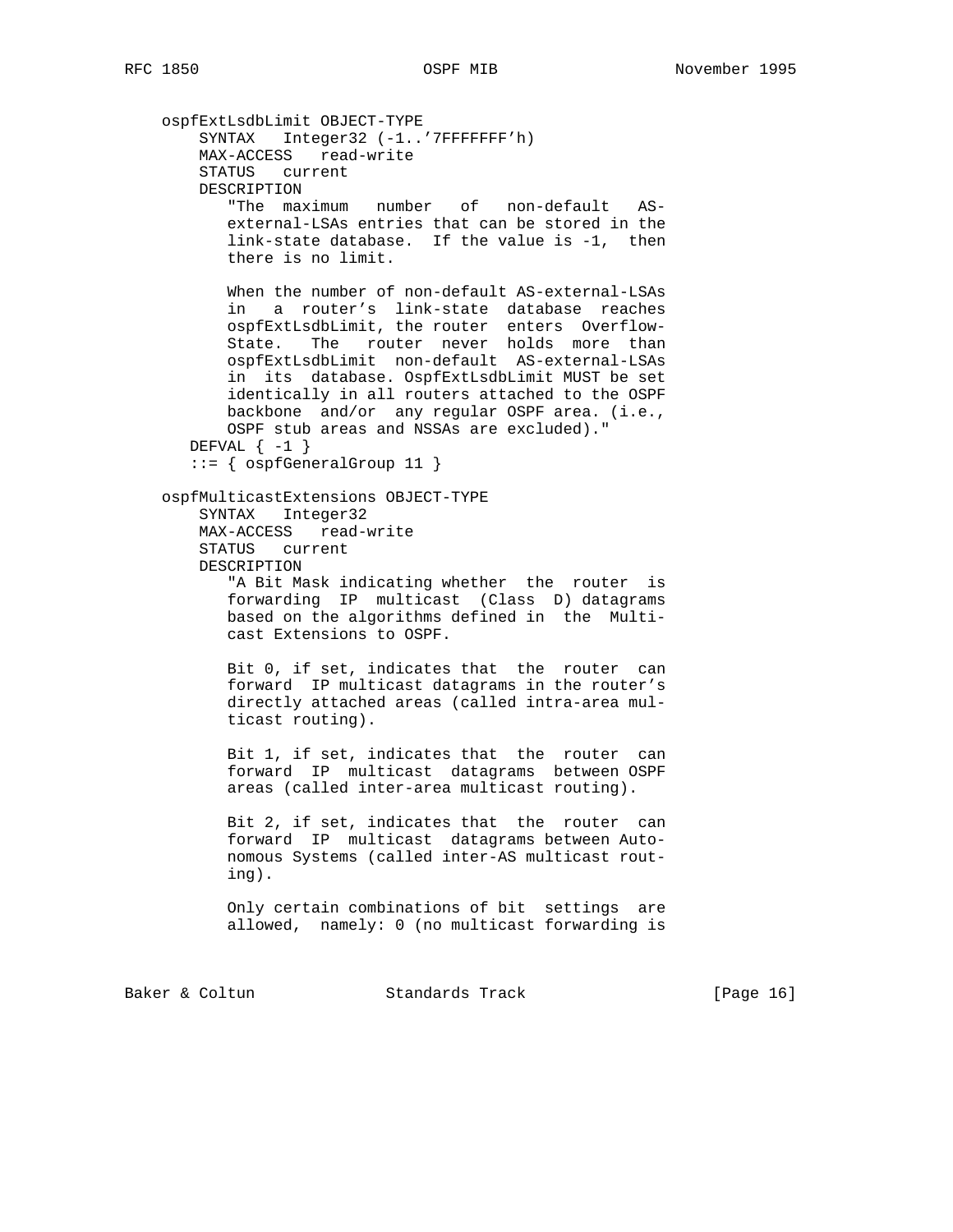```
 enabled), 1 (intra-area multicasting only), 3
           (intra-area and inter-area multicasting), 5
           (intra-area and inter-AS multicasting) and 7
           (multicasting everywhere). By default, no mul-
           ticast forwarding is enabled."
       DEFVAL { 0 }
       ::= { ospfGeneralGroup 12 }
    ospfExitOverflowInterval OBJECT-TYPE
        SYNTAX PositiveInteger
        MAX-ACCESS read-write
        STATUS current
        DESCRIPTION
 "The number of seconds that, after entering
 OverflowState, a router will attempt to leave
           OverflowState. This allows the router to again
           originate non-default AS-external-LSAs. When
           set to 0, the router will not leave Overflow-
           State until restarted."
      DEFVAL \{ 0 \} ::= { ospfGeneralGroup 13 }
    ospfDemandExtensions OBJECT-TYPE
        SYNTAX TruthValue
        MAX-ACCESS read-write
        STATUS current
        DESCRIPTION
           "The router's support for demand routing."
       REFERENCE
          "OSPF Version 2, Appendix on Demand Routing"
      ::= { ospfGeneralGroup 14 }
-- The OSPF Area Data Structure contains information
-- regarding the various areas. The interfaces and
-- virtual links are configured as part of these areas.
-- Area 0.0.0.0, by definition, is the Backbone Area
    ospfAreaTable OBJECT-TYPE
        SYNTAX SEQUENCE OF OspfAreaEntry
        MAX-ACCESS not-accessible
        STATUS current
        DESCRIPTION
           "Information describing the configured parame-
           ters and cumulative statistics of the router's
           attached areas."
Baker & Coltun Standards Track [Page 17]
```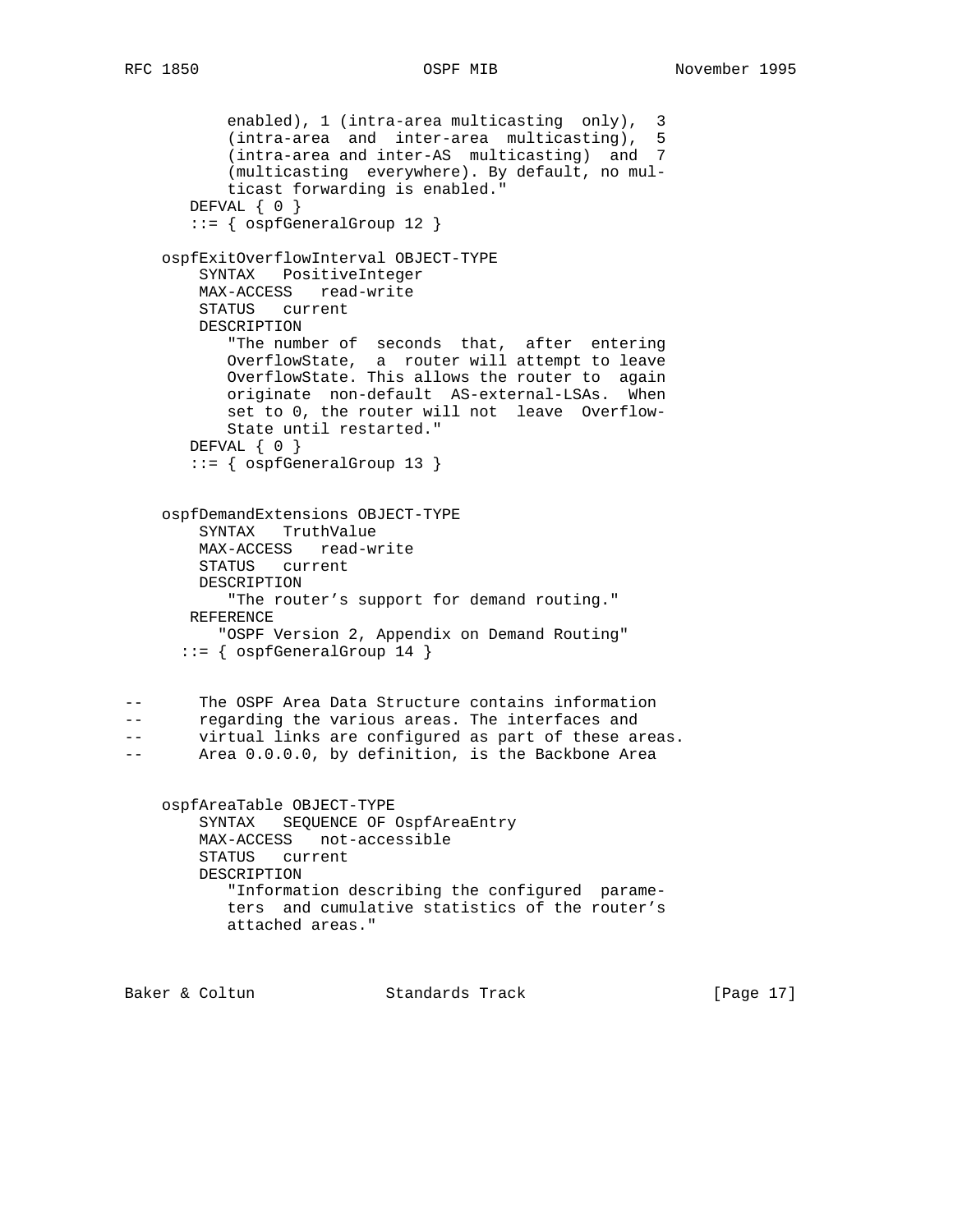REFERENCE "OSPF Version 2, Section 6 The Area Data Struc ture"  $::= \{ \text{ ospf } 2 \}$  ospfAreaEntry OBJECT-TYPE SYNTAX OspfAreaEntry MAX-ACCESS not-accessible STATUS current DESCRIPTION "Information describing the configured parame ters and cumulative statistics of one of the router's attached areas." INDEX { ospfAreaId }  $::=$  { ospfAreaTable 1 } OspfAreaEntry ::= SEQUENCE { ospfAreaId AreaID, ospfAuthType Integer32, ospfImportAsExtern INTEGER, ospfSpfRuns Counter32, ospfAreaBdrRtrCount Gauge32, ospfAsBdrRtrCount Gauge32, ospfAreaLsaCount Gauge32, ospfAreaLsaCksumSum Integer32, ospfAreaSummary INTEGER, ospfAreaStatus RowStatus } ospfAreaId OBJECT-TYPE SYNTAX AreaID MAX-ACCESS read-only STATUS current DESCRIPTION "A 32-bit integer uniquely identifying an area. Area ID 0.0.0.0 is used for the OSPF backbone."

Baker & Coltun Standards Track [Page 18]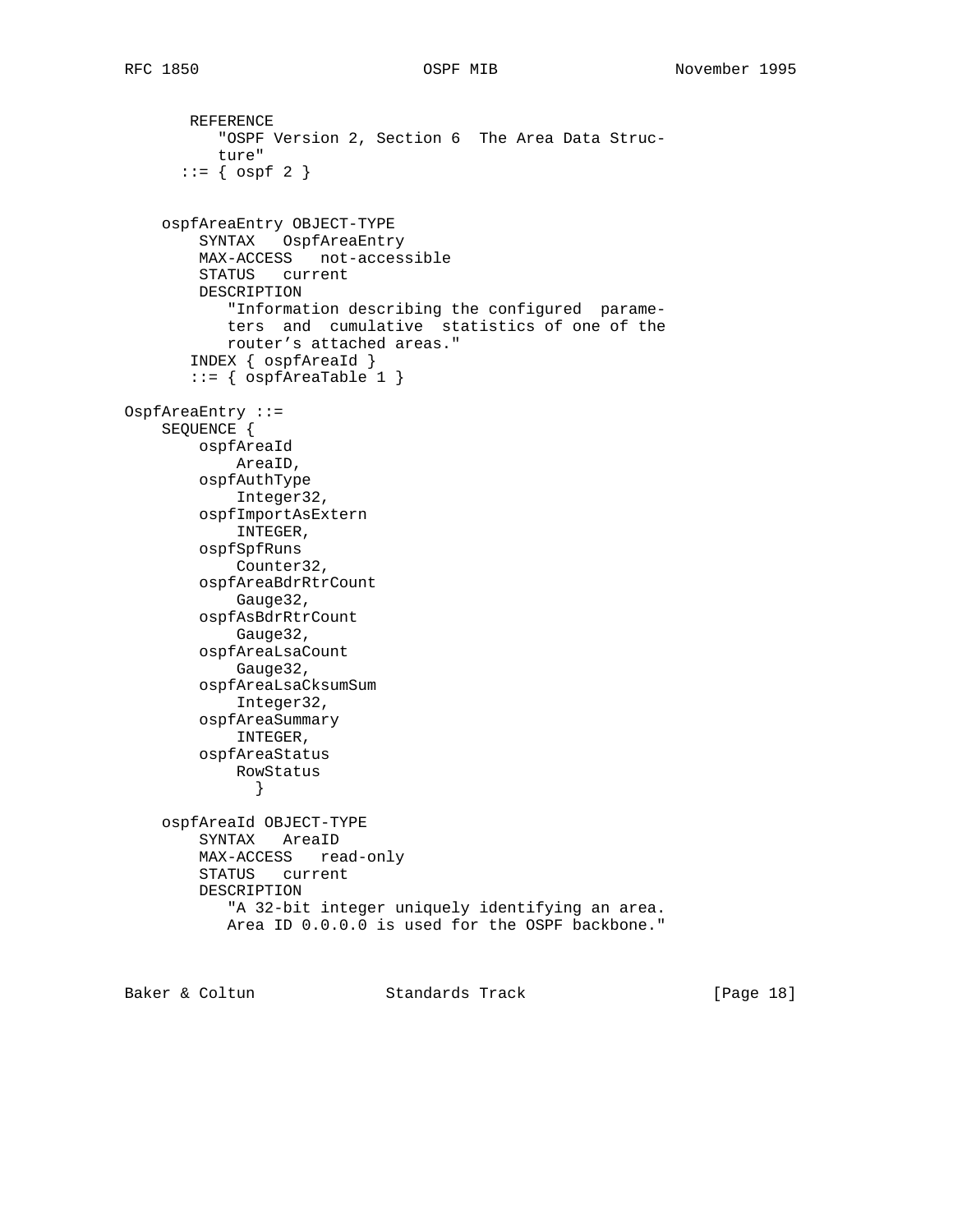```
 REFERENCE
          "OSPF Version 2, Appendix C.2 Area parameters"
      ::= { ospfAreaEntry 1 }
    ospfAuthType OBJECT-TYPE
        SYNTAX Integer32
                   -- none (0),
                    -- simplePassword (1)
                   -- md5 (2)
                    -- reserved for specification by IANA (> 2)
        MAX-ACCESS read-create
        STATUS obsolete
        DESCRIPTION
           "The authentication type specified for an area.
           Additional authentication types may be assigned
           locally on a per Area basis."
       REFERENCE
          "OSPF Version 2, Appendix E Authentication"
     DEFVAL \{ 0 \} -- no authentication, by default
     ::= { ospfAreaEntry 2 }
    ospfImportAsExtern OBJECT-TYPE
        SYNTAX INTEGER {
                    importExternal (1),
                    importNoExternal (2),
                    importNssa (3)
 }
        MAX-ACCESS read-create
        STATUS current
        DESCRIPTION
           "The area's support for importing AS external
           link- state advertisements."
       REFERENCE
          "OSPF Version 2, Appendix C.2 Area parameters"
      DEFVAL { importExternal }
      ::= { ospfAreaEntry 3 }
    ospfSpfRuns OBJECT-TYPE
        SYNTAX Counter32
        MAX-ACCESS read-only
        STATUS current
        DESCRIPTION
           "The number of times that the intra-area route
           table has been calculated using this area's
           link-state database. This is typically done
           using Dijkstra's algorithm."
Baker & Coltun Standards Track [Page 19]
```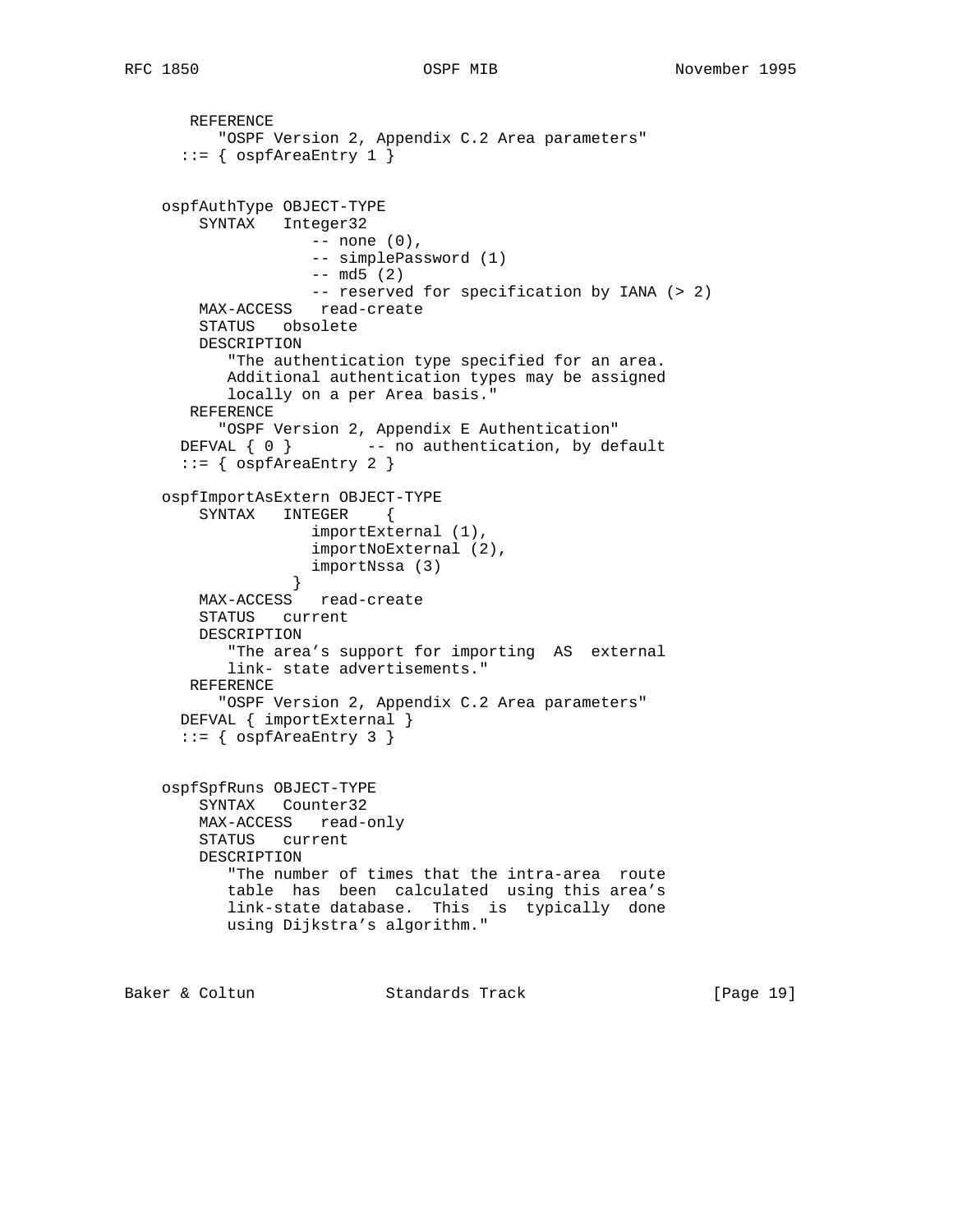::= { ospfAreaEntry 4 } ospfAreaBdrRtrCount OBJECT-TYPE SYNTAX Gauge32 MAX-ACCESS read-only STATUS current DESCRIPTION "The total number of area border routers reach able within this area. This is initially zero, and is calculated in each SPF Pass."  $::=$  {  $ospfAreaEntry 5$  } ospfAsBdrRtrCount OBJECT-TYPE SYNTAX Gauge32 MAX-ACCESS read-only STATUS current DESCRIPTION "The total number of Autonomous System border routers reachable within this area. This is initially zero, and is calculated in each SPF Pass."  $::=$  {  $ospfAreaEntry 6$  } ospfAreaLsaCount OBJECT-TYPE SYNTAX Gauge32 MAX-ACCESS read-only STATUS current DESCRIPTION "The total number of link-state advertisements in this area's link-state database, excluding AS External LSA's."  $::=$  {  $ospfAreaEntry$  7 } ospfAreaLsaCksumSum OBJECT-TYPE SYNTAX Integer32 MAX-ACCESS read-only STATUS current DESCRIPTION "The 32-bit unsigned sum of the link-state ad vertisements' LS checksums contained in this area's link-state database. This sum excludes external (LS type 5) link-state advertisements. The sum can be used to determine if there has been a change in a router's link state data base, and to compare the link-state database of

Baker & Coltun **Standards Track** [Page 20]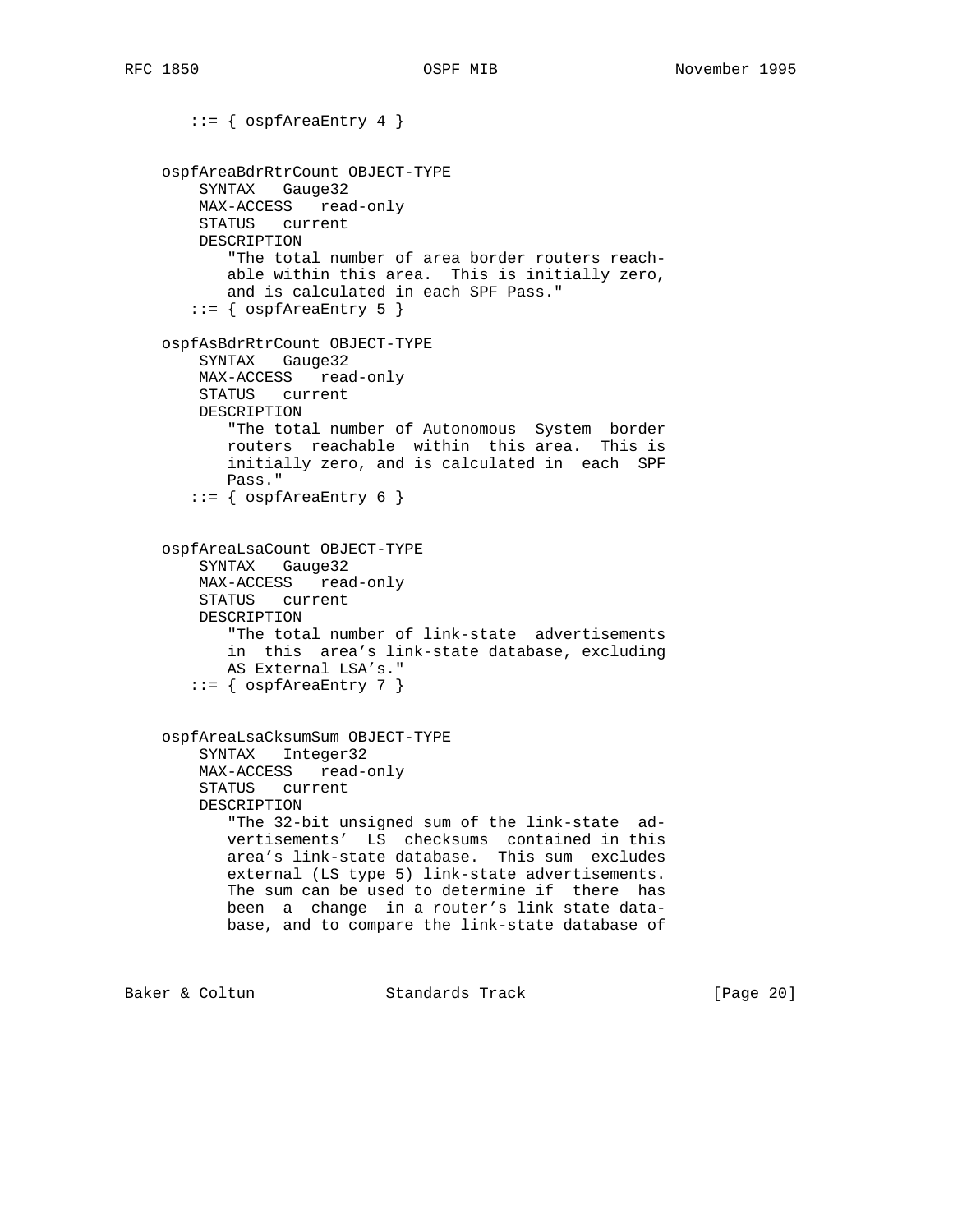```
 two routers."
       DEFVAL { 0 }
       ::= { ospfAreaEntry 8 }
    ospfAreaSummary OBJECT-TYPE
       SYNTAX INTEGER {
                  noAreaSummary (1),
                  sendAreaSummary (2)
 }
        MAX-ACCESS read-create
        STATUS current
        DESCRIPTION
           "The variable ospfAreaSummary controls the im-
           port of summary LSAs into stub areas. It has
           no effect on other areas.
           If it is noAreaSummary, the router will neither
           originate nor propagate summary LSAs into the
           stub area. It will rely entirely on its de-
           fault route.
           If it is sendAreaSummary, the router will both
           summarize and propagate summary LSAs."
       DEFVAL { noAreaSummary }
       ::= { ospfAreaEntry 9 }
    ospfAreaStatus OBJECT-TYPE
        SYNTAX RowStatus
        MAX-ACCESS read-create
        STATUS current
        DESCRIPTION
           "This variable displays the status of the en-
           try. Setting it to 'invalid' has the effect of
           rendering it inoperative. The internal effect
           (row removal) is implementation dependent."
       ::= { ospfAreaEntry 10 }
-- OSPF Area Default Metric Table
       The OSPF Area Default Metric Table describes the metrics
-- that a default Area Border Router will advertise into a
-- Stub area.
    ospfStubAreaTable OBJECT-TYPE
        SYNTAX SEQUENCE OF OspfStubAreaEntry
Baker & Coltun Standards Track [Page 21]
```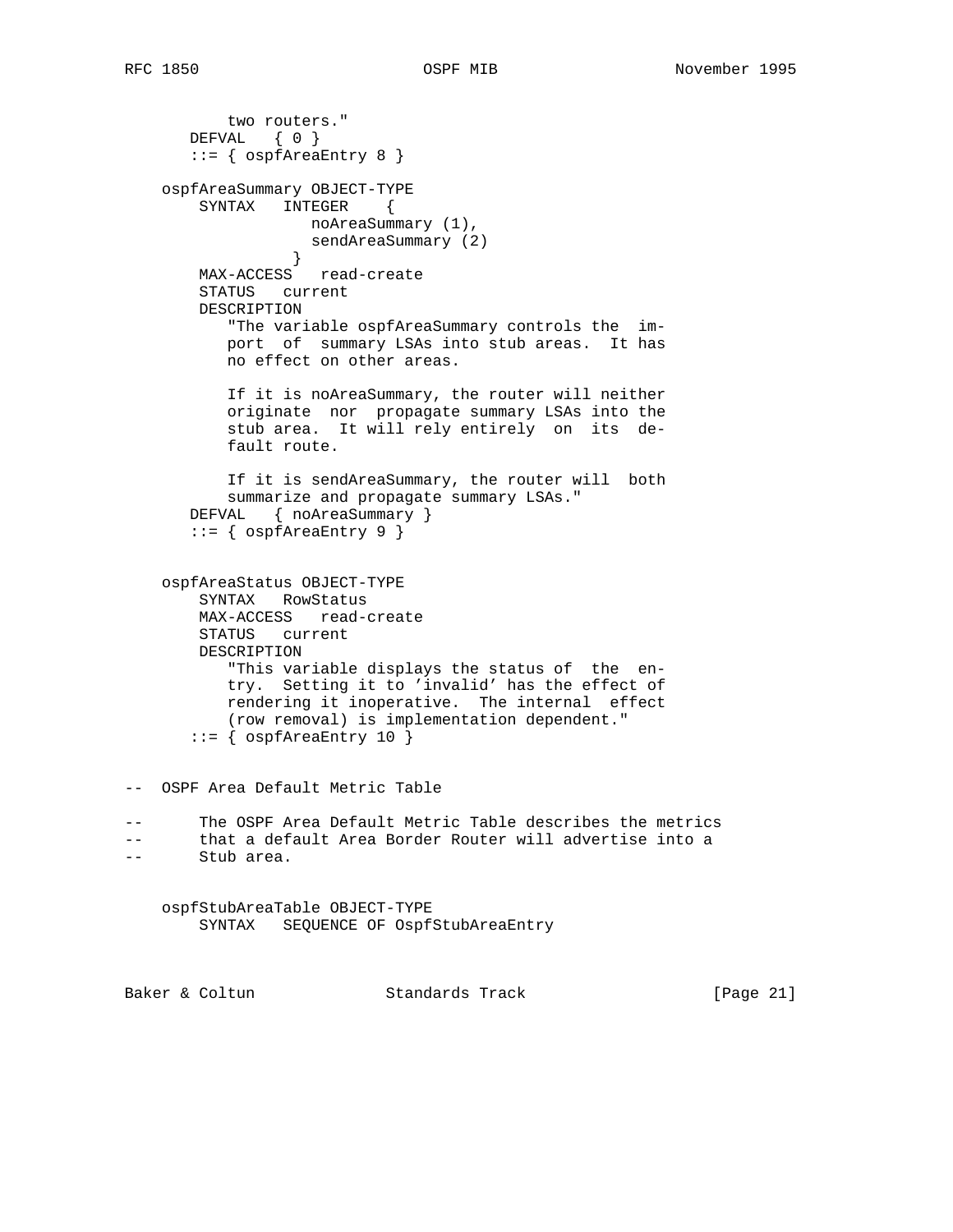```
 MAX-ACCESS not-accessible
         STATUS current
        DESCRIPTION
            "The set of metrics that will be advertised by
            a default Area Border Router into a stub area."
       REFERENCE
           "OSPF Version 2, Appendix C.2, Area Parameters"
      ::= { ospf 3 }
     ospfStubAreaEntry OBJECT-TYPE
        SYNTAX OspfStubAreaEntry
        MAX-ACCESS not-accessible
         STATUS current
        DESCRIPTION
            "The metric for a given Type of Service that
           will be advertised by a default Area Border
           Router into a stub area."
       REFERENCE
          "OSPF Version 2, Appendix C.2, Area Parameters"
       INDEX { ospfStubAreaId, ospfStubTOS }
       ::= { ospfStubAreaTable 1 }
OspfStubAreaEntry ::=
     SEQUENCE {
        ospfStubAreaId
            AreaID,
        ospfStubTOS
            TOSType,
         ospfStubMetric
            BigMetric,
         ospfStubStatus
           RowStatus,
         ospfStubMetricType
             INTEGER
              }
     ospfStubAreaId OBJECT-TYPE
         SYNTAX AreaID
        MAX-ACCESS read-only
        STATUS current
        DESCRIPTION
            "The 32 bit identifier for the Stub Area. On
           creation, this can be derived from the in-
           stance."
        ::= { ospfStubAreaEntry 1 }
```
Baker & Coltun Standards Track [Page 22]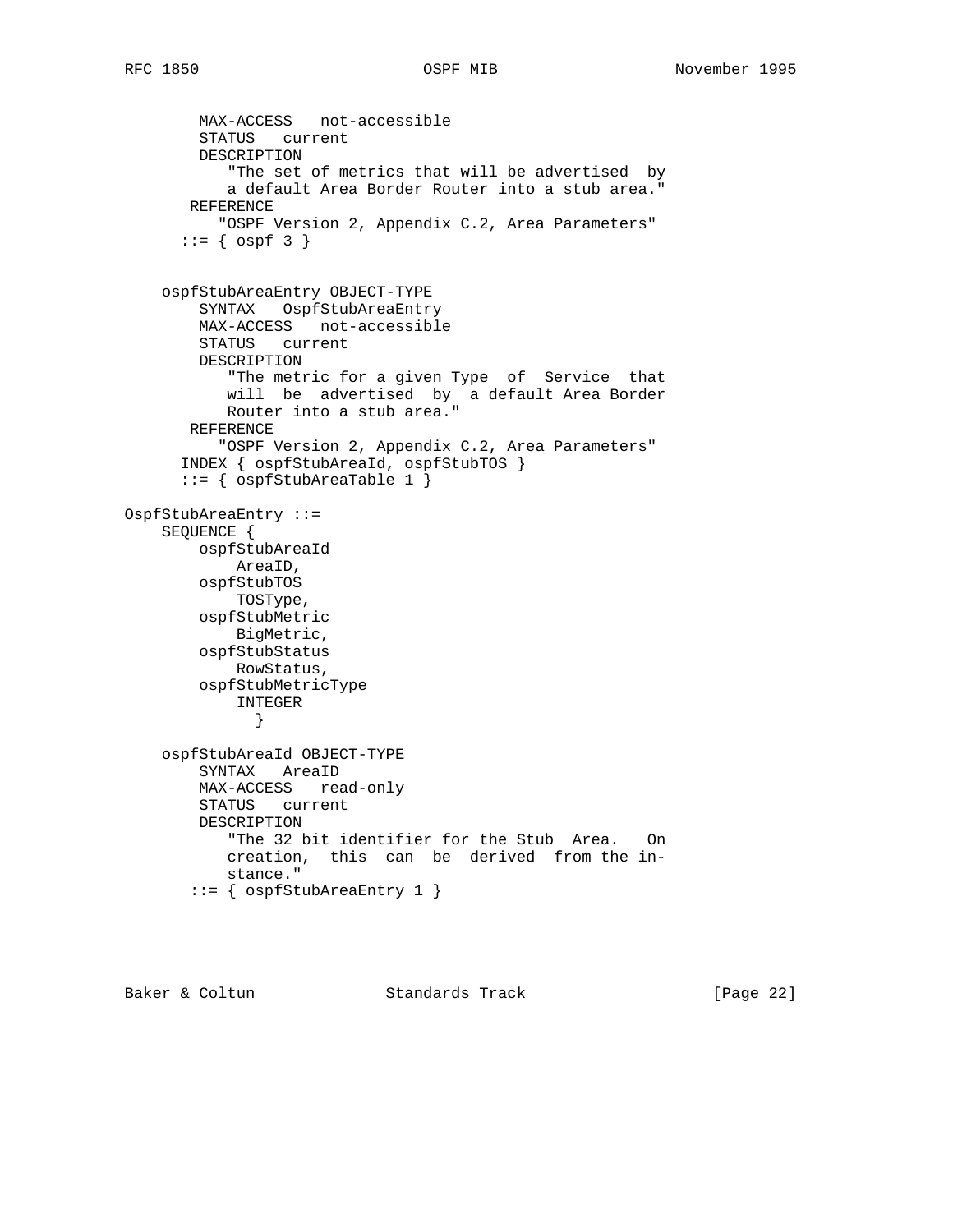```
 ospfStubTOS OBJECT-TYPE
        SYNTAX TOSType
        MAX-ACCESS read-only
        STATUS current
        DESCRIPTION
           "The Type of Service associated with the
           metric. On creation, this can be derived from
           the instance."
        ::= { ospfStubAreaEntry 2 }
    ospfStubMetric OBJECT-TYPE
        SYNTAX BigMetric
        MAX-ACCESS read-create
        STATUS current
        DESCRIPTION
           "The metric value applied at the indicated type
           of service. By default, this equals the least
           metric at the type of service among the inter-
           faces to other areas."
       ::= { ospfStubAreaEntry 3 }
    ospfStubStatus OBJECT-TYPE
        SYNTAX RowStatus
        MAX-ACCESS read-create
        STATUS current
        DESCRIPTION
           "This variable displays the status of the en-
           try. Setting it to 'invalid' has the effect of
           rendering it inoperative. The internal effect
           (row removal) is implementation dependent."
        ::= { ospfStubAreaEntry 4 }
    ospfStubMetricType OBJECT-TYPE
        SYNTAX INTEGER {
ospfMetric (1), The Constant of the Constant of the Constant of the Constant of the Constant of the Constant o
 comparableCost (2), -- external type 1
 nonComparable (3) -- external type 2
                 }
        MAX-ACCESS read-create
        STATUS current
        DESCRIPTION
           "This variable displays the type of metric ad-
           vertised as a default route."
       DEFVAL { ospfMetric }
       ::= { ospfStubAreaEntry 5 }
```
Baker & Coltun Standards Track [Page 23]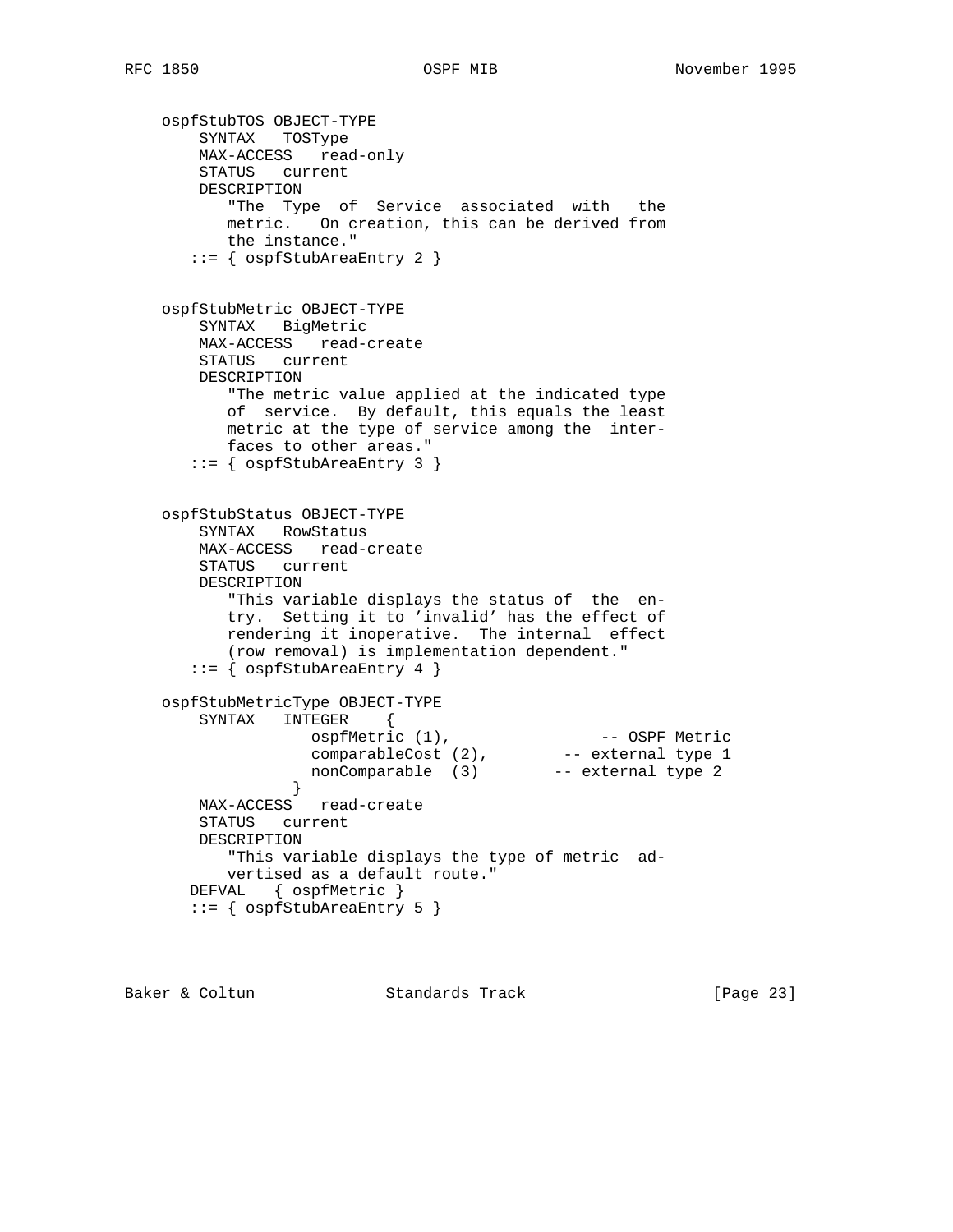-- OSPF Link State Database

```
-- The Link State Database contains the Link State
-- Advertisements from throughout the areas that the
-- device is attached to.
     ospfLsdbTable OBJECT-TYPE
         SYNTAX SEQUENCE OF OspfLsdbEntry
         MAX-ACCESS not-accessible
         STATUS current
         DESCRIPTION
            "The OSPF Process's Link State Database."
       REFERENCE
          "OSPF Version 2, Section 12 Link State Adver-
           tisements"
      ::= \{ \text{ospf } 4 \} ospfLsdbEntry OBJECT-TYPE
         SYNTAX OspfLsdbEntry
         MAX-ACCESS not-accessible
         STATUS current
         DESCRIPTION
            "A single Link State Advertisement."
        INDEX { ospfLsdbAreaId, ospfLsdbType,
                ospfLsdbLsid, ospfLsdbRouterId }
       ::= { ospfLsdbTable 1 }
OspfLsdbEntry ::=
     SEQUENCE {
         ospfLsdbAreaId
            AreaID,
         ospfLsdbType
            INTEGER,
         ospfLsdbLsid
            IpAddress,
         ospfLsdbRouterId
            RouterID,
         ospfLsdbSequence
            Integer32,
         ospfLsdbAge
            Integer32,
         ospfLsdbChecksum
            Integer32,
         ospfLsdbAdvertisement
             OCTET STRING
              }
```
Baker & Coltun Standards Track [Page 24]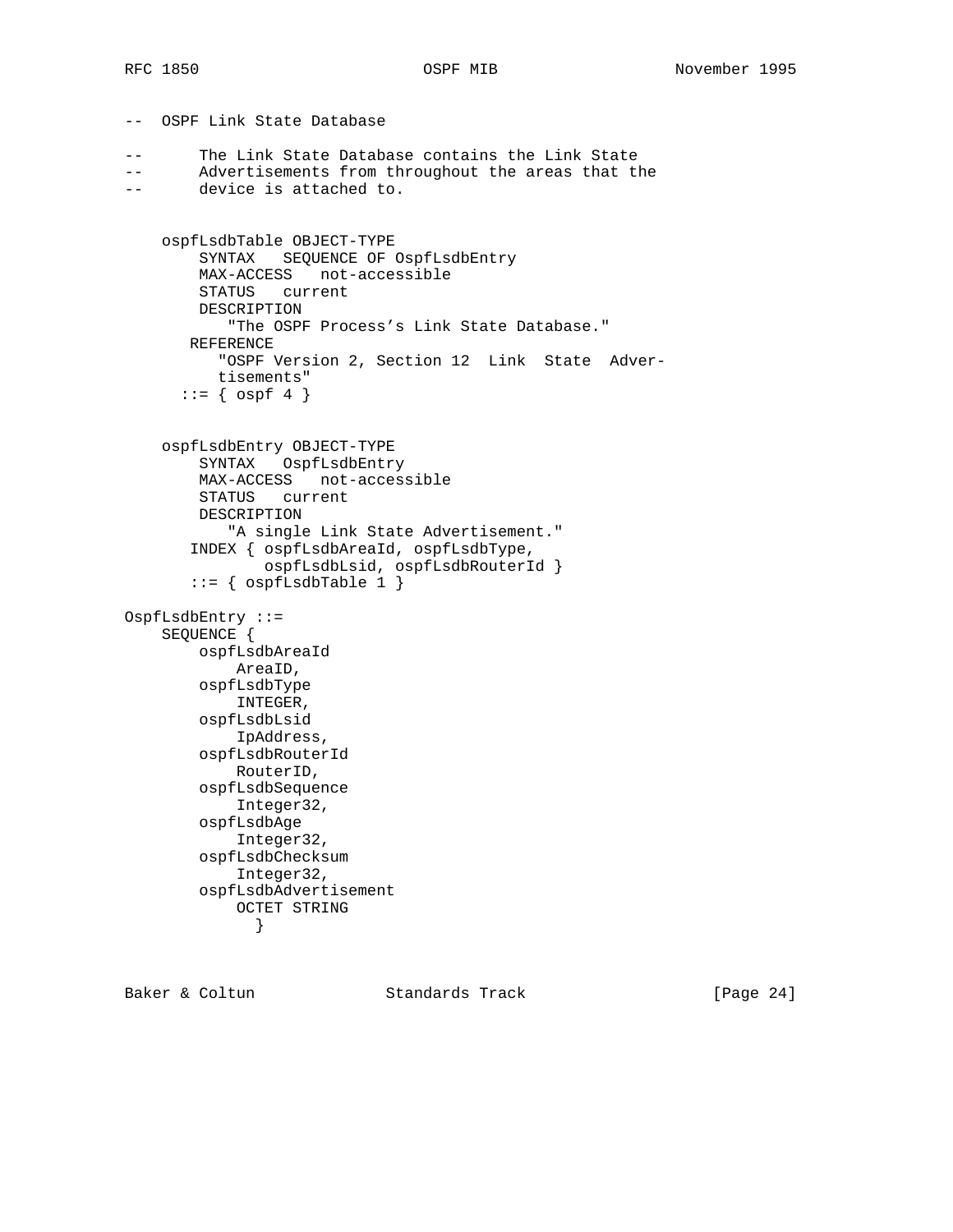```
 ospfLsdbAreaId OBJECT-TYPE
         SYNTAX AreaID
        MAX-ACCESS read-only
        STATUS current
        DESCRIPTION
            "The 32 bit identifier of the Area from which
           the LSA was received."
       REFERENCE
          "OSPF Version 2, Appendix C.2 Area parameters"
      ::= { ospfLsdbEntry 1 }
-- External Link State Advertisements are permitted
-- for backward compatibility, but should be displayed in
-- the ospfExtLsdbTable rather than here.
     ospfLsdbType OBJECT-TYPE
        SYNTAX INTEGER {
                   routerLink (1),
                    networkLink (2),
                    summaryLink (3),
                    asSummaryLink (4),
                    asExternalLink (5), -- but see ospfExtLsdbTable
                    multicastLink (6),
                  nssaExternalLink (7)
 }
        MAX-ACCESS read-only
        STATUS current
        DESCRIPTION
            "The type of the link state advertisement.
           Each link state type has a separate advertise-
           ment format."
       REFERENCE
           "OSPF Version 2, Appendix A.4.1 The Link State
          Advertisement header"
      ::= { ospfLsdbEntry 2 }
     ospfLsdbLsid OBJECT-TYPE
         SYNTAX IpAddress
        MAX-ACCESS read-only
        STATUS current
        DESCRIPTION
            "The Link State ID is an LS Type Specific field
           containing either a Router ID or an IP Address;
            it identifies the piece of the routing domain
           that is being described by the advertisement."
       REFERENCE
           "OSPF Version 2, Section 12.1.4 Link State ID"
      ::= { ospfLsdbEntry 3 }
```
Baker & Coltun Standards Track [Page 25]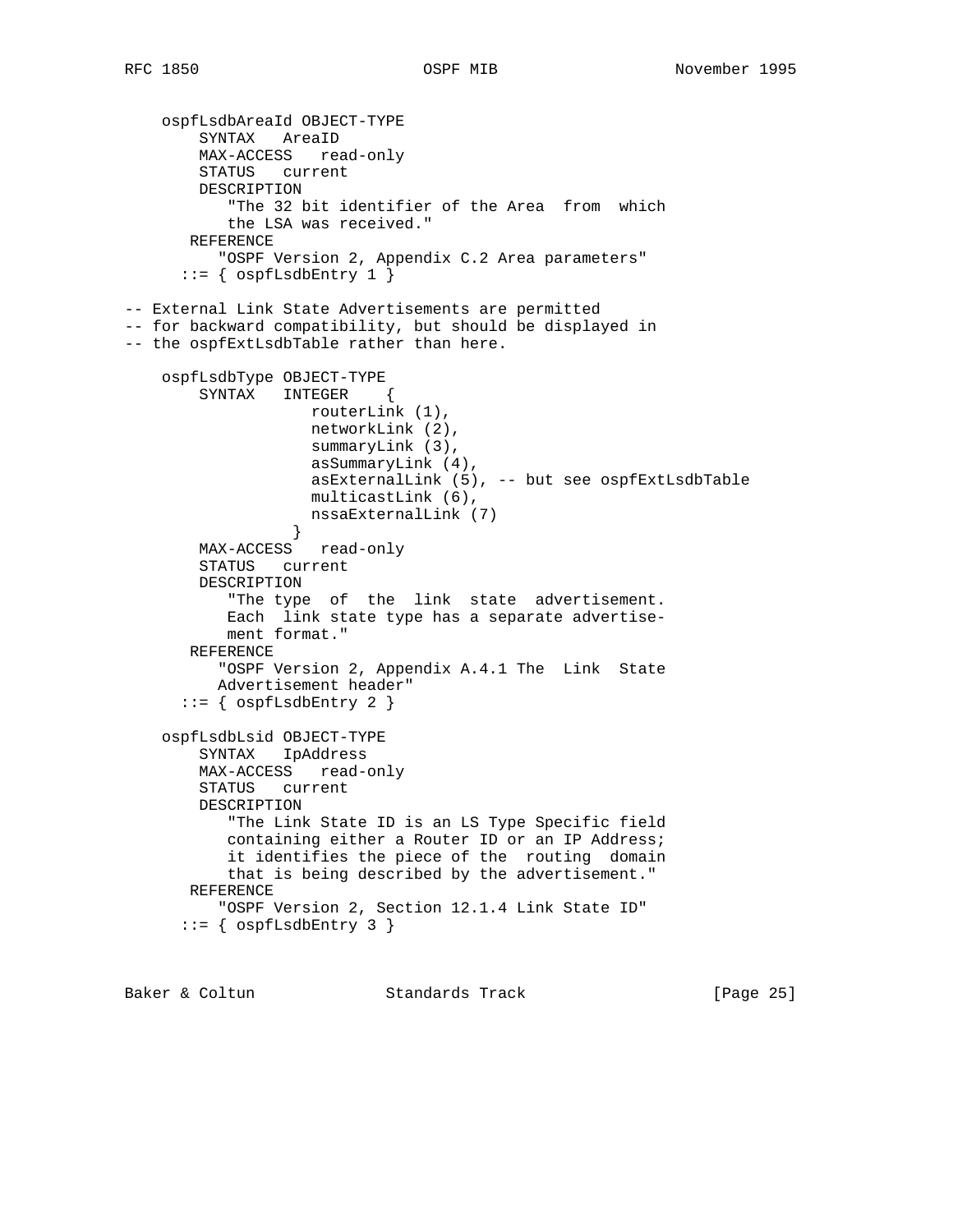```
 ospfLsdbRouterId OBJECT-TYPE
        SYNTAX RouterID
        MAX-ACCESS read-only
        STATUS current
        DESCRIPTION
           "The 32 bit number that uniquely identifies the
           originating router in the Autonomous System."
       REFERENCE
          "OSPF Version 2, Appendix C.1 Global parameters"
      ::= { ospfLsdbEntry 4 }
-- Note that the OSPF Sequence Number is a 32 bit signed
-- integer. It starts with the value '80000001'h,
-- or -'7FFFFFFF'h, and increments until '7FFFFFFF'h
-- Thus, a typical sequence number will be very negative.
    ospfLsdbSequence OBJECT-TYPE
        SYNTAX Integer32
        MAX-ACCESS read-only
        STATUS current
        DESCRIPTION
           "The sequence number field is a signed 32-bit
           integer. It is used to detect old and dupli-
 cate link state advertisements. The space of
 sequence numbers is linearly ordered. The
           larger the sequence number the more recent the
           advertisement."
       REFERENCE
          "OSPF Version 2, Section 12.1.6 LS sequence
          number"
      ::= { ospfLsdbEntry 5 }
    ospfLsdbAge OBJECT-TYPE
        SYNTAX Integer32 -- Should be 0..MaxAge
        MAX-ACCESS read-only
        STATUS current
        DESCRIPTION
           "This field is the age of the link state adver-
           tisement in seconds."
       REFERENCE
          "OSPF Version 2, Section 12.1.1 LS age"
      ::= { ospfLsdbEntry 6 }
    ospfLsdbChecksum OBJECT-TYPE
        SYNTAX Integer32
        MAX-ACCESS read-only
        STATUS current
```
Baker & Coltun **Standards Track** [Page 26]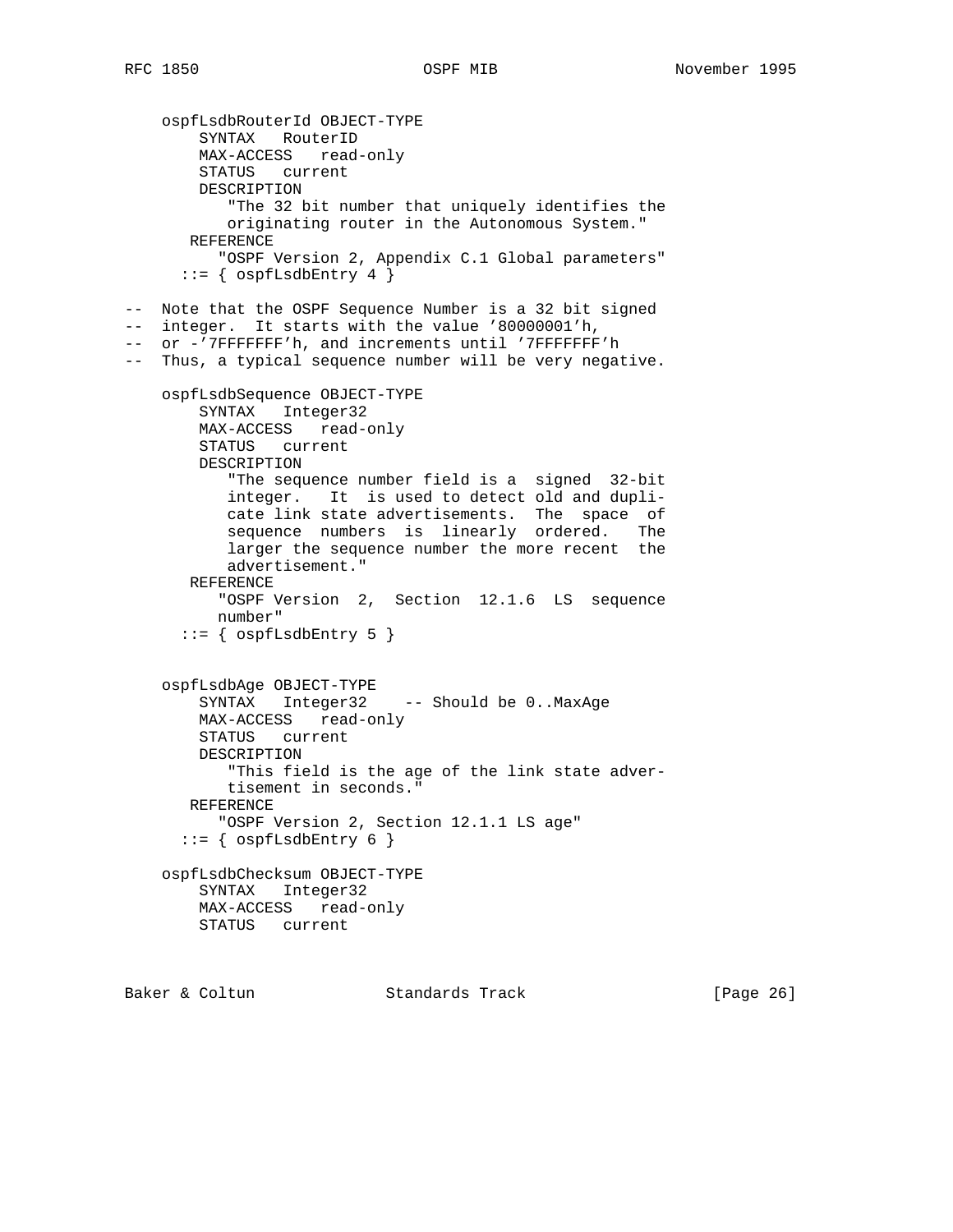```
 DESCRIPTION
 "This field is the checksum of the complete
 contents of the advertisement, excepting the
           age field. The age field is excepted so that
 an advertisement's age can be incremented
 without updating the checksum. The checksum
           used is the same that is used for ISO connec-
           tionless datagrams; it is commonly referred to
           as the Fletcher checksum."
       REFERENCE
          "OSPF Version 2, Section 12.1.7 LS checksum"
     ::= { ospfLsdbEntry 7 }
    ospfLsdbAdvertisement OBJECT-TYPE
        SYNTAX OCTET STRING (SIZE (1..65535))
        MAX-ACCESS read-only
        STATUS current
        DESCRIPTION
           "The entire Link State Advertisement, including
           its header."
       REFERENCE
          "OSPF Version 2, Section 12 Link State Adver-
          tisements"
     ::= { ospfLsdbEntry 8 }
-- Address Range Table
-- The Address Range Table acts as an adjunct to the Area
-- Table; It describes those Address Range Summaries that
-- are configured to be propagated from an Area to reduce
-- the amount of information about it which is known beyond
-- its borders.
    ospfAreaRangeTable OBJECT-TYPE
        SYNTAX SEQUENCE OF OspfAreaRangeEntry
        MAX-ACCESS not-accessible
        STATUS obsolete
        DESCRIPTION
           "A range if IP addresses specified by an IP
           address/IP network mask pair. For example,
           class B address range of X.X.X.X with a network
           mask of 255.255.0.0 includes all IP addresses
           from X.X.0.0 to X.X.255.255"
       REFERENCE
          "OSPF Version 2, Appendix C.2 Area parameters"
     ::= { ospf 5 }
```
Baker & Coltun **Standards Track** [Page 27]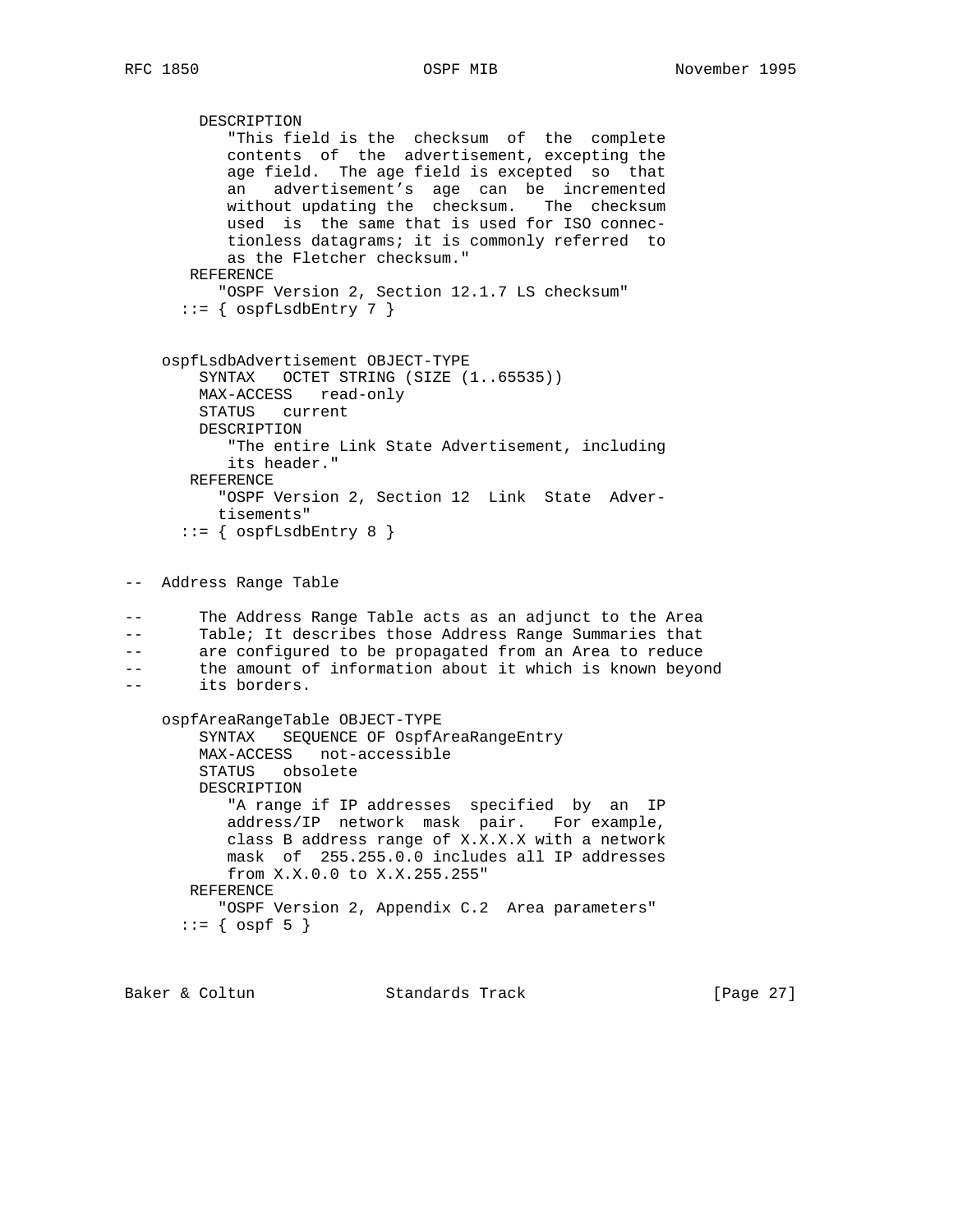```
 ospfAreaRangeEntry OBJECT-TYPE
         SYNTAX OspfAreaRangeEntry
        MAX-ACCESS not-accessible
         STATUS obsolete
        DESCRIPTION
            "A range if IP addresses specified by an IP
            address/IP network mask pair. For example,
            class B address range of X.X.X.X with a network
            mask of 255.255.0.0 includes all IP addresses
            from X.X.0.0 to X.X.255.255"
       REFERENCE
           "OSPF Version 2, Appendix C.2 Area parameters"
       INDEX { ospfAreaRangeAreaId, ospfAreaRangeNet }
       ::= { ospfAreaRangeTable 1 }
OspfAreaRangeEntry ::=
     SEQUENCE {
        ospfAreaRangeAreaId
            AreaID,
         ospfAreaRangeNet
            IpAddress,
         ospfAreaRangeMask
            IpAddress,
         ospfAreaRangeStatus
            RowStatus,
         ospfAreaRangeEffect
             INTEGER
              }
     ospfAreaRangeAreaId OBJECT-TYPE
        SYNTAX AreaID
        MAX-ACCESS read-only
        STATUS obsolete
         DESCRIPTION
            "The Area the Address Range is to be found
           within."
       REFERENCE
          "OSPF Version 2, Appendix C.2 Area parameters"
       ::= { ospfAreaRangeEntry 1 }
     ospfAreaRangeNet OBJECT-TYPE
         SYNTAX IpAddress
        MAX-ACCESS read-only
         STATUS obsolete
         DESCRIPTION
            "The IP Address of the Net or Subnet indicated
           by the range."
```
Baker & Coltun Standards Track [Page 28]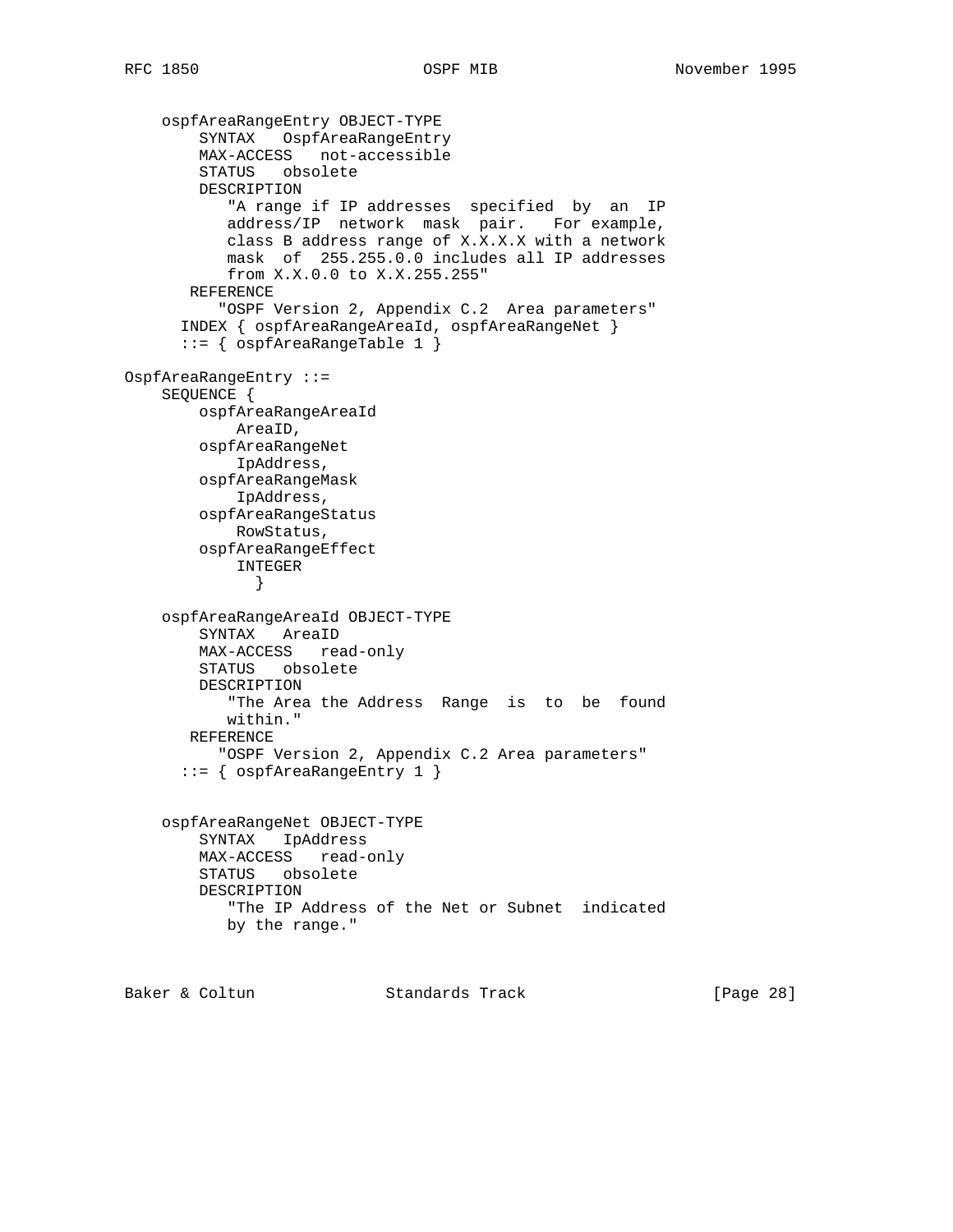```
 REFERENCE
         "OSPF Version 2, Appendix C.2 Area parameters"
      ::= { ospfAreaRangeEntry 2 }
    ospfAreaRangeMask OBJECT-TYPE
        SYNTAX IpAddress
        MAX-ACCESS read-create
        STATUS obsolete
        DESCRIPTION
           "The Subnet Mask that pertains to the Net or
           Subnet."
       REFERENCE
         "OSPF Version 2, Appendix C.2 Area parameters"
      ::= { ospfAreaRangeEntry 3 }
    ospfAreaRangeStatus OBJECT-TYPE
        SYNTAX RowStatus
        MAX-ACCESS read-create
        STATUS obsolete
        DESCRIPTION
           "This variable displays the status of the en-
           try. Setting it to 'invalid' has the effect of
           rendering it inoperative. The internal effect
           (row removal) is implementation dependent."
       ::= { ospfAreaRangeEntry 4 }
    ospfAreaRangeEffect OBJECT-TYPE
        SYNTAX INTEGER {
                   advertiseMatching (1),
                   doNotAdvertiseMatching (2)
 }
        MAX-ACCESS read-create
        STATUS obsolete
        DESCRIPTION
           "Subnets subsumed by ranges either trigger the
 advertisement of the indicated summary (adver-
 tiseMatching), or result in the subnet's not
           being advertised at all outside the area."
       DEFVAL { advertiseMatching }
       ::= { ospfAreaRangeEntry 5 }
```
-- OSPF Host Table

-- The Host/Metric Table indicates what hosts are directly

Baker & Coltun **Standards Track** [Page 29]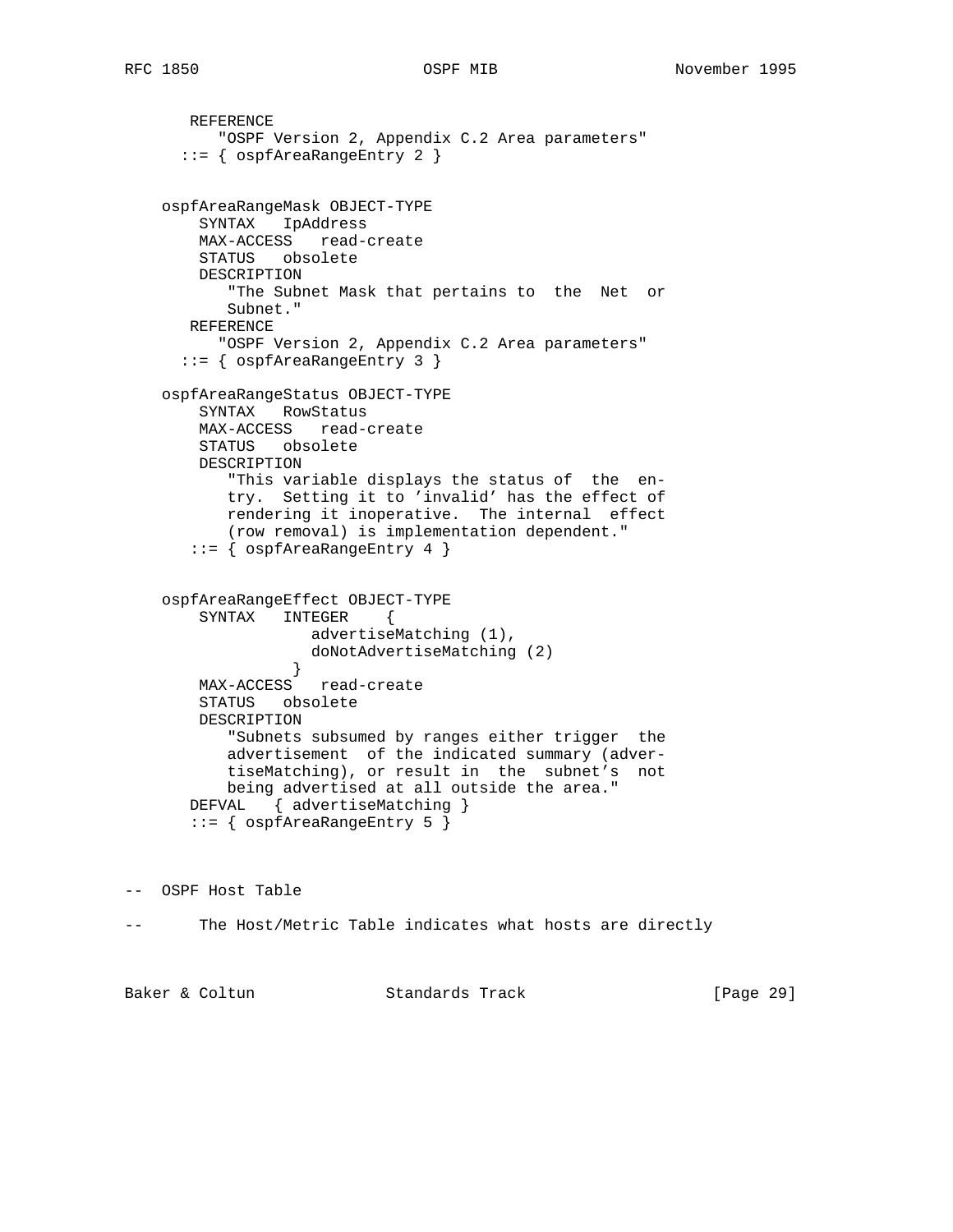```
-- attached to the Router, and what metrics and types of
-- service should be advertised for them.
     ospfHostTable OBJECT-TYPE
         SYNTAX SEQUENCE OF OspfHostEntry
        MAX-ACCESS not-accessible
        STATUS current
        DESCRIPTION
            "The list of Hosts, and their metrics, that the
           router will advertise as host routes."
       REFERENCE
           "OSPF Version 2, Appendix C.6 Host route param-
          eters"
      ::= { ospf 6 }
     ospfHostEntry OBJECT-TYPE
         SYNTAX OspfHostEntry
        MAX-ACCESS not-accessible
        STATUS current
        DESCRIPTION
            "A metric to be advertised, for a given type of
            service, when a given host is reachable."
        INDEX { ospfHostIpAddress, ospfHostTOS }
        ::= { ospfHostTable 1 }
OspfHostEntry ::=
     SEQUENCE {
        ospfHostIpAddress
             IpAddress,
         ospfHostTOS
            TOSType,
         ospfHostMetric
            Metric,
         ospfHostStatus
            RowStatus,
         ospfHostAreaID
            AreaID
              }
     ospfHostIpAddress OBJECT-TYPE
        SYNTAX IpAddress
        MAX-ACCESS read-only
        STATUS current
        DESCRIPTION
            "The IP Address of the Host."
        REFERENCE
           "OSPF Version 2, Appendix C.6 Host route parame-
```
Baker & Coltun **Standards Track** [Page 30]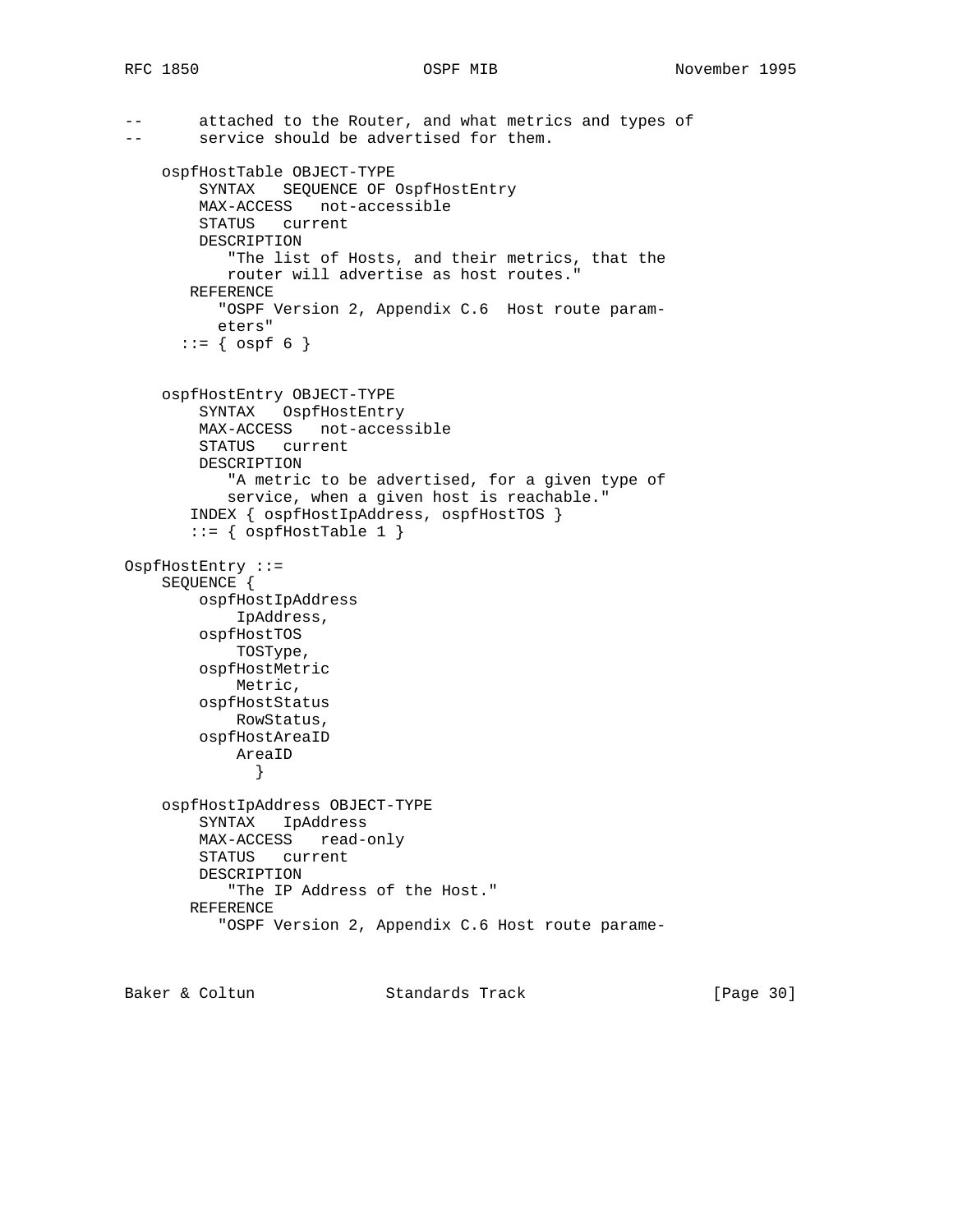```
 ters"
  ::= { ospfHostEntry 1 }
 ospfHostTOS OBJECT-TYPE
    SYNTAX TOSType
    MAX-ACCESS read-only
    STATUS current
    DESCRIPTION
        "The Type of Service of the route being config-
       ured."
   REFERENCE
       "OSPF Version 2, Appendix C.6 Host route parame-
       ters"
  ::= { ospfHostEntry 2 }
 ospfHostMetric OBJECT-TYPE
    SYNTAX Metric
    MAX-ACCESS read-create
    STATUS current
    DESCRIPTION
        "The Metric to be advertised."
   REFERENCE
      "OSPF Version 2, Appendix C.6 Host route parame-
       ters"
  ::= { ospfHostEntry 3 }
 ospfHostStatus OBJECT-TYPE
    SYNTAX RowStatus
    MAX-ACCESS read-create
    STATUS current
    DESCRIPTION
        "This variable displays the status of the en-
       try. Setting it to 'invalid' has the effect of
       rendering it inoperative. The internal effect
        (row removal) is implementation dependent."
    ::= \{ \text{ospfHostEntry 4 } \} ospfHostAreaID OBJECT-TYPE
    SYNTAX AreaID
    MAX-ACCESS read-only
    STATUS current
    DESCRIPTION
        "The Area the Host Entry is to be found within.
       By default, the area that a subsuming OSPF in-
        terface is in, or 0.0.0.0"
```
Baker & Coltun Standards Track [Page 31]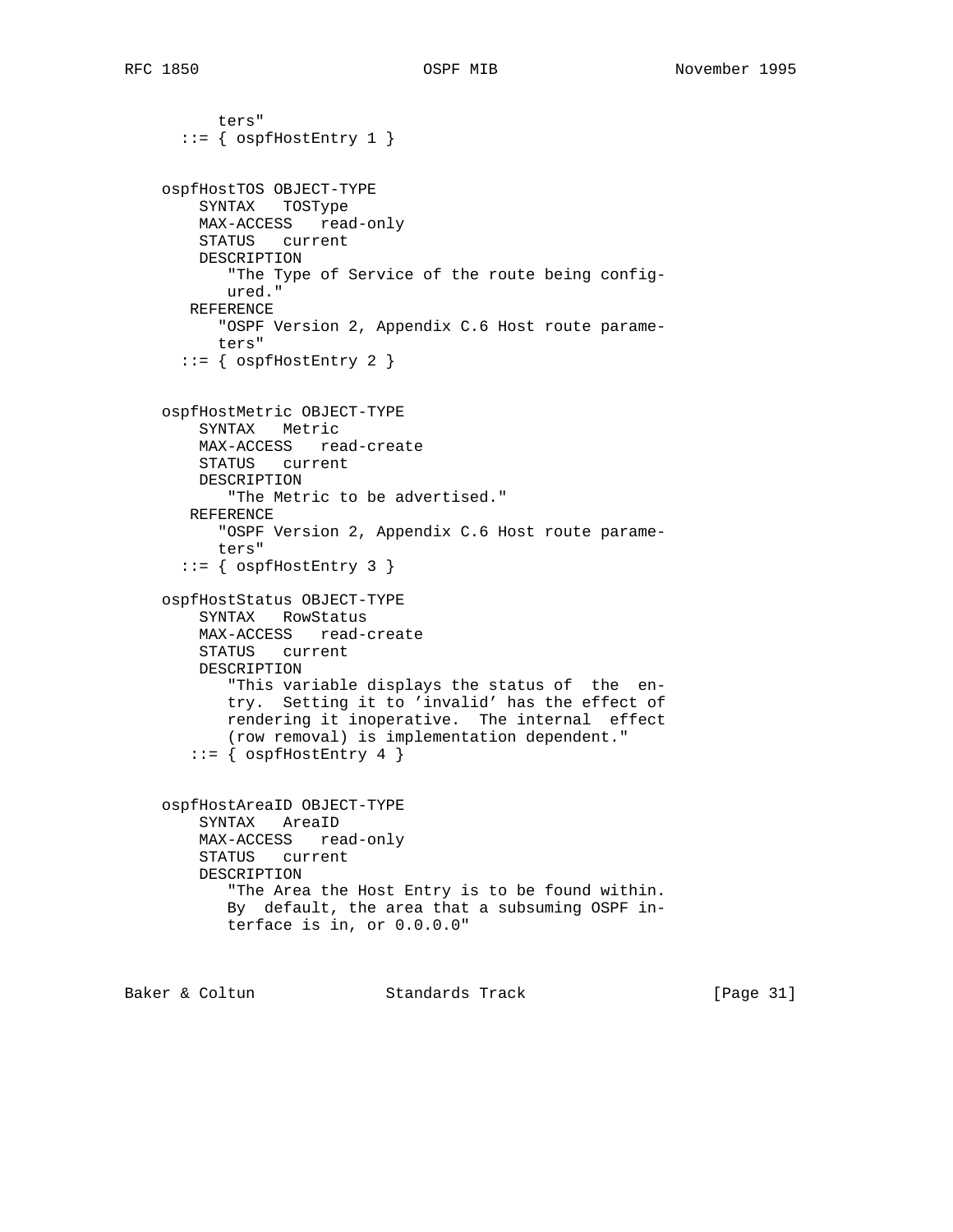```
 REFERENCE
          "OSPF Version 2, Appendix C.2 Area parameters"
      ::= { ospfHostEntry 5 }
-- OSPF Interface Table
-- The OSPF Interface Table augments the ipAddrTable
-- with OSPF specific information.
    ospfIfTable OBJECT-TYPE
        SYNTAX SEQUENCE OF OspfIfEntry
        MAX-ACCESS not-accessible
        STATUS current
        DESCRIPTION
            "The OSPF Interface Table describes the inter-
           faces from the viewpoint of OSPF."
       REFERENCE
          "OSPF Version 2, Appendix C.3 Router interface
          parameters"
      ::= { ospf 7 }
     ospfIfEntry OBJECT-TYPE
         SYNTAX OspfIfEntry
        MAX-ACCESS not-accessible
        STATUS current
         DESCRIPTION
            "The OSPF Interface Entry describes one inter-
            face from the viewpoint of OSPF."
        INDEX { ospfIfIpAddress, ospfAddressLessIf }
       ::= { ospfIfTable 1 }
OspfIfEntry ::=
    SEQUENCE {
        ospfIfIpAddress
            IpAddress,
         ospfAddressLessIf
            Integer32,
         ospfIfAreaId
            AreaID,
         ospfIfType
            INTEGER,
         ospfIfAdminStat
            Status,
         ospfIfRtrPriority
            DesignatedRouterPriority,
        ospfIfTransitDelay
```
Baker & Coltun Standards Track [Page 32]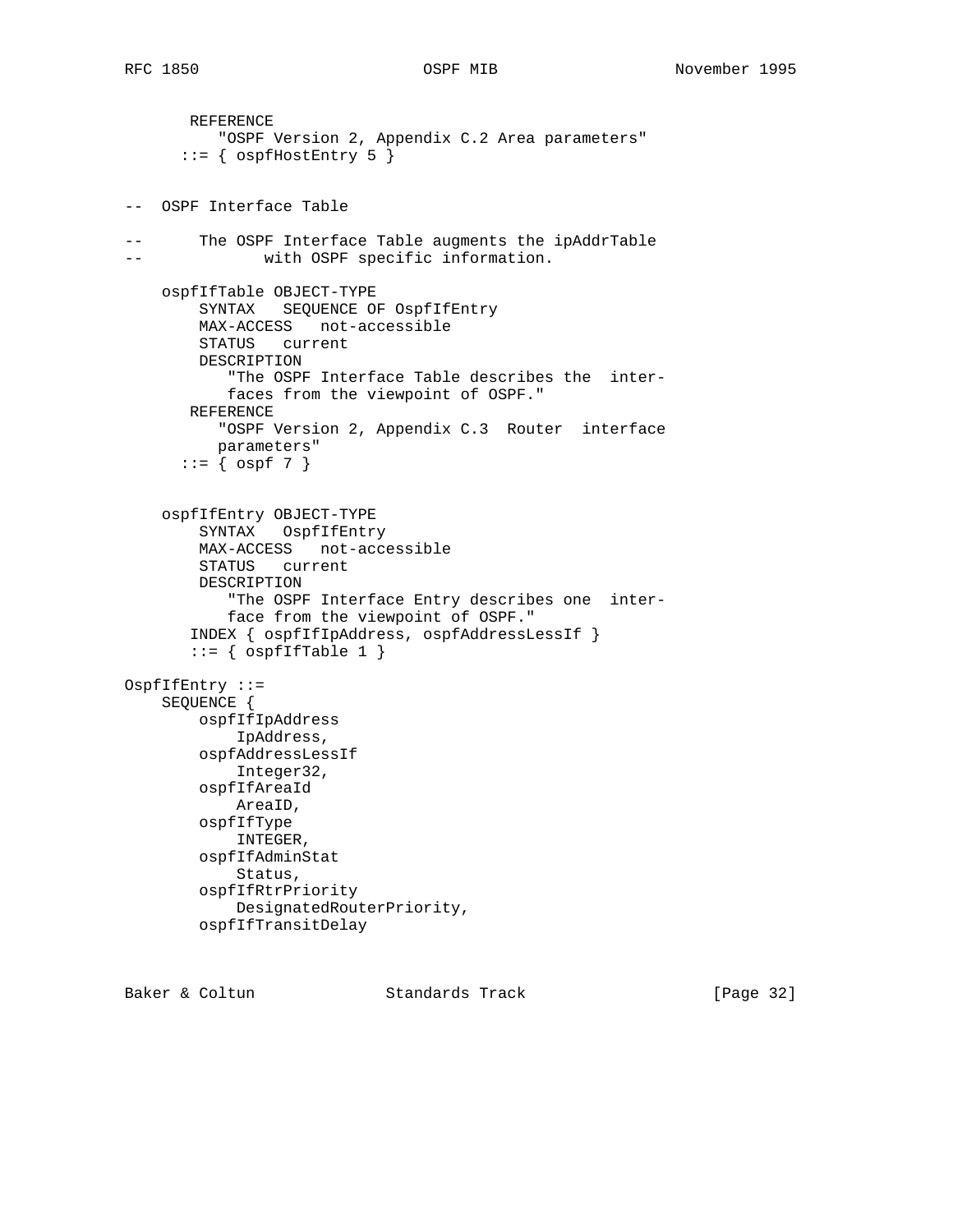UpToMaxAge, ospfIfRetransInterval UpToMaxAge, ospfIfHelloInterval HelloRange, ospfIfRtrDeadInterval PositiveInteger, ospfIfPollInterval PositiveInteger, ospfIfState INTEGER, ospfIfDesignatedRouter IpAddress, ospfIfBackupDesignatedRouter IpAddress, ospfIfEvents Counter32, ospfIfAuthType INTEGER, ospfIfAuthKey OCTET STRING, ospfIfStatus RowStatus, ospfIfMulticastForwarding INTEGER, ospfIfDemand TruthValue } ospfIfIpAddress OBJECT-TYPE SYNTAX IpAddress MAX-ACCESS read-only STATUS current DESCRIPTION "The IP address of this OSPF interface."  $::=$  {  $ospfIfEntry 1$  } ospfAddressLessIf OBJECT-TYPE SYNTAX Integer32 MAX-ACCESS read-only STATUS current DESCRIPTION "For the purpose of easing the instancing of addressed and addressless interfaces; This variable takes the value 0 on interfaces with IP Addresses, and the corresponding value of ifIndex for interfaces having no IP Address."  $::=$  {  $ospfIfEntry 2$  }

Baker & Coltun Standards Track [Page 33]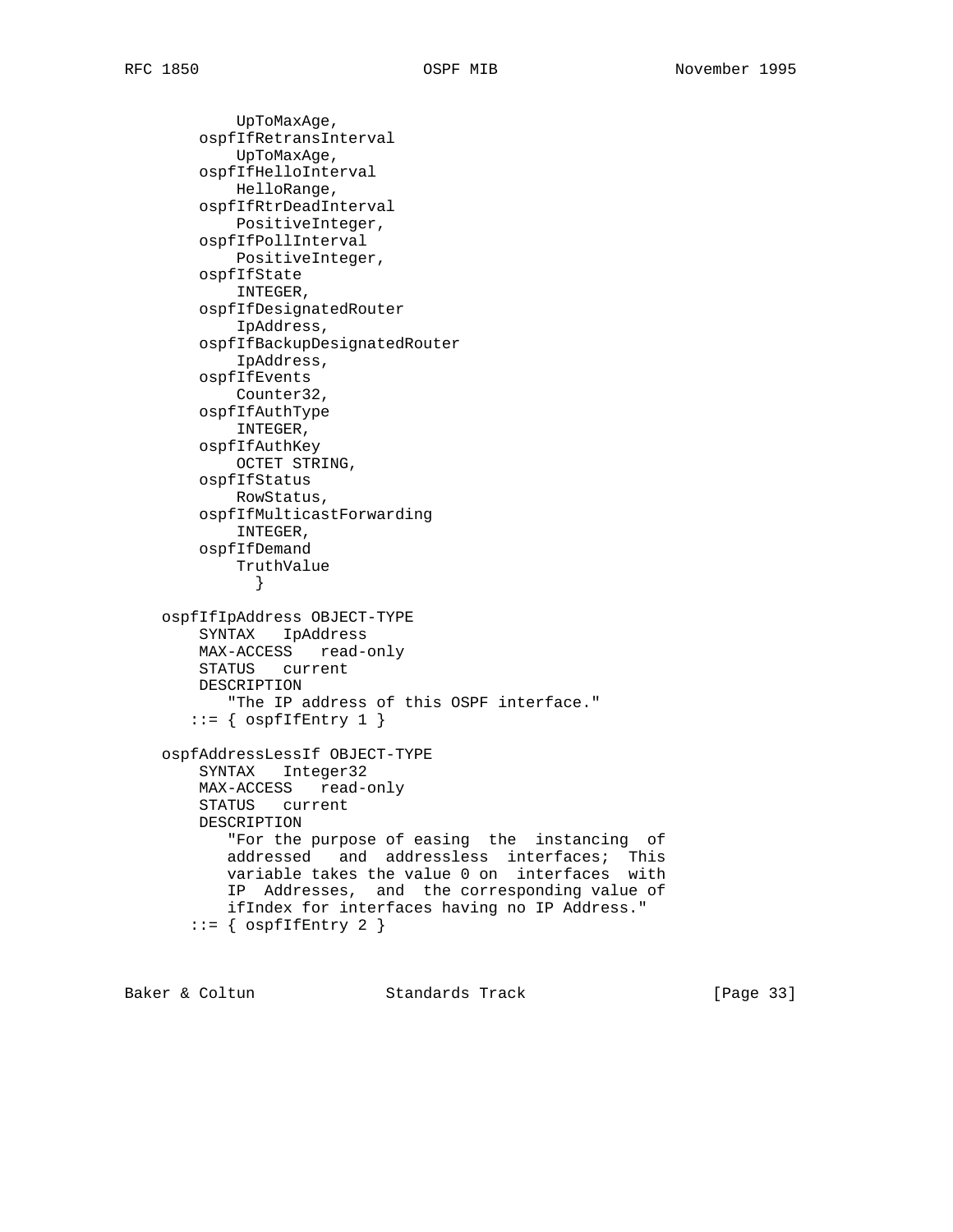```
 ospfIfAreaId OBJECT-TYPE
        SYNTAX AreaID
        MAX-ACCESS read-create
        STATUS current
        DESCRIPTION
           "A 32-bit integer uniquely identifying the area
           to which the interface connects. Area ID
           0.0.0.0 is used for the OSPF backbone."
       DEFVAL { '00000000'H } -- 0.0.0.0
      ::= { ospfIfEntry 3 }
    ospfIfType OBJECT-TYPE
        SYNTAX INTEGER {
                 broadcast (1),
                   nbma (2),
                  pointToPoint (3),
                pointToMultipoint (5)<br>}
 }
        MAX-ACCESS read-create
        STATUS current
        DESCRIPTION
           "The OSPF interface type.
           By way of a default, this field may be intuited
           from the corresponding value of ifType. Broad-
 cast LANs, such as Ethernet and IEEE 802.5,
 take the value 'broadcast', X.25 and similar
           technologies take the value 'nbma', and links
           that are definitively point to point take the
           value 'pointToPoint'."
      ::= { ospfIfEntry 4 }
    ospfIfAdminStat OBJECT-TYPE
        SYNTAX Status
        MAX-ACCESS read-create
        STATUS current
        DESCRIPTION
           "The OSPF interface's administrative status.
           The value formed on the interface, and the in-
           terface will be advertised as an internal route
           to some area. The value 'disabled' denotes
           that the interface is external to OSPF."
       DEFVAL { enabled }
      ::= { ospfIfEntry 5 }
    ospfIfRtrPriority OBJECT-TYPE
        SYNTAX DesignatedRouterPriority
```
Baker & Coltun **Standards Track** [Page 34]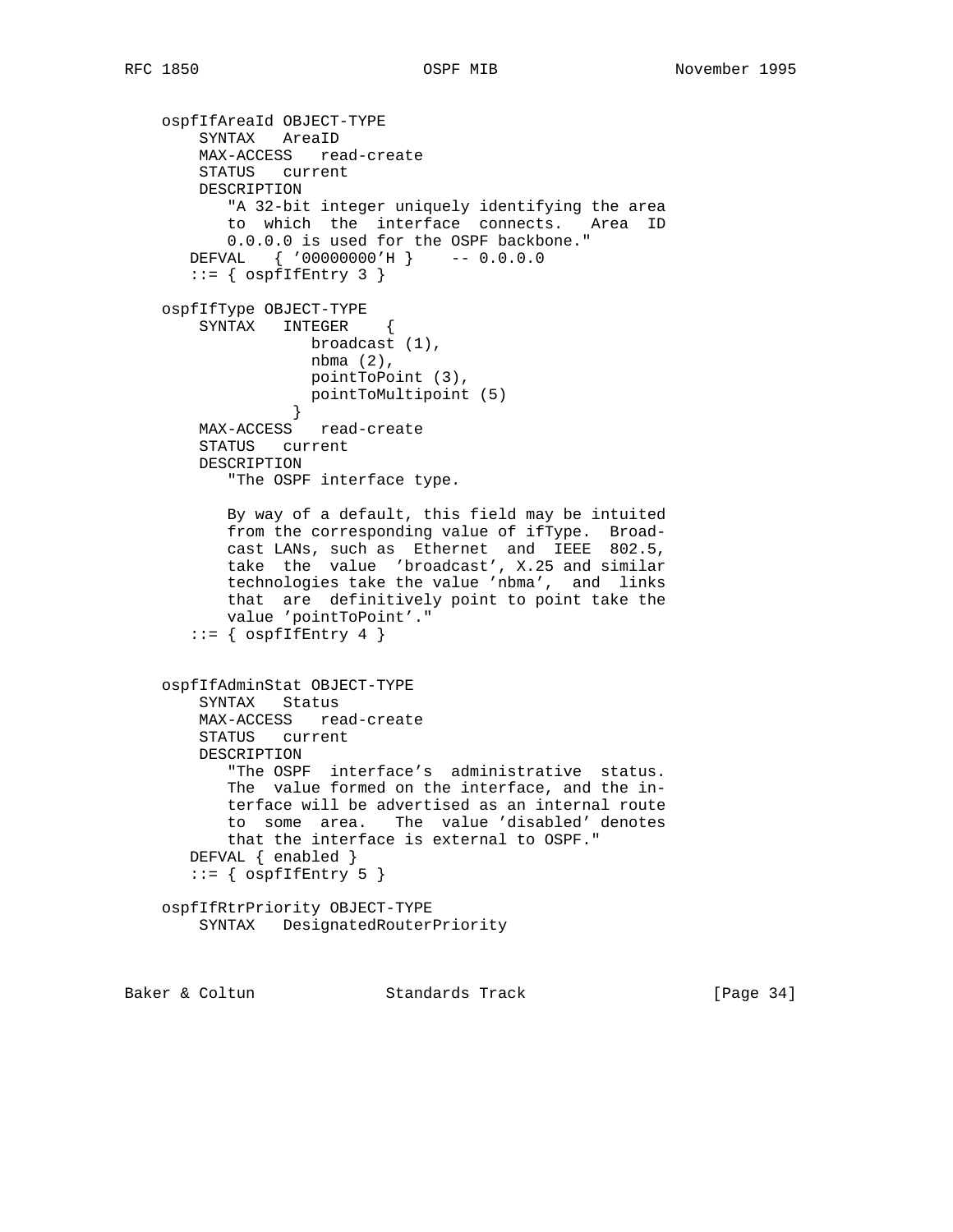```
 MAX-ACCESS read-create
    STATUS current
    DESCRIPTION
       "The priority of this interface. Used in
       multi-access networks, this field is used in
       the designated router election algorithm. The
       value 0 signifies that the router is not eligi-
       ble to become the designated router on this
       particular network. In the event of a tie in
       this value, routers will use their Router ID as
       a tie breaker."
   DEFVAL { 1 }
  ::= { ospfIfEntry 6 }
 ospfIfTransitDelay OBJECT-TYPE
    SYNTAX UpToMaxAge
    MAX-ACCESS read-create
    STATUS current
    DESCRIPTION
       "The estimated number of seconds it takes to
       transmit a link state update packet over this
       interface."
   DEFVAL { 1 }
  ::= { ospfIfEntry 7 }
 ospfIfRetransInterval OBJECT-TYPE
    SYNTAX UpToMaxAge
    MAX-ACCESS read-create
    STATUS current
    DESCRIPTION
       "The number of seconds between link-state ad-
       vertisement retransmissions, for adjacencies
       belonging to this interface. This value is
       also used when retransmitting database descrip-
       tion and link-state request packets."
   DEFVAL { 5 }
  ::= { ospfIfEntry 8 }
 ospfIfHelloInterval OBJECT-TYPE
    SYNTAX HelloRange
    MAX-ACCESS read-create
    STATUS current
    DESCRIPTION
       "The length of time, in seconds, between the
       Hello packets that the router sends on the in-
```
Baker & Coltun **Standards Track** [Page 35]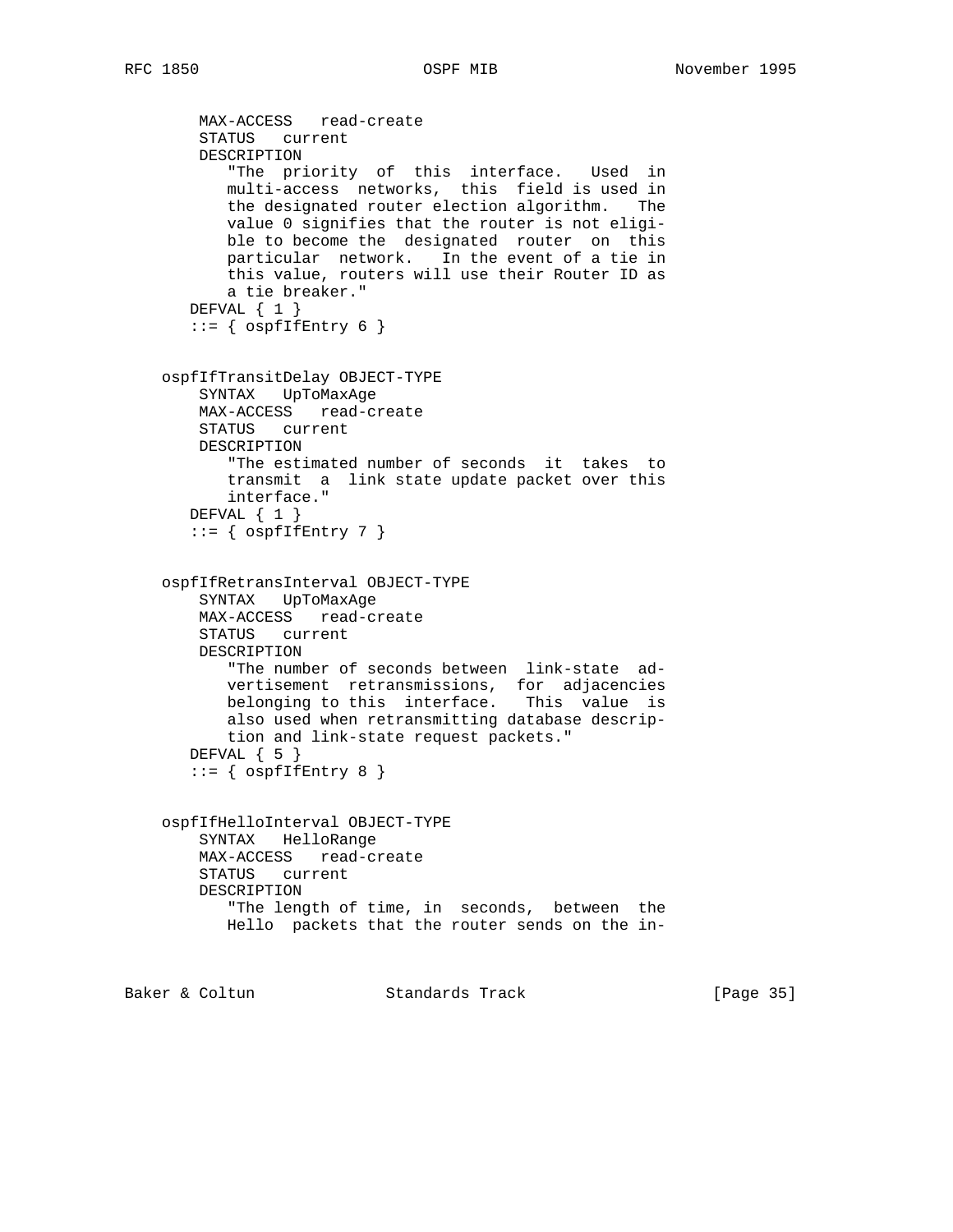```
 terface. This value must be the same for all
           routers attached to a common network."
       DEFVAL { 10 }
      ::= { ospfIfEntry 9 }
    ospfIfRtrDeadInterval OBJECT-TYPE
        SYNTAX PositiveInteger
        MAX-ACCESS read-create
        STATUS current
        DESCRIPTION
           "The number of seconds that a router's Hello
           packets have not been seen before it's neigh-
           bors declare the router down. This should be
           some multiple of the Hello interval. This
           value must be the same for all routers attached
           to a common network."
       DEFVAL { 40 }
      ::= { ospfIfEntry 10 }
    ospfIfPollInterval OBJECT-TYPE
        SYNTAX PositiveInteger
        MAX-ACCESS read-create
        STATUS current
        DESCRIPTION
           "The larger time interval, in seconds, between
           the Hello packets sent to an inactive non-
           broadcast multi- access neighbor."
       DEFVAL { 120 }
      ::= { ospfIfEntry 11 }
    ospfIfState OBJECT-TYPE
        SYNTAX INTEGER {
                   down (1),
                    loopback (2),
                    waiting (3),
                    pointToPoint (4),
                    designatedRouter (5),
                   backupDesignatedRouter (6),
                   otherDesignatedRouter (7)
 }
        MAX-ACCESS read-only
        STATUS current
        DESCRIPTION
           "The OSPF Interface State."
       DEFVAL { down }
```
Baker & Coltun Standards Track [Page 36]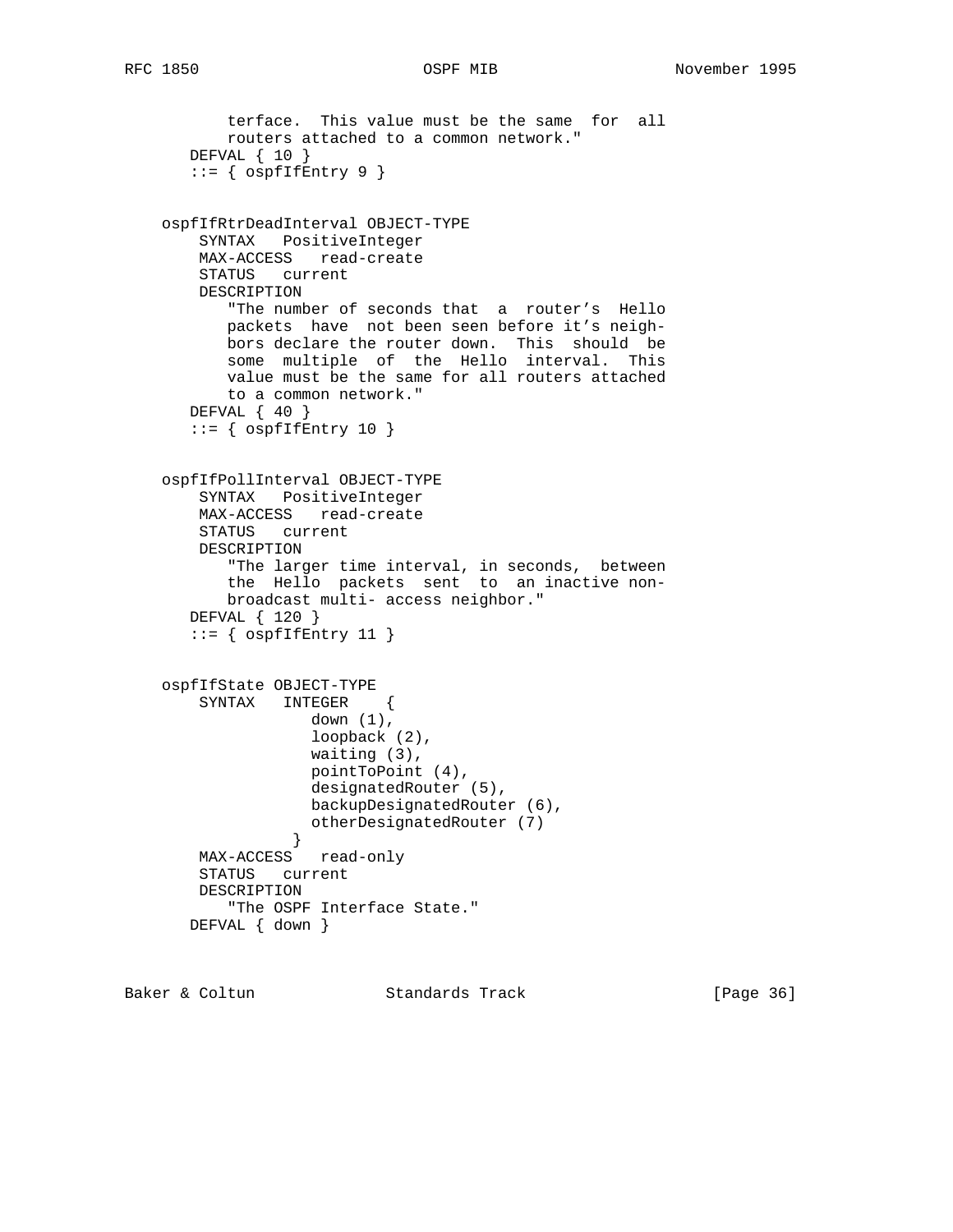```
::= { ospfIfEntry 12 }
    ospfIfDesignatedRouter OBJECT-TYPE
        SYNTAX IpAddress
        MAX-ACCESS read-only
        STATUS current
        DESCRIPTION
           "The IP Address of the Designated Router."
       DEFVAL { '00000000'H } -- 0.0.0.0
      ::= { ospfIfEntry 13 }
    ospfIfBackupDesignatedRouter OBJECT-TYPE
        SYNTAX IpAddress
        MAX-ACCESS read-only
        STATUS current
        DESCRIPTION
           "The IP Address of the Backup Designated
           Router."
       DEFVAL { '00000000'H } -- 0.0.0.0
      ::= { ospfIfEntry 14 }
    ospfIfEvents OBJECT-TYPE
        SYNTAX Counter32
        MAX-ACCESS read-only
        STATUS current
        DESCRIPTION
           "The number of times this OSPF interface has
           changed its state, or an error has occurred."
      ::= { ospfIfEntry 15 }
    ospfIfAuthKey OBJECT-TYPE
        SYNTAX OCTET STRING (SIZE (0..256))
        MAX-ACCESS read-create
        STATUS current
        DESCRIPTION
           "The Authentication Key. If the Area's Author-
           ization Type is simplePassword, and the key
           length is shorter than 8 octets, the agent will
           left adjust and zero fill to 8 octets.
           Note that unauthenticated interfaces need no
           authentication key, and simple password authen-
           tication cannot use a key of more than 8 oc-
           tets. Larger keys are useful only with authen-
           tication mechanisms not specified in this docu-
Baker & Coltun Standards Track [Page 37]
```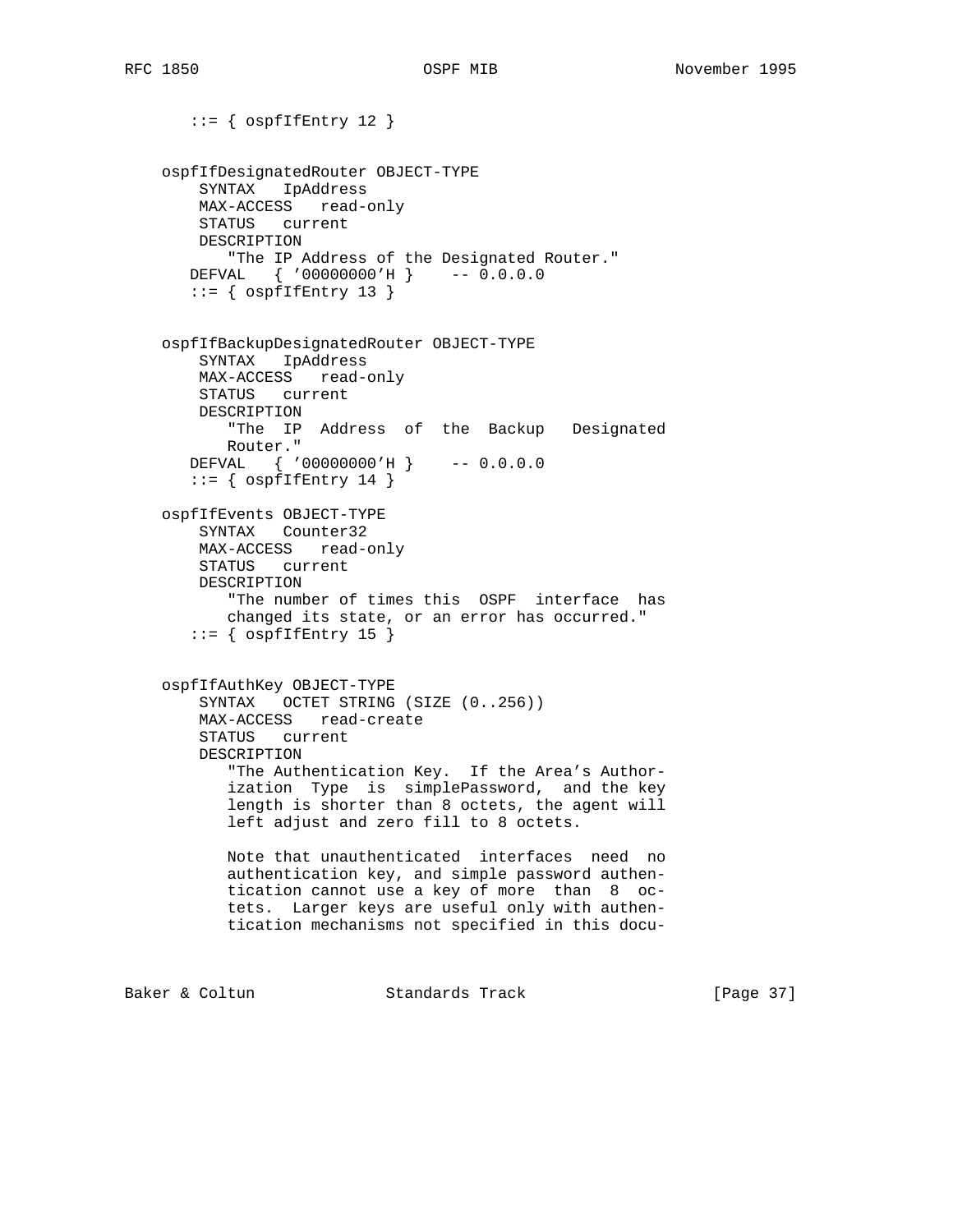ment. When read, ospfIfAuthKey always returns an Oc tet String of length zero." REFERENCE "OSPF Version 2, Section 9 The Interface Data Structure" DEFVAL { '0000000000000000'H } -- 0.0.0.0.0.0.0.0  $::=$  {  $ospfIfEntry 16$  } ospfIfStatus OBJECT-TYPE SYNTAX RowStatus MAX-ACCESS read-create STATUS current DESCRIPTION "This variable displays the status of the en try. Setting it to 'invalid' has the effect of rendering it inoperative. The internal effect (row removal) is implementation dependent."  $::=$  {  $ospfIfEntry 17$  } ospfIfMulticastForwarding OBJECT-TYPE SYNTAX INTEGER { blocked (1), The momulticast forwarding multicast (2), The same multicast address unicast (3) -- to each OSPF neighbor } MAX-ACCESS read-create STATUS current DESCRIPTION "The way multicasts should forwarded on this interface; not forwarded, forwarded as data link multicasts, or forwarded as data link uni casts. Data link multicasting is not meaning ful on point to point and NBMA interfaces, and setting ospfMulticastForwarding to 0 effective ly disables all multicast forwarding." DEFVAL { blocked }  $::=$  {  $ospfIfEntry 18$  } ospfIfDemand OBJECT-TYPE SYNTAX TruthValue MAX-ACCESS read-create STATUS current DESCRIPTION "Indicates whether Demand OSPF procedures (hel-

Baker & Coltun **Standards Track** [Page 38]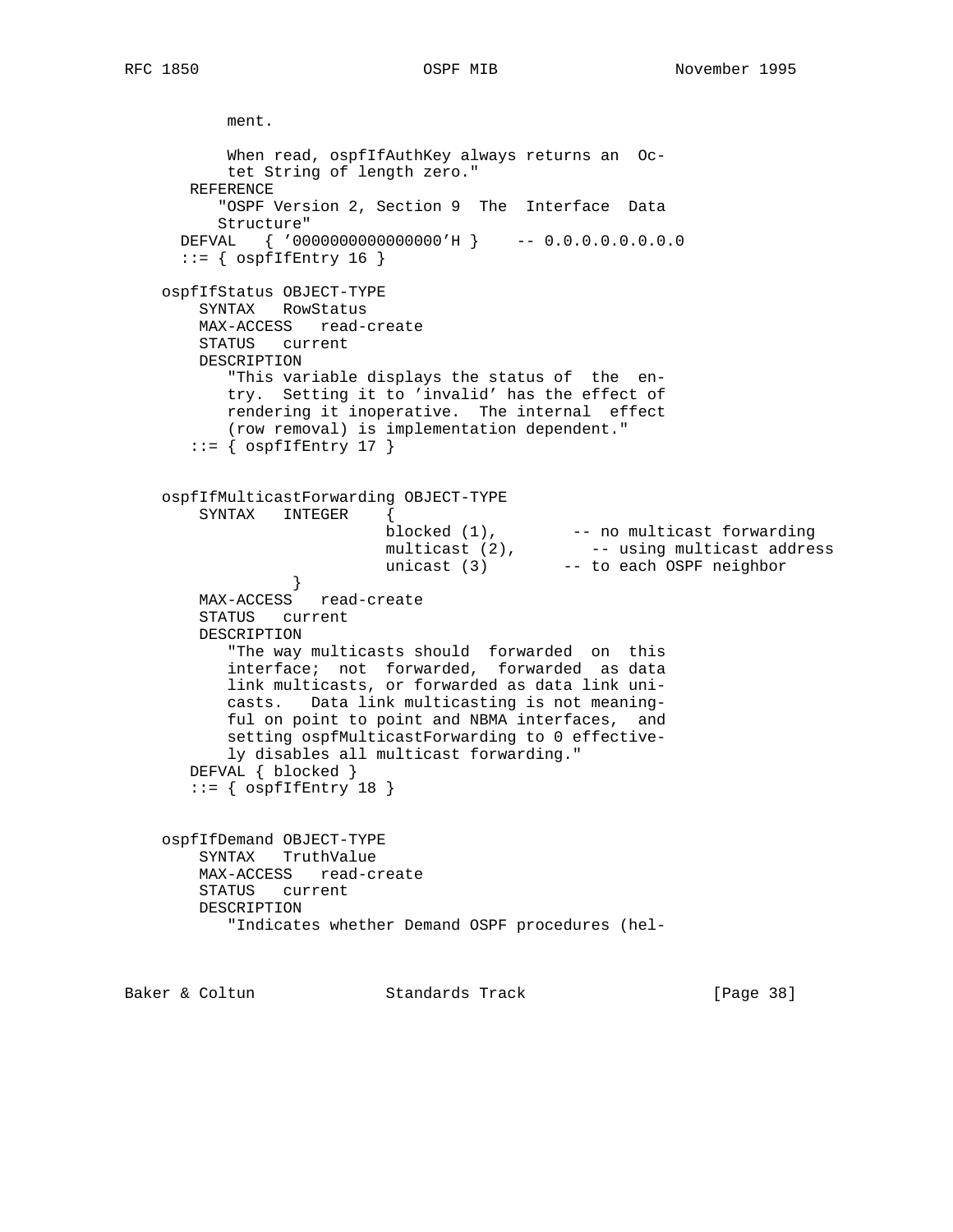lo supression to FULL neighbors and setting the DoNotAge flag on proogated LSAs) should be per formed on this interface." DEFVAL { false }  $::=$  {  $ospfIfEntry 19$  } ospfIfAuthType OBJECT-TYPE SYNTAX INTEGER (0..255) -- none (0), -- simplePassword (1)  $--$  md5 (2) -- reserved for specification by IANA (> 2) MAX-ACCESS read-create STATUS current DESCRIPTION "The authentication type specified for an in terface. Additional authentication types may be assigned locally." REFERENCE "OSPF Version 2, Appendix E Authentication" DEFVAL  $\{ 0 \}$  -- no authentication, by default  $::=$  {  $ospfIfEntry 20$  } -- OSPF Interface Metric Table -- The Metric Table describes the metrics to be advertised -- for a specified interface at the various types of service. -- As such, this table is an adjunct of the OSPF Interface -- Table. -- Types of service, as defined by RFC 791, have the ability -- to request low delay, high bandwidth, or reliable linkage. -- For the purposes of this specification, the measure of -- bandwidth -- Metric = 10^8 / ifSpeed -- is the default value. For multiple link interfaces, note -- that ifSpeed is the sum of the individual link speeds. -- This yields a number having the following typical values: -- Network Type/bit rate Metric -- > 200 MBPS 1 -- Ethernet/802.3 10

Baker & Coltun Standards Track [Page 39]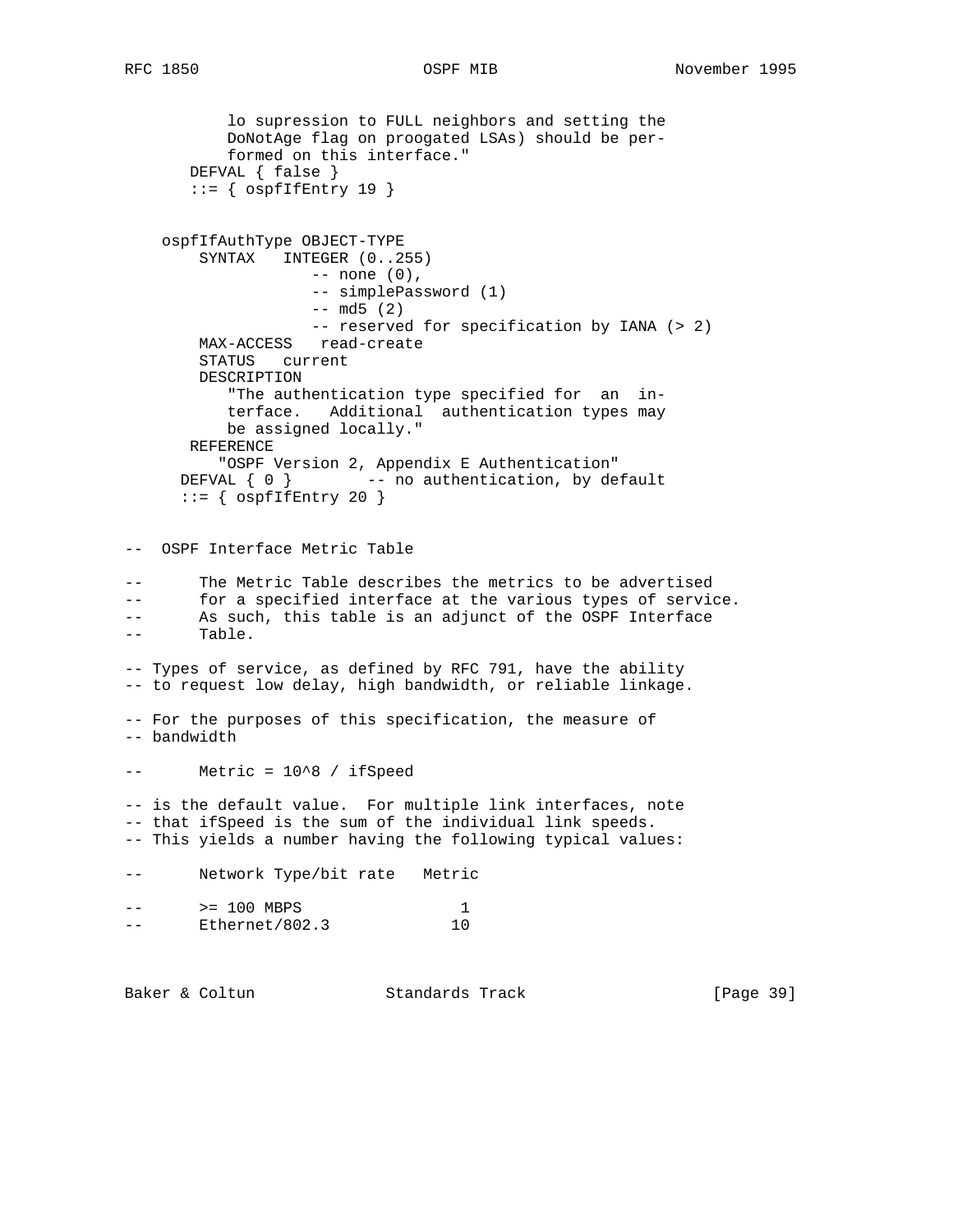| $- -$ | Е1                                                              | 48                                             |  |
|-------|-----------------------------------------------------------------|------------------------------------------------|--|
| $- -$ | T1 (ESF)                                                        | 65                                             |  |
|       | 64 KBPS                                                         | 1562                                           |  |
| $- -$ | 56 KBPS                                                         | 1785                                           |  |
| $- -$ | 19.2 KBPS                                                       | 5208                                           |  |
|       | 9.6 KBPS                                                        | 10416                                          |  |
|       | -- Routes that are not specified use the default (TOS 0) metric |                                                |  |
|       | ospfIfMetricTable OBJECT-TYPE                                   |                                                |  |
|       |                                                                 | SYNTAX SEQUENCE OF OspfIfMetricEntry           |  |
|       | MAX-ACCESS not-accessible                                       |                                                |  |
|       | STATUS current                                                  |                                                |  |
|       | DESCRIPTION                                                     |                                                |  |
|       |                                                                 | "The TOS metrics for a non-virtual interface   |  |
|       |                                                                 | identified by the interface index."            |  |
|       | REFERENCE                                                       |                                                |  |
|       |                                                                 | "OSPF Version 2, Appendix C.3 Router interface |  |
|       | parameters"                                                     |                                                |  |
|       | $ ::= \{ \text{ ospf } 8 \}$                                    |                                                |  |
|       | ospfIfMetricEntry OBJECT-TYPE                                   |                                                |  |
|       | SYNTAX OspfIfMetricEntry                                        |                                                |  |
|       | MAX-ACCESS not-accessible                                       |                                                |  |
|       | STATUS current                                                  |                                                |  |
|       | DESCRIPTION                                                     |                                                |  |
|       |                                                                 | "A particular TOS metric for a non-virtual in- |  |
|       |                                                                 | terface identified by the interface index."    |  |
|       | REFERENCE                                                       |                                                |  |
|       |                                                                 | "OSPF Version 2, Appendix C.3 Router interface |  |
|       | parameters"                                                     |                                                |  |
|       | INDEX { ospfIfMetricIpAddress,                                  |                                                |  |
|       | ospfIfMetricAddressLessIf,                                      |                                                |  |
|       | ospfIfMetricTOS }                                               |                                                |  |
|       | $::= \{ ospfIfMetricTable 1 \}$                                 |                                                |  |
|       | OspfIfMetricEntry ::=                                           |                                                |  |
|       | SEQUENCE {                                                      |                                                |  |
|       | ospfIfMetricIpAddress                                           |                                                |  |
|       | IpAddress,                                                      |                                                |  |
|       | ospfIfMetricAddressLessIf                                       |                                                |  |
|       | Integer32,                                                      |                                                |  |
|       | ospfIfMetricTOS                                                 |                                                |  |
|       | TOSType,                                                        |                                                |  |
|       | ospfIfMetricValue                                               |                                                |  |
|       | Metric,                                                         |                                                |  |
|       | ospfIfMetricStatus                                              |                                                |  |
|       | RowStatus                                                       |                                                |  |

Baker & Coltun Standards Track [Page 40]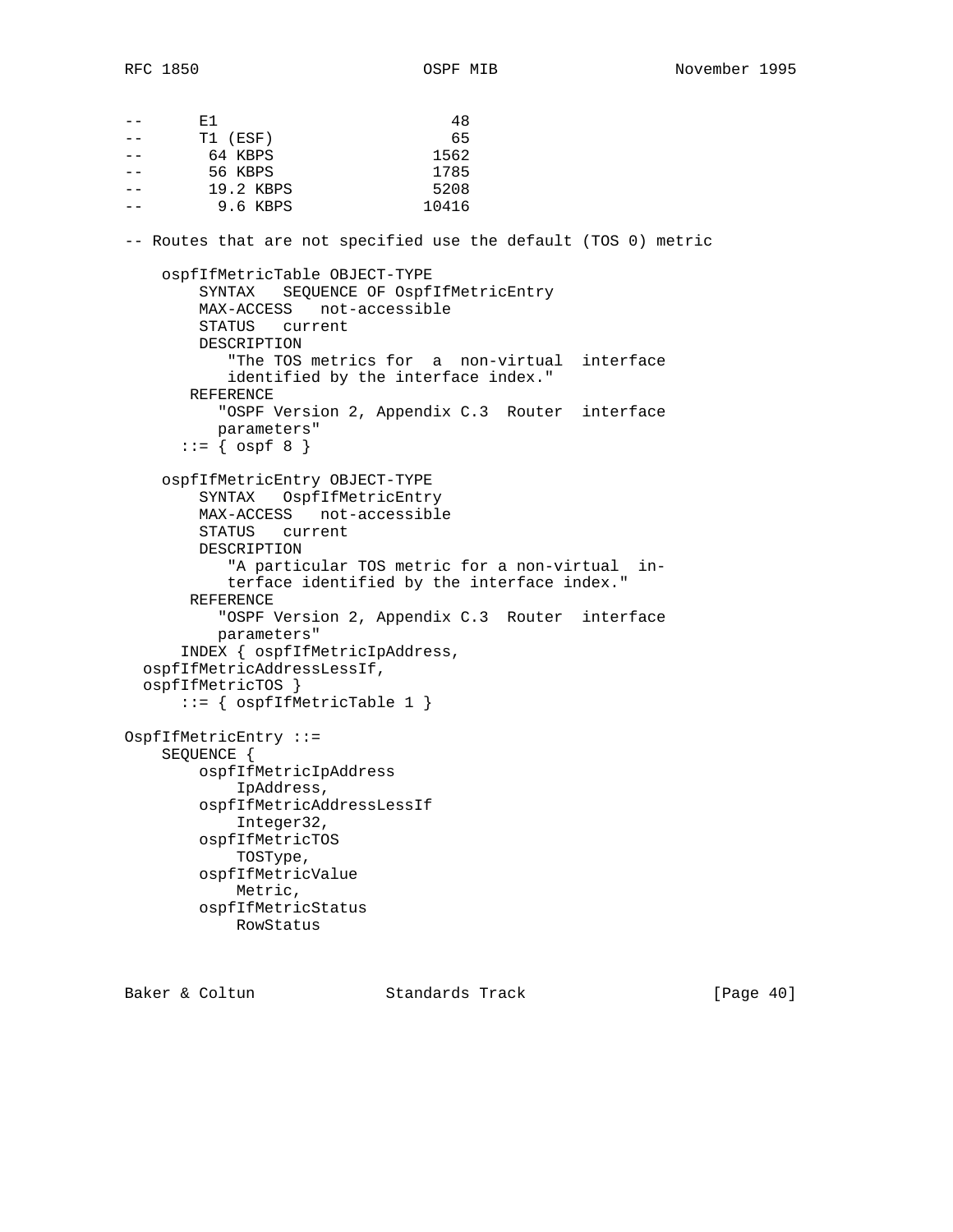} ospfIfMetricIpAddress OBJECT-TYPE SYNTAX IpAddress MAX-ACCESS read-only STATUS current DESCRIPTION "The IP address of this OSPF interface. On row creation, this can be derived from the in stance." ::= { ospfIfMetricEntry 1 } ospfIfMetricAddressLessIf OBJECT-TYPE SYNTAX Integer32 MAX-ACCESS read-only STATUS current DESCRIPTION "For the purpose of easing the instancing of addressed and addressless interfaces; This variable takes the value 0 on interfaces with IP Addresses, and the value of ifIndex for in terfaces having no IP Address. On row crea tion, this can be derived from the instance." ::= { ospfIfMetricEntry 2 } ospfIfMetricTOS OBJECT-TYPE SYNTAX TOSType MAX-ACCESS read-only STATUS current DESCRIPTION "The type of service metric being referenced. On row creation, this can be derived from the instance." ::= { ospfIfMetricEntry 3 } ospfIfMetricValue OBJECT-TYPE SYNTAX Metric MAX-ACCESS read-create STATUS current DESCRIPTION "The metric of using this type of service on this interface. The default value of the TOS 0 Metric is 10^8 / ifSpeed." ::= { ospfIfMetricEntry 4 } ospfIfMetricStatus OBJECT-TYPE

Baker & Coltun Standards Track [Page 41]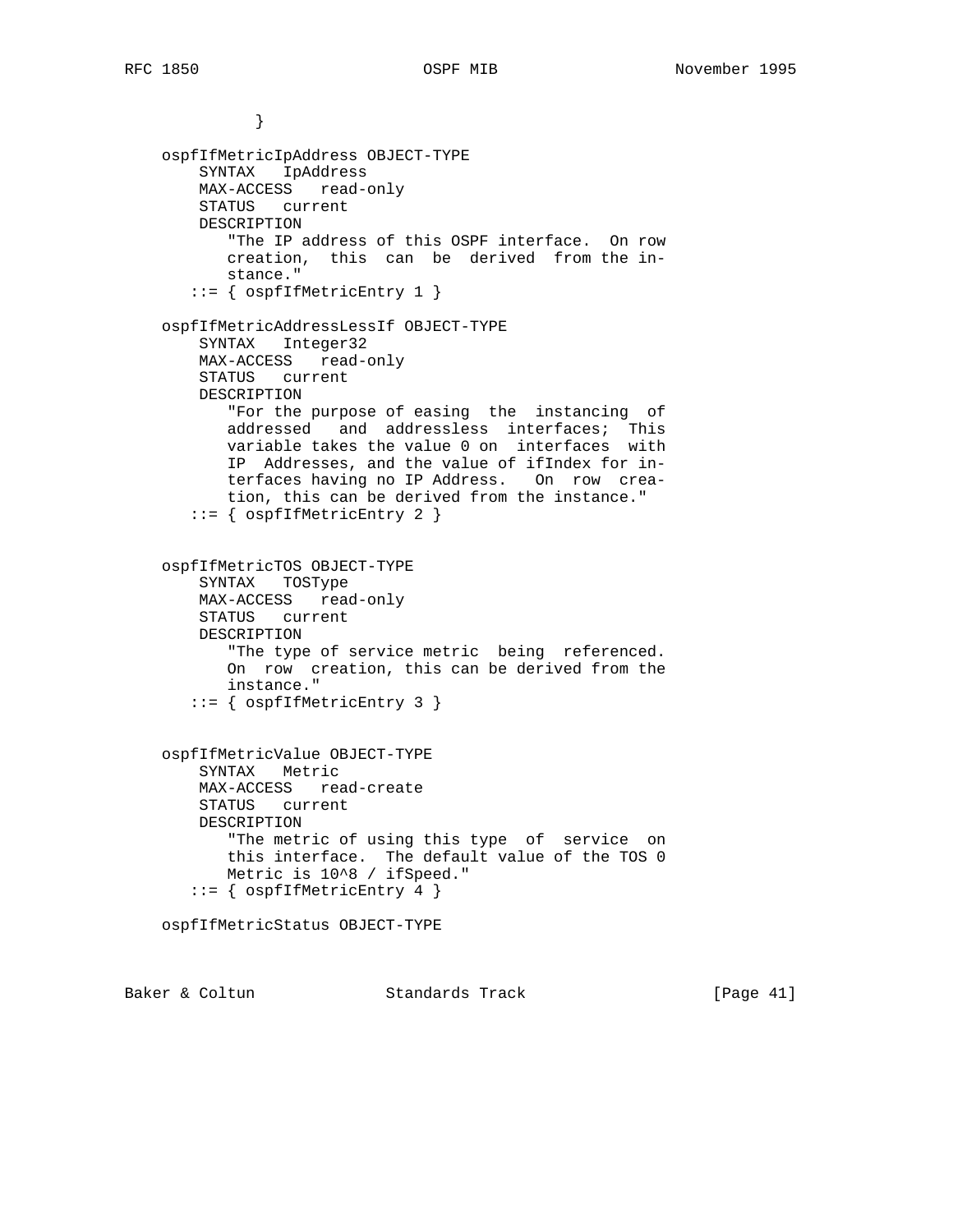```
 SYNTAX RowStatus
        MAX-ACCESS read-create
        STATUS current
        DESCRIPTION
            "This variable displays the status of the en-
           try. Setting it to 'invalid' has the effect of
           rendering it inoperative. The internal effect
            (row removal) is implementation dependent."
        ::= { ospfIfMetricEntry 5 }
-- OSPF Virtual Interface Table
-- The Virtual Interface Table describes the virtual
-- links that the OSPF Process is configured to
-- carry on.
    ospfVirtIfTable OBJECT-TYPE
        SYNTAX SEQUENCE OF OspfVirtIfEntry
        MAX-ACCESS not-accessible
        STATUS current
        DESCRIPTION
            "Information about this router's virtual inter-
           faces."
       REFERENCE
          "OSPF Version 2, Appendix C.4 Virtual link
          parameters"
      ::= \{ \text{ospf } 9 \} ospfVirtIfEntry OBJECT-TYPE
        SYNTAX OspfVirtIfEntry
        MAX-ACCESS not-accessible
        STATUS current
        DESCRIPTION
           "Information about a single Virtual Interface."
       INDEX { ospfVirtIfAreaId, ospfVirtIfNeighbor }
       ::= { ospfVirtIfTable 1 }
OspfVirtIfEntry ::=
    SEQUENCE {
        ospfVirtIfAreaId
            AreaID,
        ospfVirtIfNeighbor
            RouterID,
        ospfVirtIfTransitDelay
            UpToMaxAge,
        ospfVirtIfRetransInterval
```
Baker & Coltun Standards Track [Page 42]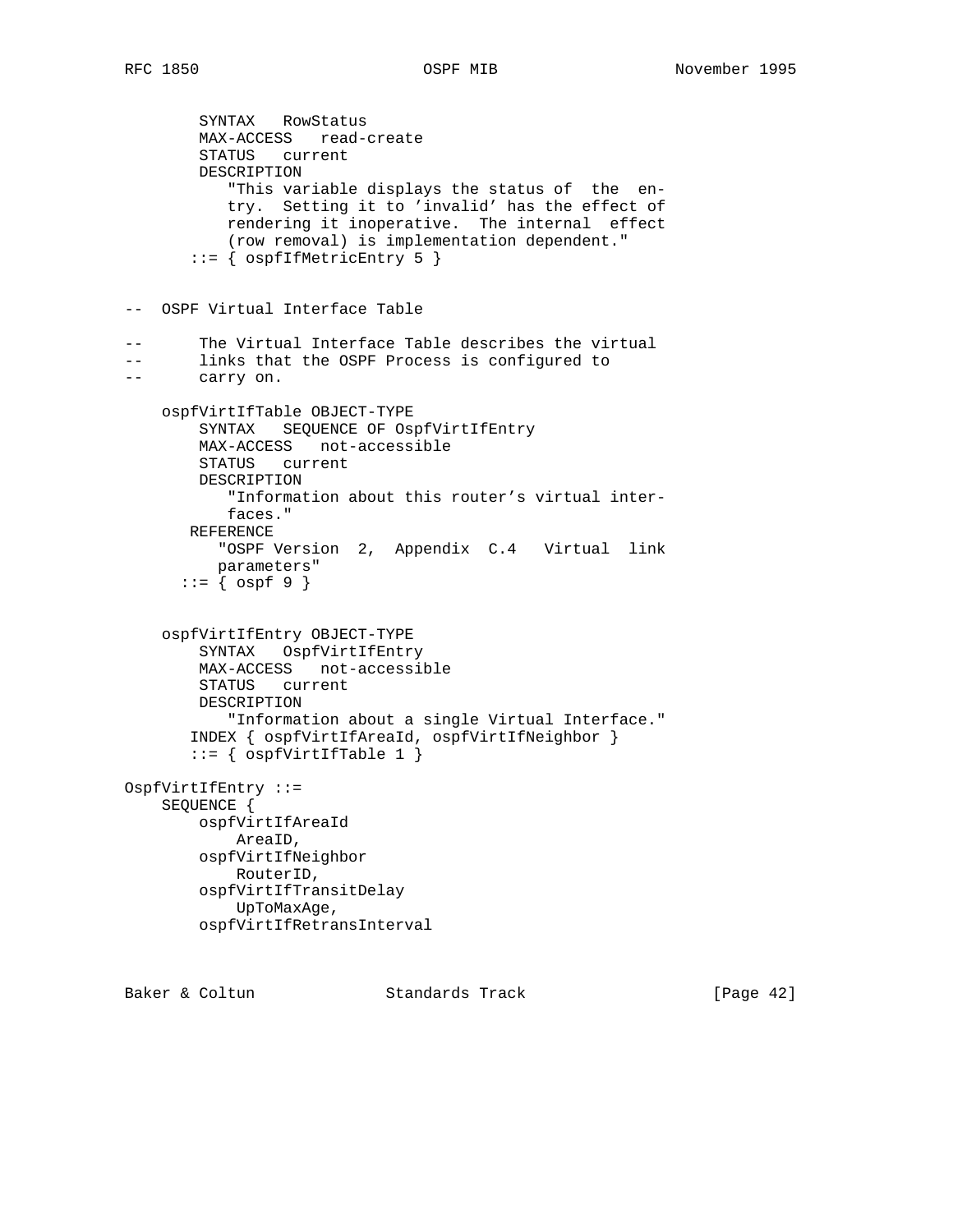UpToMaxAge, ospfVirtIfHelloInterval HelloRange, ospfVirtIfRtrDeadInterval PositiveInteger, ospfVirtIfState INTEGER, ospfVirtIfEvents Counter32, ospfVirtIfAuthType INTEGER, ospfVirtIfAuthKey OCTET STRING, ospfVirtIfStatus RowStatus } ospfVirtIfAreaId OBJECT-TYPE SYNTAX AreaID MAX-ACCESS read-only STATUS current DESCRIPTION "The Transit Area that the Virtual Link traverses. By definition, this is not 0.0.0.0"  $::=$  {  $ospfVirtIfEntry 1$  } ospfVirtIfNeighbor OBJECT-TYPE SYNTAX RouterID MAX-ACCESS read-only STATUS current DESCRIPTION "The Router ID of the Virtual Neighbor." ::= { ospfVirtIfEntry 2 } ospfVirtIfTransitDelay OBJECT-TYPE SYNTAX UpToMaxAge MAX-ACCESS read-create STATUS current DESCRIPTION "The estimated number of seconds it takes to transmit a link- state update packet over this interface." DEFVAL { 1 } ::= { ospfVirtIfEntry 3 }

Baker & Coltun Standards Track [Page 43]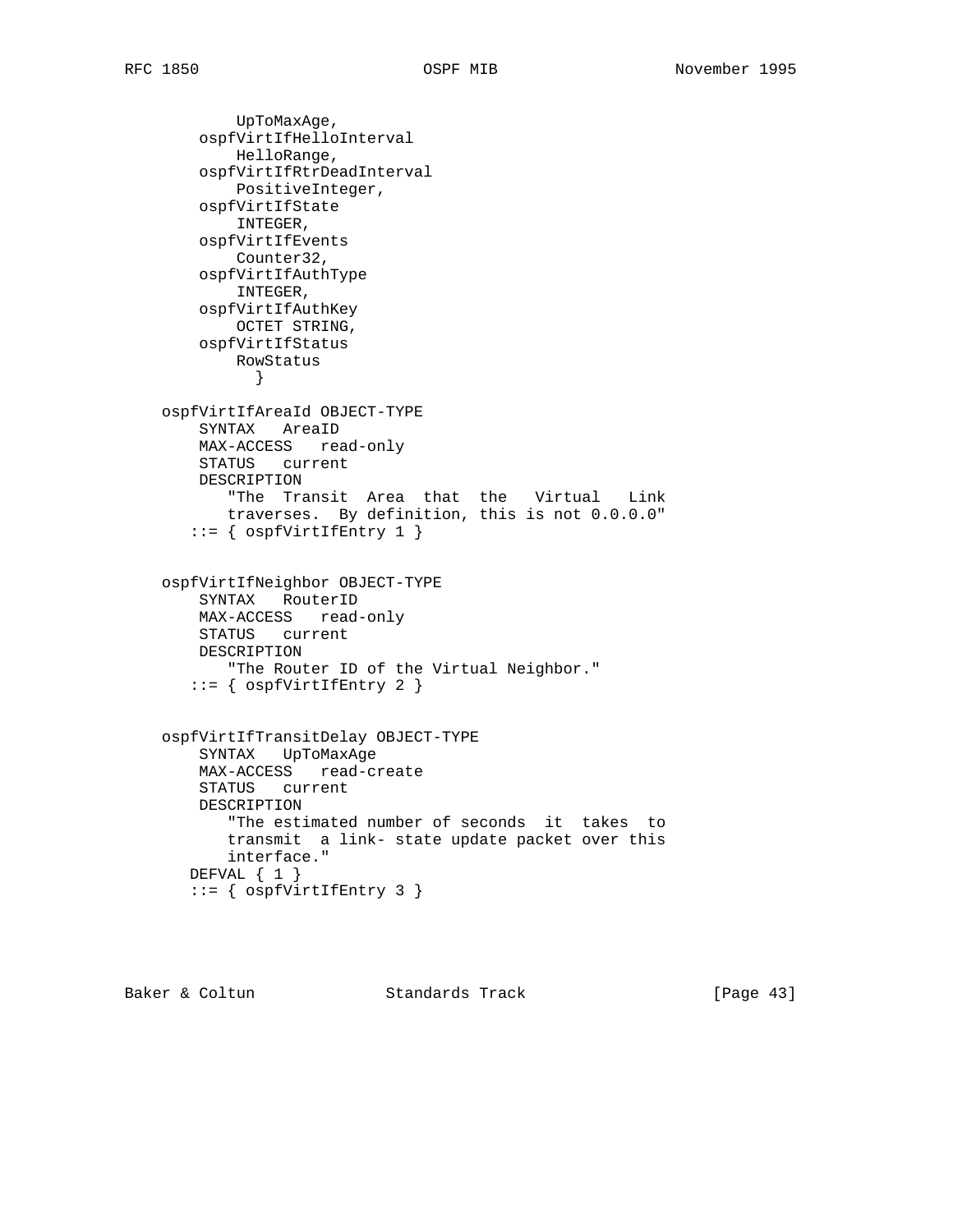```
 ospfVirtIfRetransInterval OBJECT-TYPE
        SYNTAX UpToMaxAge
        MAX-ACCESS read-create
        STATUS current
        DESCRIPTION
           "The number of seconds between link-state ad-
           vertisement retransmissions, for adjacencies
          belonging to this interface. This value is
           also used when retransmitting database descrip-
           tion and link-state request packets. This
           value should be well over the expected round-
           trip time."
      DEFVAL \{ 5 \}::= { ospfVirtIffEntry 4 }
    ospfVirtIfHelloInterval OBJECT-TYPE
        SYNTAX HelloRange
        MAX-ACCESS read-create
        STATUS current
        DESCRIPTION
           "The length of time, in seconds, between the
           Hello packets that the router sends on the in-
          terface. This value must be the same for the
           virtual neighbor."
       DEFVAL { 10 }
      ::= { ospfvirtIfEntry 5 }
    ospfVirtIfRtrDeadInterval OBJECT-TYPE
        SYNTAX PositiveInteger
        MAX-ACCESS read-create
        STATUS current
        DESCRIPTION
           "The number of seconds that a router's Hello
           packets have not been seen before it's neigh-
           bors declare the router down. This should be
           some multiple of the Hello interval. This
           value must be the same for the virtual neigh-
          bor."
       DEFVAL { 60 }
      ::= { ospfVirtIffEntry 6 }
    ospfVirtIfState OBJECT-TYPE
        SYNTAX INTEGER {
down (1), These use the same encoding
 pointToPoint (4) -- as the ospfIfTable
Baker & Coltun Standards Track [Page 44]
```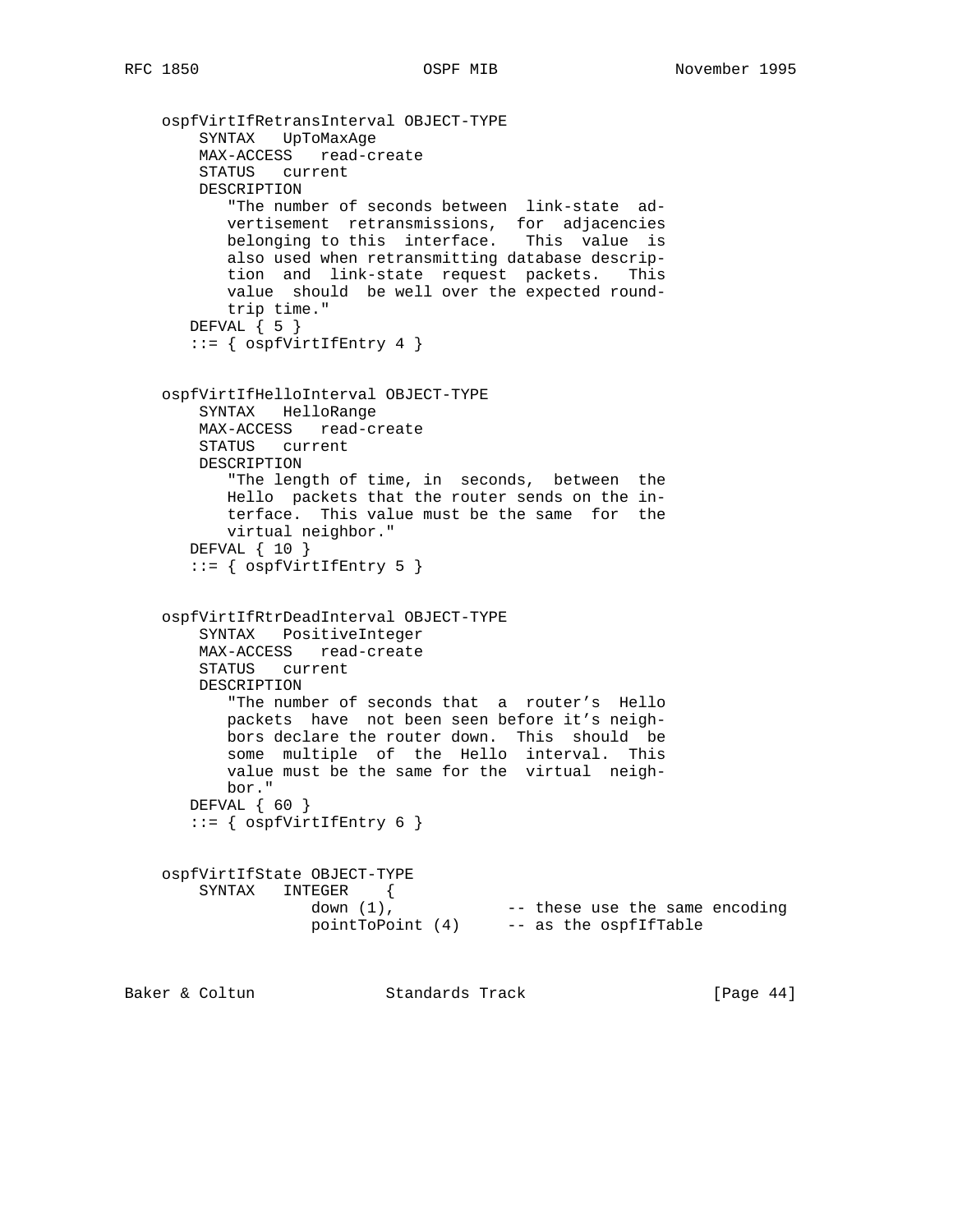```
 }
        MAX-ACCESS read-only
        STATUS current
        DESCRIPTION
           "OSPF virtual interface states."
       DEFVAL { down }
      ::= { ospfVirtIfEntry 7 }
    ospfVirtIfEvents OBJECT-TYPE
        SYNTAX Counter32
        MAX-ACCESS read-only
        STATUS current
        DESCRIPTION
           "The number of state changes or error events on
           this Virtual Link"
      ::= { ospfVirtIfEntry 8 }
    ospfVirtIfAuthKey OBJECT-TYPE
        SYNTAX OCTET STRING (SIZE(0..256))
        MAX-ACCESS read-create
        STATUS current
        DESCRIPTION
           "If Authentication Type is simplePassword, the
           device will left adjust and zero fill to 8 oc-
           tets.
           Note that unauthenticated interfaces need no
           authentication key, and simple password authen-
           tication cannot use a key of more than 8 oc-
           tets. Larger keys are useful only with authen-
           tication mechanisms not specified in this docu-
           ment.
           When read, ospfVifAuthKey always returns a
           string of length zero."
       REFERENCE
          "OSPF Version 2, Section 9 The Interface Data
          Structure"
      DEFVAL { '0000000000000000'H } -- 0.0.0.0.0.0.0.0
      ::= { ospfVirtIfEntry 9 }
    ospfVirtIfStatus OBJECT-TYPE
        SYNTAX RowStatus
        MAX-ACCESS read-create
        STATUS current
```
Baker & Coltun Standards Track [Page 45]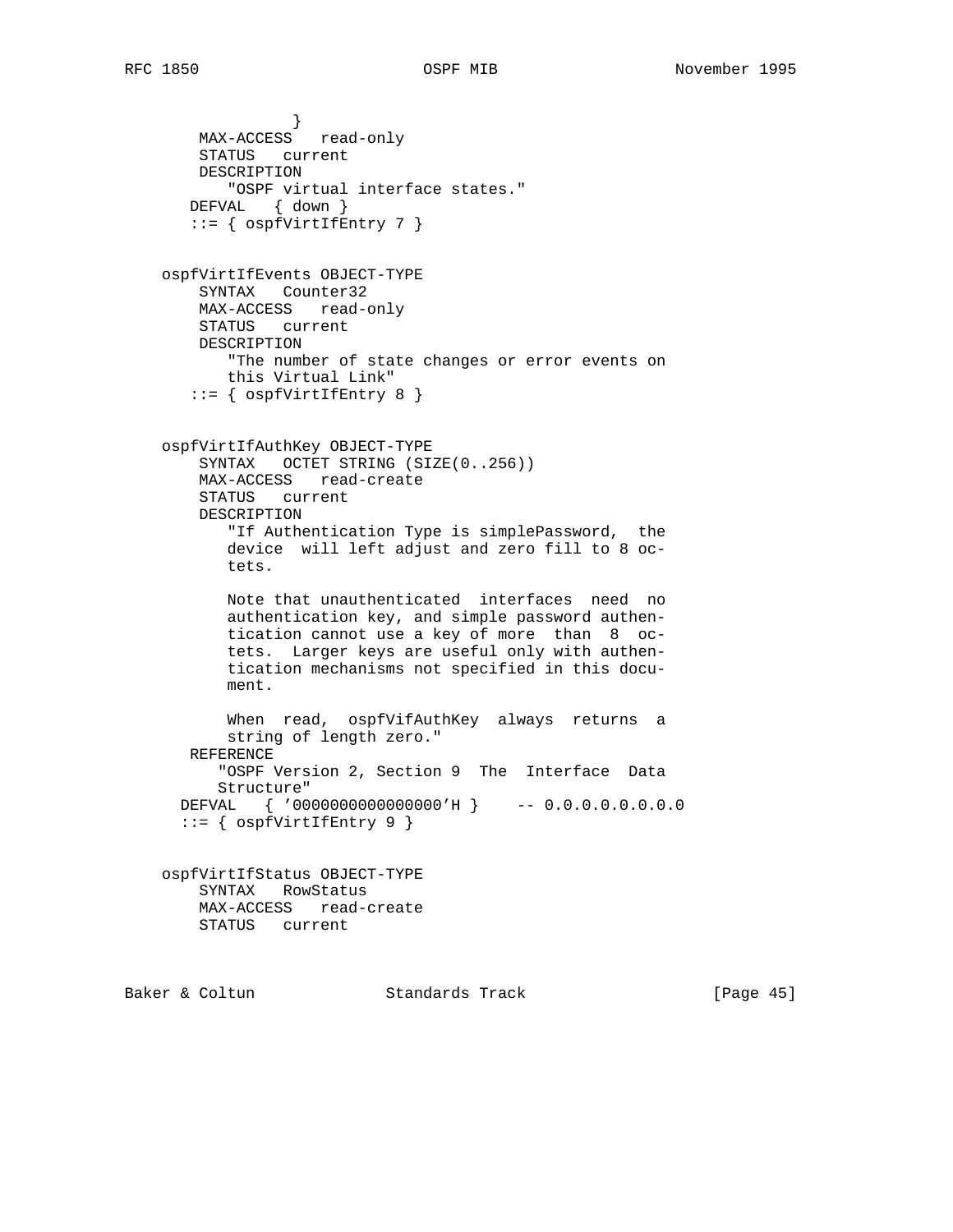DESCRIPTION "This variable displays the status of the en try. Setting it to 'invalid' has the effect of rendering it inoperative. The internal effect (row removal) is implementation dependent." ::= { ospfVirtIfEntry 10 } ospfVirtIfAuthType OBJECT-TYPE SYNTAX INTEGER (0..255) -- none (0), -- simplePassword (1) -- md5 (2) -- reserved for specification by IANA (> 2) MAX-ACCESS read-create STATUS current DESCRIPTION "The authentication type specified for a virtu al interface. Additional authentication types may be assigned locally." REFERENCE "OSPF Version 2, Appendix E Authentication" DEFVAL  $\{ 0 \}$  -- no authentication, by default ::= { ospfVirtIfEntry 11 } -- OSPF Neighbor Table -- The OSPF Neighbor Table describes all neighbors in -- the locality of the subject router. ospfNbrTable OBJECT-TYPE SYNTAX SEQUENCE OF OspfNbrEntry MAX-ACCESS not-accessible STATUS current DESCRIPTION "A table of non-virtual neighbor information." REFERENCE "OSPF Version 2, Section 10 The Neighbor Data Structure"  $::=$  {  $ospf 10$  } ospfNbrEntry OBJECT-TYPE SYNTAX OspfNbrEntry MAX-ACCESS not-accessible STATUS current DESCRIPTION Baker & Coltun Standards Track [Page 46]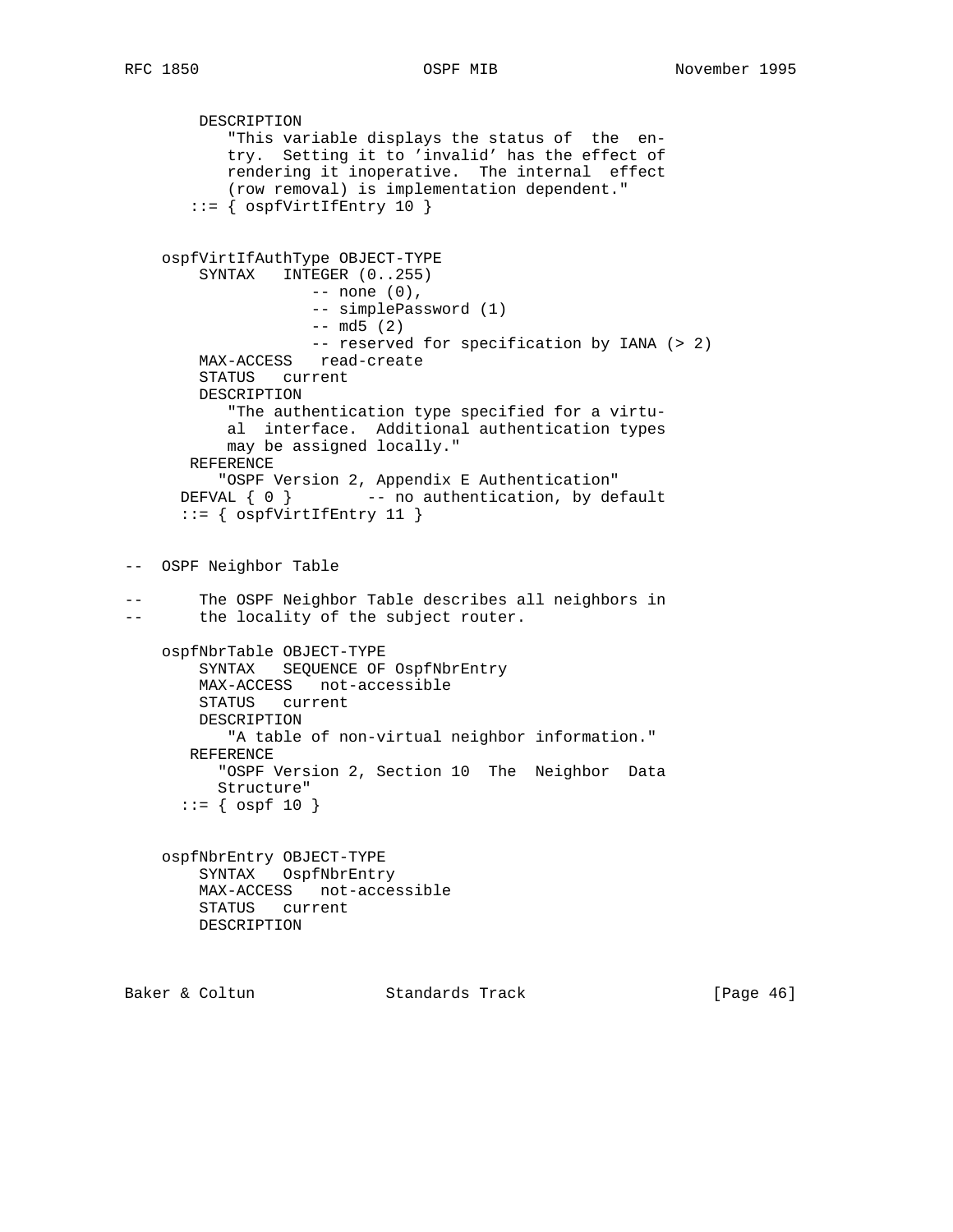"The information regarding a single neighbor." REFERENCE "OSPF Version 2, Section 10 The Neighbor Data Structure" INDEX { ospfNbrIpAddr, ospfNbrAddressLessIndex }  $::=$  {  $ospfNbrTable 1$  } OspfNbrEntry ::= SEQUENCE { ospfNbrIpAddr IpAddress, ospfNbrAddressLessIndex InterfaceIndex, ospfNbrRtrId RouterID, ospfNbrOptions Integer32, ospfNbrPriority DesignatedRouterPriority, ospfNbrState INTEGER, ospfNbrEvents Counter32, ospfNbrLsRetransQLen Gauge32, ospfNbmaNbrStatus RowStatus, ospfNbmaNbrPermanence INTEGER, ospfNbrHelloSuppressed TruthValue } ospfNbrIpAddr OBJECT-TYPE SYNTAX IpAddress MAX-ACCESS read-only STATUS current DESCRIPTION "The IP address this neighbor is using in its IP Source Address. Note that, on addressless links, this will not be 0.0.0.0, but the ad dress of another of the neighbor's interfaces."  $::=$  {  $ospfNbrEntry 1$  } ospfNbrAddressLessIndex OBJECT-TYPE SYNTAX InterfaceIndex MAX-ACCESS read-only

Baker & Coltun Standards Track [Page 47]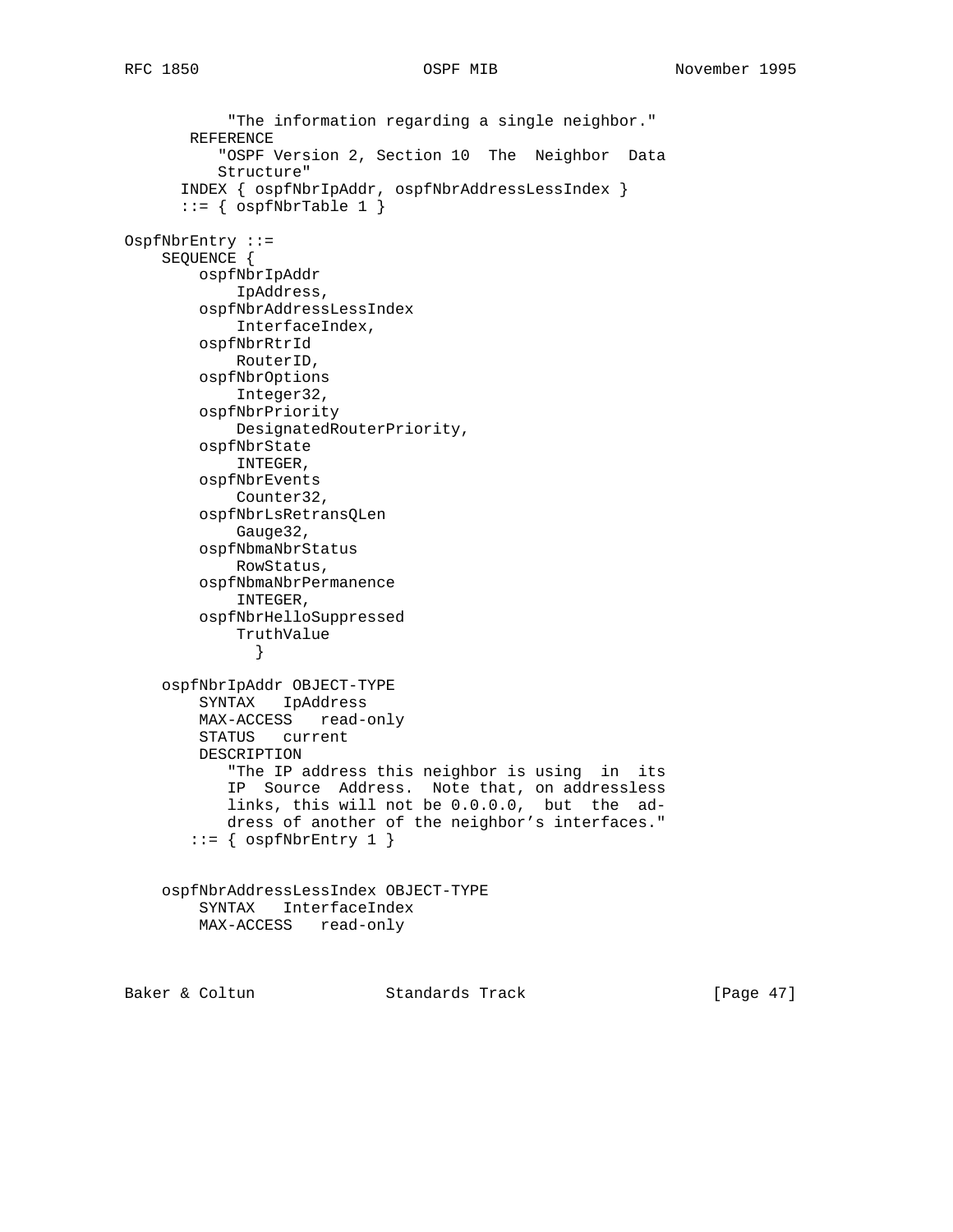STATUS current DESCRIPTION "On an interface having an IP Address, zero. On addressless interfaces, the corresponding value of ifIndex in the Internet Standard MIB. On row creation, this can be derived from the instance."  $::=$  {  $ospfNbrEntry 2$  } ospfNbrRtrId OBJECT-TYPE SYNTAX RouterID MAX-ACCESS read-only STATUS current DESCRIPTION "A 32-bit integer (represented as a type IpAd dress) uniquely identifying the neighboring router in the Autonomous System." DEFVAL { '00000000'H } -- 0.0.0.0  $::=$  {  $ospfNbrEntry 3$  } ospfNbrOptions OBJECT-TYPE SYNTAX Integer32 MAX-ACCESS read-only STATUS current DESCRIPTION "A Bit Mask corresponding to the neighbor's op tions field. Bit 0, if set, indicates that the system will operate on Type of Service metrics other than TOS 0. If zero, the neighbor will ignore all metrics except the TOS 0 metric. Bit 1, if set, indicates that the associated area accepts and operates on external informa tion; if zero, it is a stub area. Bit 2, if set, indicates that the system is ca pable of routing IP Multicast datagrams; i.e., that it implements the Multicast Extensions to OSPF. Bit 3, if set, indicates that the associated area is an NSSA. These areas are capable of carrying type 7 external advertisements, which are translated into type 5 external advertise-

Baker & Coltun **Standards Track** [Page 48]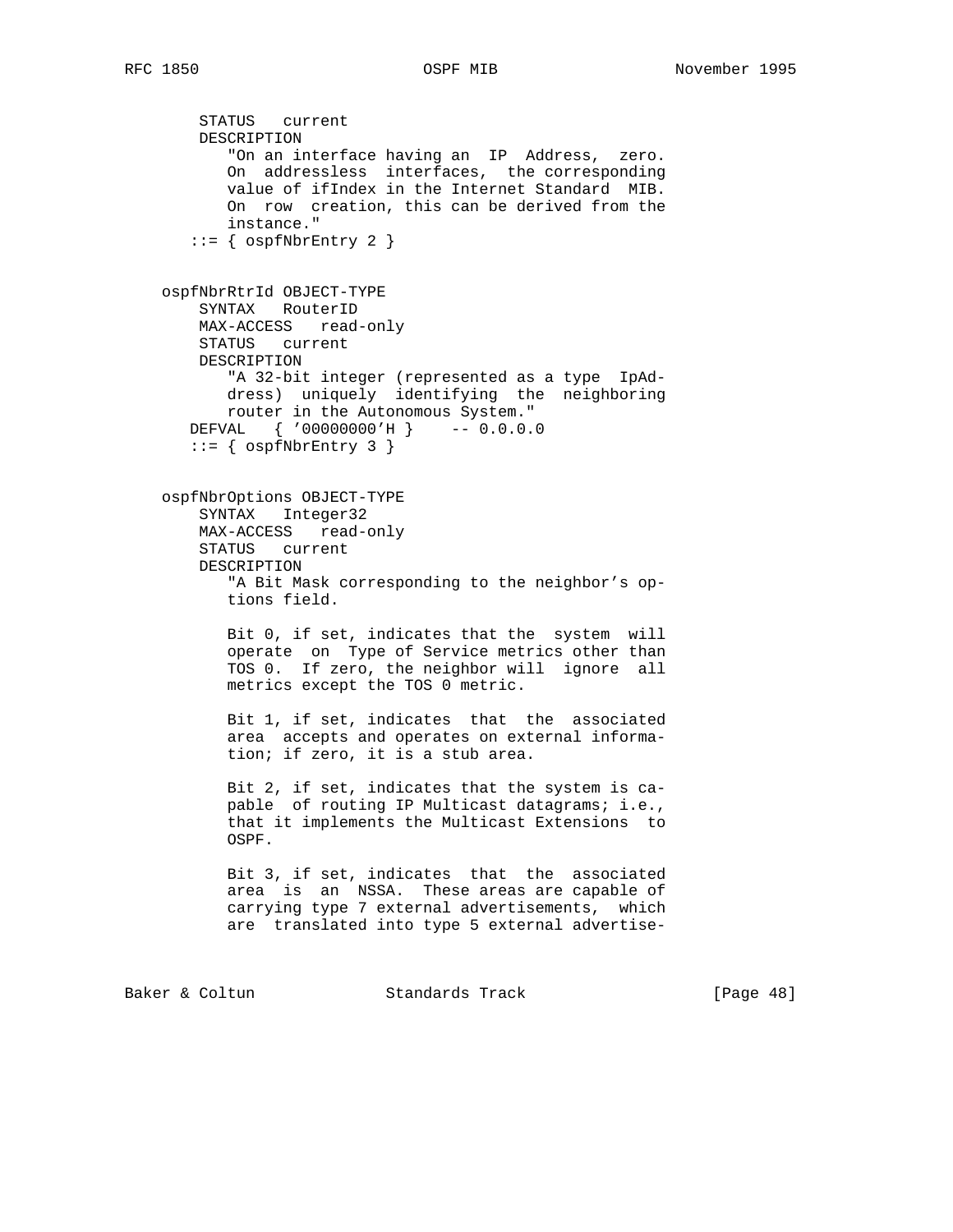```
 ments at NSSA borders."
       REFERENCE
          "OSPF Version 2, Section 12.1.2 Options"
      DEFVAL { 0 }
     ::= { ospfNbrEntry 4 }
    ospfNbrPriority OBJECT-TYPE
        SYNTAX DesignatedRouterPriority
        MAX-ACCESS read-create
        STATUS current
        DESCRIPTION
           "The priority of this neighbor in the designat-
           ed router election algorithm. The value 0 sig-
           nifies that the neighbor is not eligible to be-
           come the designated router on this particular
           network."
       DEFVAL { 1 }
      ::= { ospfNbrEntry 5 }
    ospfNbrState OBJECT-TYPE
        SYNTAX INTEGER {
                   down (1),
                    attempt (2),
                    init (3),
                    twoWay (4),
                    exchangeStart (5),
                    exchange (6),
                    loading (7),
                    full (8)
 }
        MAX-ACCESS read-only
        STATUS current
        DESCRIPTION
           "The State of the relationship with this Neigh-
           bor."
       REFERENCE
          "OSPF Version 2, Section 10.1 Neighbor States"
      DEFVAL { down }
     ::= { ospfNbrEntry 6 }
    ospfNbrEvents OBJECT-TYPE
        SYNTAX Counter32
        MAX-ACCESS read-only
        STATUS current
        DESCRIPTION
```
Baker & Coltun Standards Track [Page 49]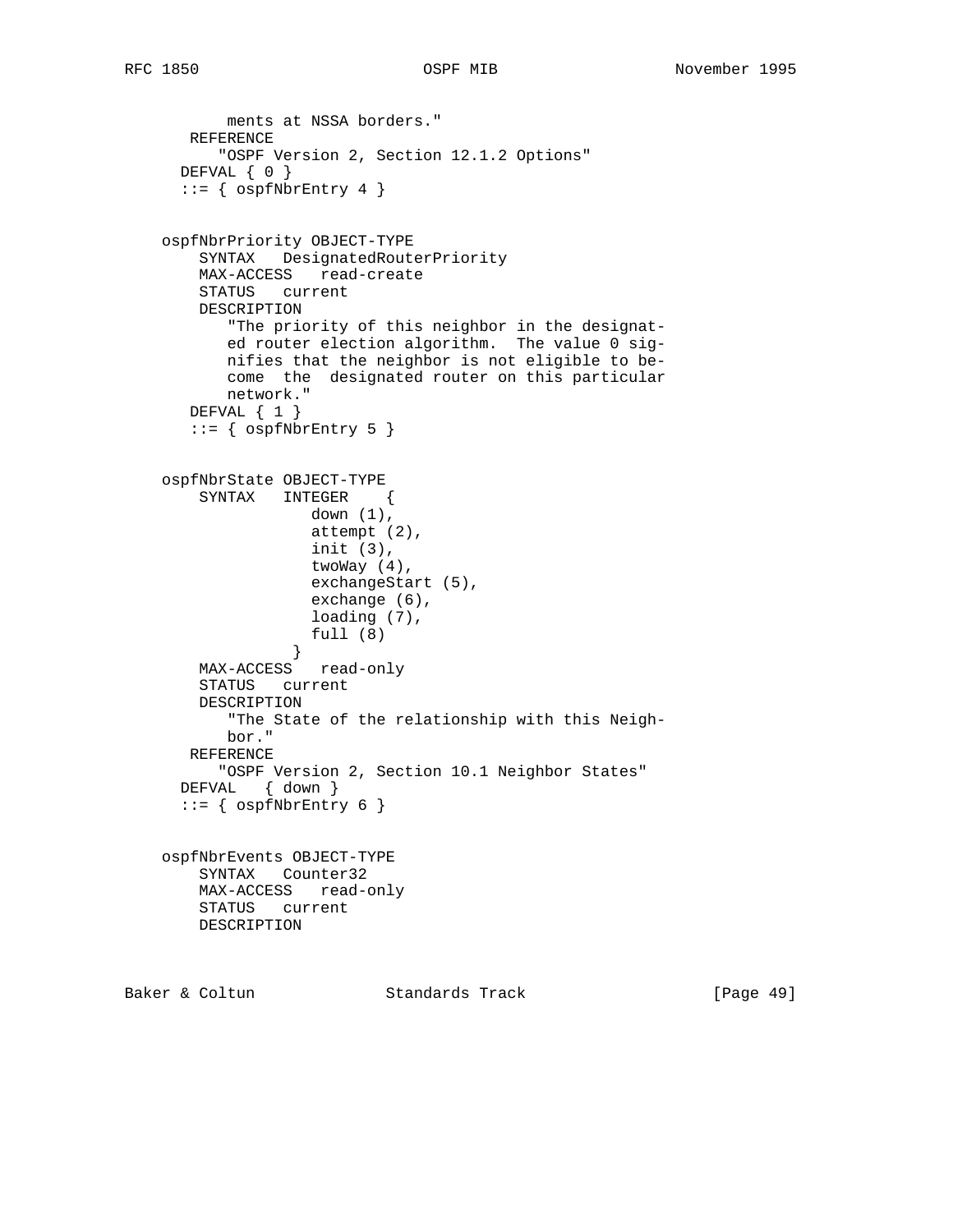```
 "The number of times this neighbor relationship
           has changed state, or an error has occurred."
      ::= { ospfNbrEntry 7 }
    ospfNbrLsRetransQLen OBJECT-TYPE
        SYNTAX Gauge32
        MAX-ACCESS read-only
        STATUS current
        DESCRIPTION
          "The current length of the retransmission
          queue."
      ::= { ospfNbrEntry 8 }
    ospfNbmaNbrStatus OBJECT-TYPE
        SYNTAX RowStatus
        MAX-ACCESS read-create
        STATUS current
        DESCRIPTION
           "This variable displays the status of the en-
          try. Setting it to 'invalid' has the effect of
          rendering it inoperative. The internal effect
          (row removal) is implementation dependent."
      ::= { ospfNbrEntry 9 }
    ospfNbmaNbrPermanence OBJECT-TYPE
        SYNTAX INTEGER {
dynamic (1), The searned through protocol
 permanent (2) -- configured address
 }
        MAX-ACCESS read-only
        STATUS current
        DESCRIPTION
           "This variable displays the status of the en-
           try. 'dynamic' and 'permanent' refer to how
          the neighbor became known."
       DEFVAL { permanent }
      ::= { ospfNbrEntry 10 }
    ospfNbrHelloSuppressed OBJECT-TYPE
        SYNTAX TruthValue
        MAX-ACCESS read-only
        STATUS current
        DESCRIPTION
           "Indicates whether Hellos are being suppressed
```
Baker & Coltun **Standards Track** [Page 50]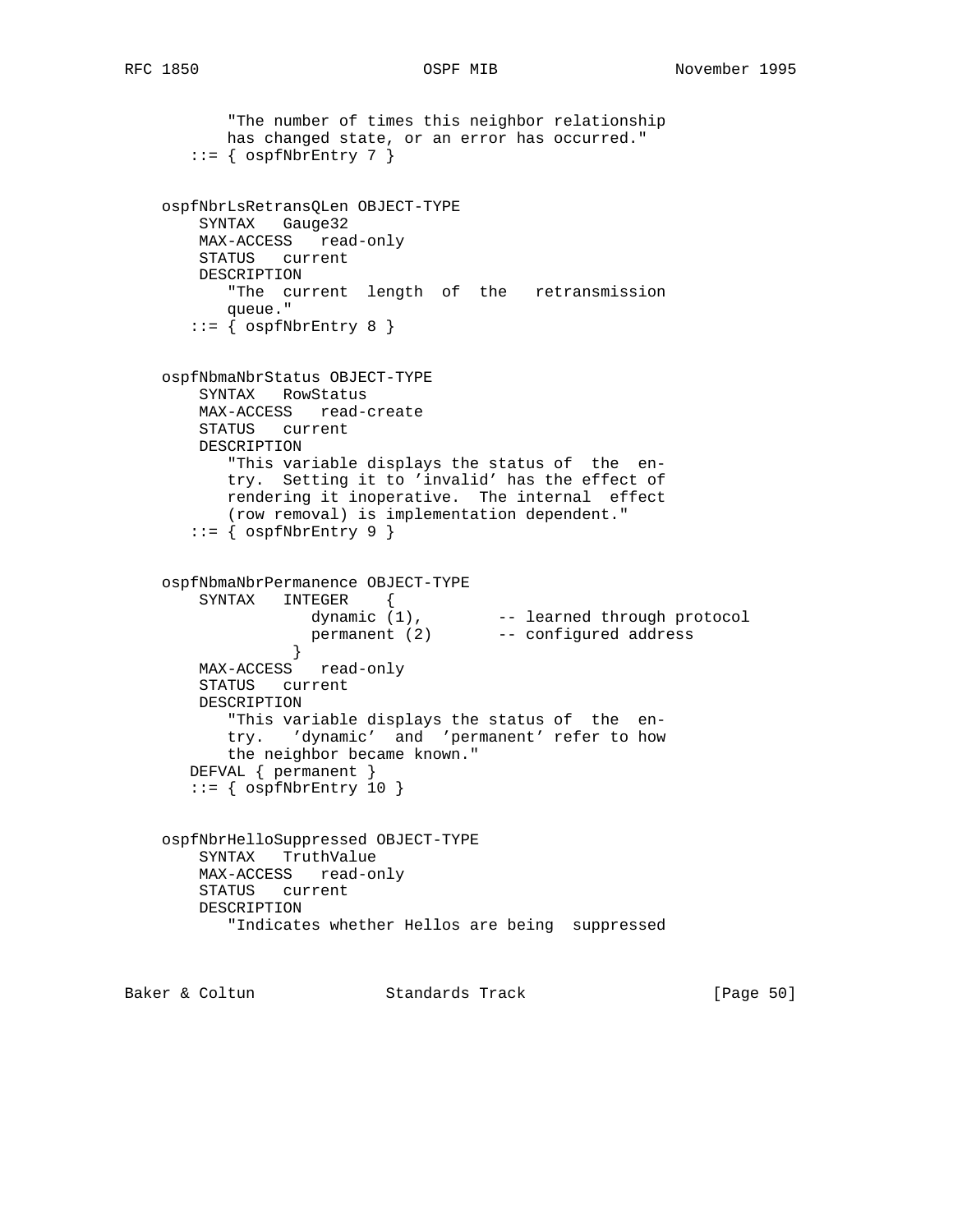to the neighbor"  $::=$  {  $ospfNbrEntry 11$  } -- OSPF Virtual Neighbor Table -- This table describes all virtual neighbors. -- Since Virtual Links are configured in the -- virtual interface table, this table is read-only. ospfVirtNbrTable OBJECT-TYPE SYNTAX SEQUENCE OF OspfVirtNbrEntry MAX-ACCESS not-accessible STATUS current DESCRIPTION "A table of virtual neighbor information." REFERENCE "OSPF Version 2, Section 15 Virtual Links"  $::=$  {  $ospf 11$  } ospfVirtNbrEntry OBJECT-TYPE SYNTAX OspfVirtNbrEntry MAX-ACCESS not-accessible STATUS current DESCRIPTION "Virtual neighbor information." INDEX { ospfVirtNbrArea, ospfVirtNbrRtrId }  $::=$  {  $ospfVirtNbrTable 1$  } OspfVirtNbrEntry ::= SEQUENCE { ospfVirtNbrArea AreaID, ospfVirtNbrRtrId RouterID, ospfVirtNbrIpAddr IpAddress, ospfVirtNbrOptions Integer32, ospfVirtNbrState INTEGER, ospfVirtNbrEvents Counter32, ospfVirtNbrLsRetransQLen Gauge32, ospfVirtNbrHelloSuppressed TruthValue

Baker & Coltun Standards Track [Page 51]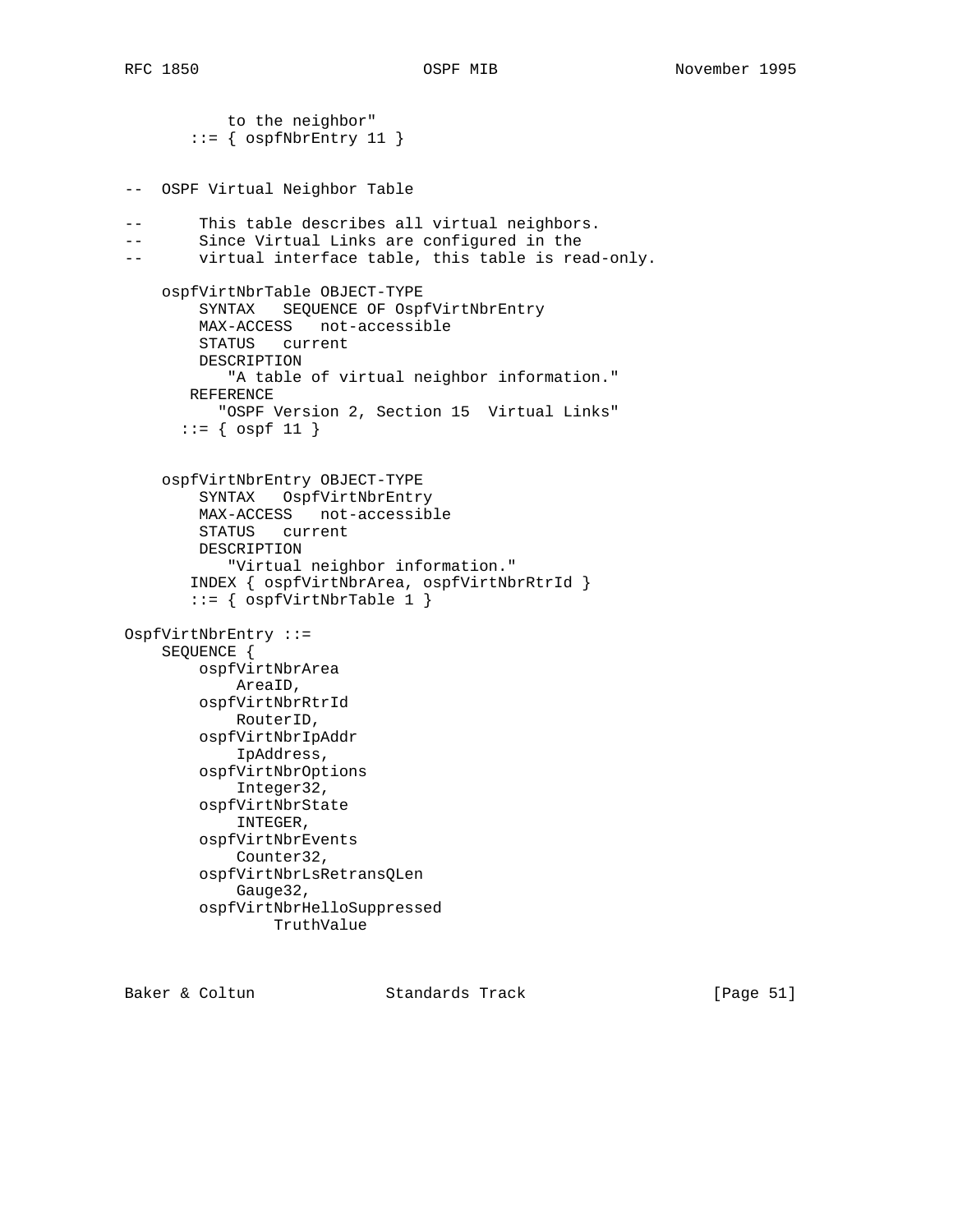} ospfVirtNbrArea OBJECT-TYPE SYNTAX AreaID MAX-ACCESS read-only STATUS current DESCRIPTION "The Transit Area Identifier."  $::=$  {  $ospfVirtNbrEntry 1$  } ospfVirtNbrRtrId OBJECT-TYPE SYNTAX RouterID MAX-ACCESS read-only STATUS current DESCRIPTION "A 32-bit integer uniquely identifying the neighboring router in the Autonomous System." ::= { ospfVirtNbrEntry 2 } ospfVirtNbrIpAddr OBJECT-TYPE SYNTAX IpAddress MAX-ACCESS read-only STATUS current DESCRIPTION "The IP address this Virtual Neighbor is us ing." ::= { ospfVirtNbrEntry 3 } ospfVirtNbrOptions OBJECT-TYPE SYNTAX Integer32 MAX-ACCESS read-only STATUS current DESCRIPTION "A Bit Mask corresponding to the neighbor's op tions field. Bit 1, if set, indicates that the system will operate on Type of Service metrics other than TOS 0. If zero, the neighbor will ignore all metrics except the TOS 0 metric. Bit 2, if set, indicates that the system is Network Multicast capable; ie, that it imple ments OSPF Multicast Routing." ::= { ospfVirtNbrEntry 4 }

Baker & Coltun Standards Track [Page 52]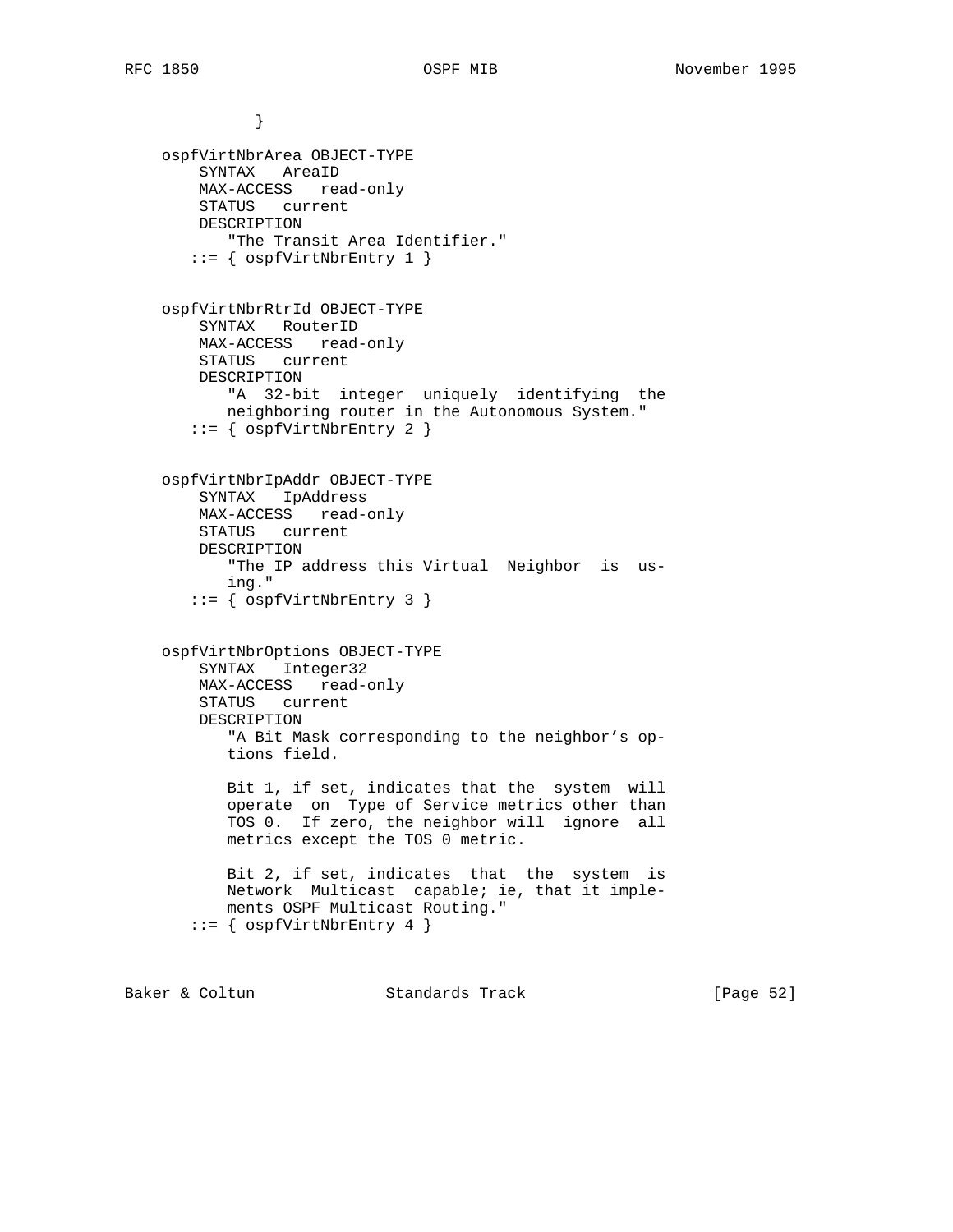```
 ospfVirtNbrState OBJECT-TYPE
        SYNTAX INTEGER {
                   down (1),
                    attempt (2),
                    init (3),
                   twoWay (4),
                    exchangeStart (5),
                   exchange (6),
                   loading (7),
                   full (8)
 }
        MAX-ACCESS read-only
        STATUS current
        DESCRIPTION
           "The state of the Virtual Neighbor Relation-
           ship."
      ::= { ospfVirtNbrEntry 5 }
    ospfVirtNbrEvents OBJECT-TYPE
        SYNTAX Counter32
        MAX-ACCESS read-only
        STATUS current
        DESCRIPTION
           "The number of times this virtual link has
           changed its state, or an error has occurred."
      ::= { ospfVirtNbrEntry 6 }
    ospfVirtNbrLsRetransQLen OBJECT-TYPE
        SYNTAX Gauge32
        MAX-ACCESS read-only
        STATUS current
        DESCRIPTION
           "The current length of the retransmission
          queue."
       ::= { ospfVirtNbrEntry 7 }
    ospfVirtNbrHelloSuppressed OBJECT-TYPE
        SYNTAX TruthValue
        MAX-ACCESS read-only
        STATUS current
        DESCRIPTION
           "Indicates whether Hellos are being suppressed
          to the neighbor"
       ::= { ospfVirtNbrEntry 8 }
```
Baker & Coltun Standards Track [Page 53]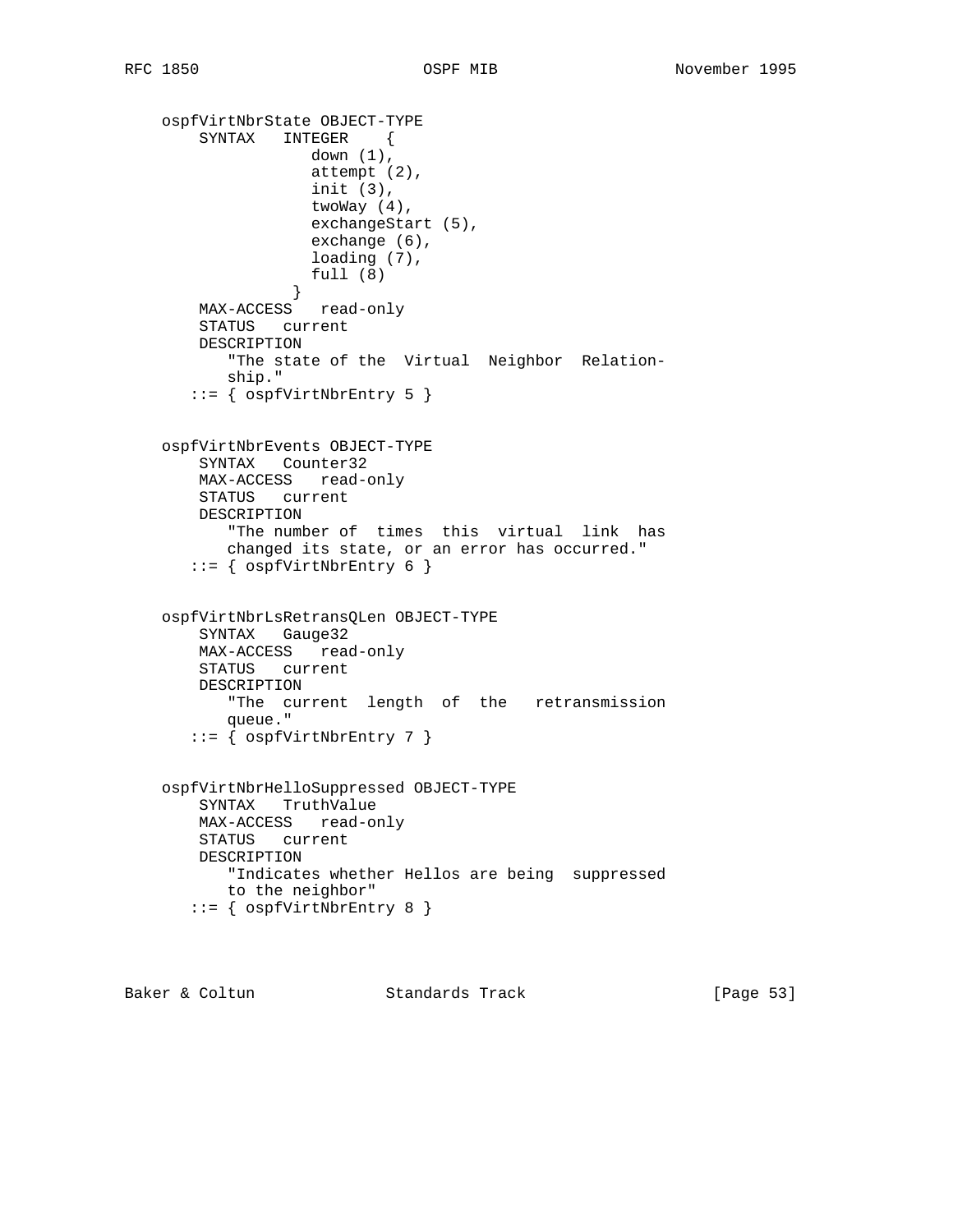-- OSPF Link State Database, External -- The Link State Database contains the Link State -- Advertisements from throughout the areas that the -- device is attached to. -- This table is identical to the OSPF LSDB Table in -- format, but contains only External Link State -- Advertisements. The purpose is to allow external -- LSAs to be displayed once for the router rather -- than once in each non-stub area. ospfExtLsdbTable OBJECT-TYPE SYNTAX SEQUENCE OF OspfExtLsdbEntry MAX-ACCESS not-accessible STATUS current DESCRIPTION "The OSPF Process's Links State Database." REFERENCE "OSPF Version 2, Section 12 Link State Adver tisements"  $::=$  {  $ospf 12$  } ospfExtLsdbEntry OBJECT-TYPE SYNTAX OspfExtLsdbEntry MAX-ACCESS not-accessible STATUS current DESCRIPTION "A single Link State Advertisement." INDEX { ospfExtLsdbType, ospfExtLsdbLsid, ospfExtLsdbRouterId }  $::=$  {  $ospExtLsdbTable 1$  } OspfExtLsdbEntry ::= SEQUENCE { ospfExtLsdbType INTEGER, ospfExtLsdbLsid IpAddress, ospfExtLsdbRouterId RouterID, ospfExtLsdbSequence Integer32, ospfExtLsdbAge Integer32, ospfExtLsdbChecksum Integer32, ospfExtLsdbAdvertisement

Baker & Coltun **Standards Track** [Page 54]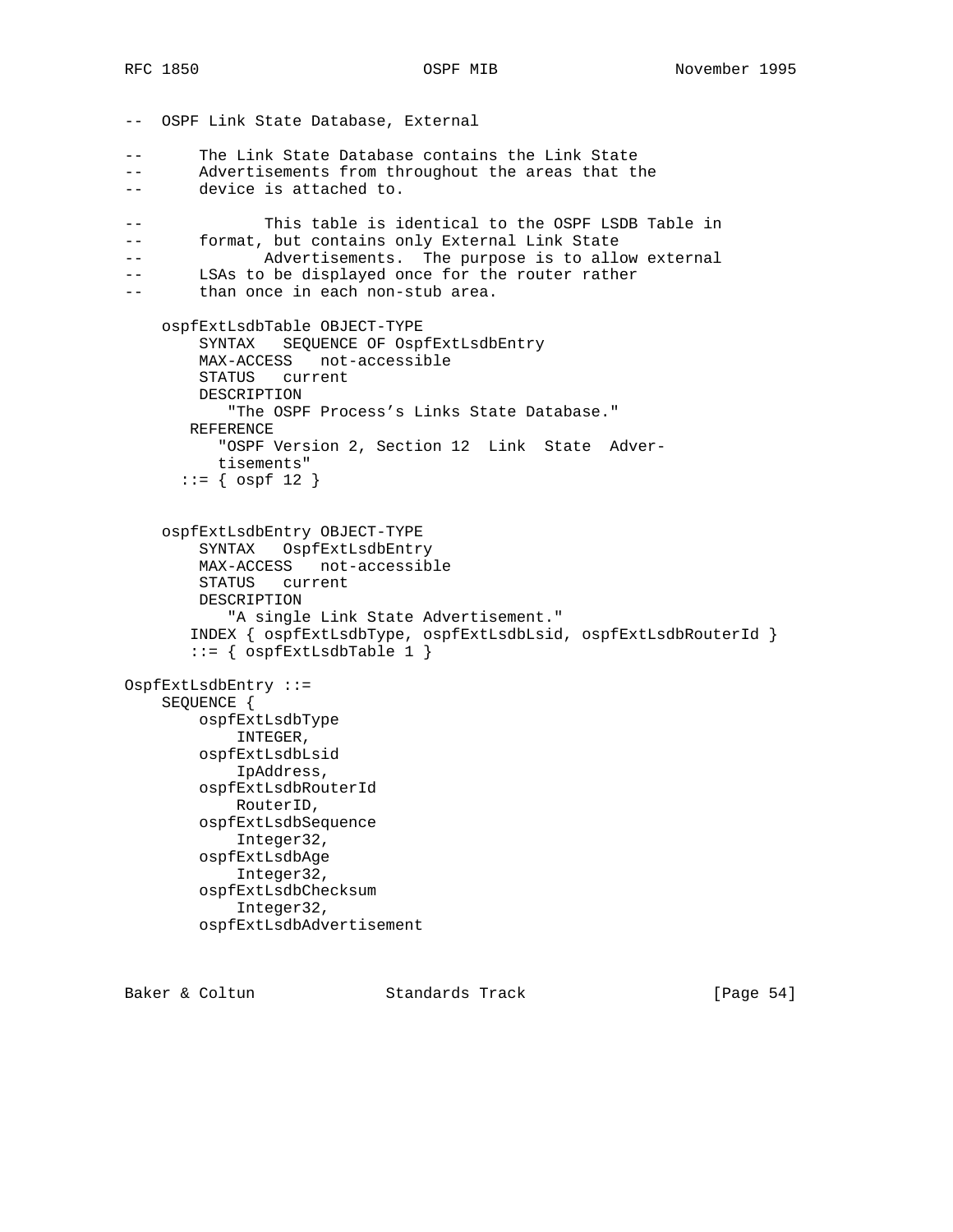OCTET STRING } ospfExtLsdbType OBJECT-TYPE SYNTAX INTEGER { asExternalLink (5) } MAX-ACCESS read-only STATUS current DESCRIPTION "The type of the link state advertisement. Each link state type has a separate advertise ment format." REFERENCE "OSPF Version 2, Appendix A.4.1 The Link State Advertisement header"  $::=$  {  $ospExtLsdbEntry 1$  } ospfExtLsdbLsid OBJECT-TYPE SYNTAX IpAddress MAX-ACCESS read-only STATUS current DESCRIPTION "The Link State ID is an LS Type Specific field containing either a Router ID or an IP Address; it identifies the piece of the routing domain that is being described by the advertisement." REFERENCE "OSPF Version 2, Section 12.1.4 Link State ID"  $::=$  {  $ospfExtLsdbEntry$  2 } ospfExtLsdbRouterId OBJECT-TYPE SYNTAX RouterID MAX-ACCESS read-only STATUS current DESCRIPTION "The 32 bit number that uniquely identifies the originating router in the Autonomous System." REFERENCE "OSPF Version 2, Appendix C.1 Global parameters" ::= { ospfExtLsdbEntry 3 } -- Note that the OSPF Sequence Number is a 32 bit signed -- integer. It starts with the value '80000001'h, -- or -'7FFFFFFF'h, and increments until '7FFFFFFF'h -- Thus, a typical sequence number will be very negative.

Baker & Coltun **Standards Track** [Page 55]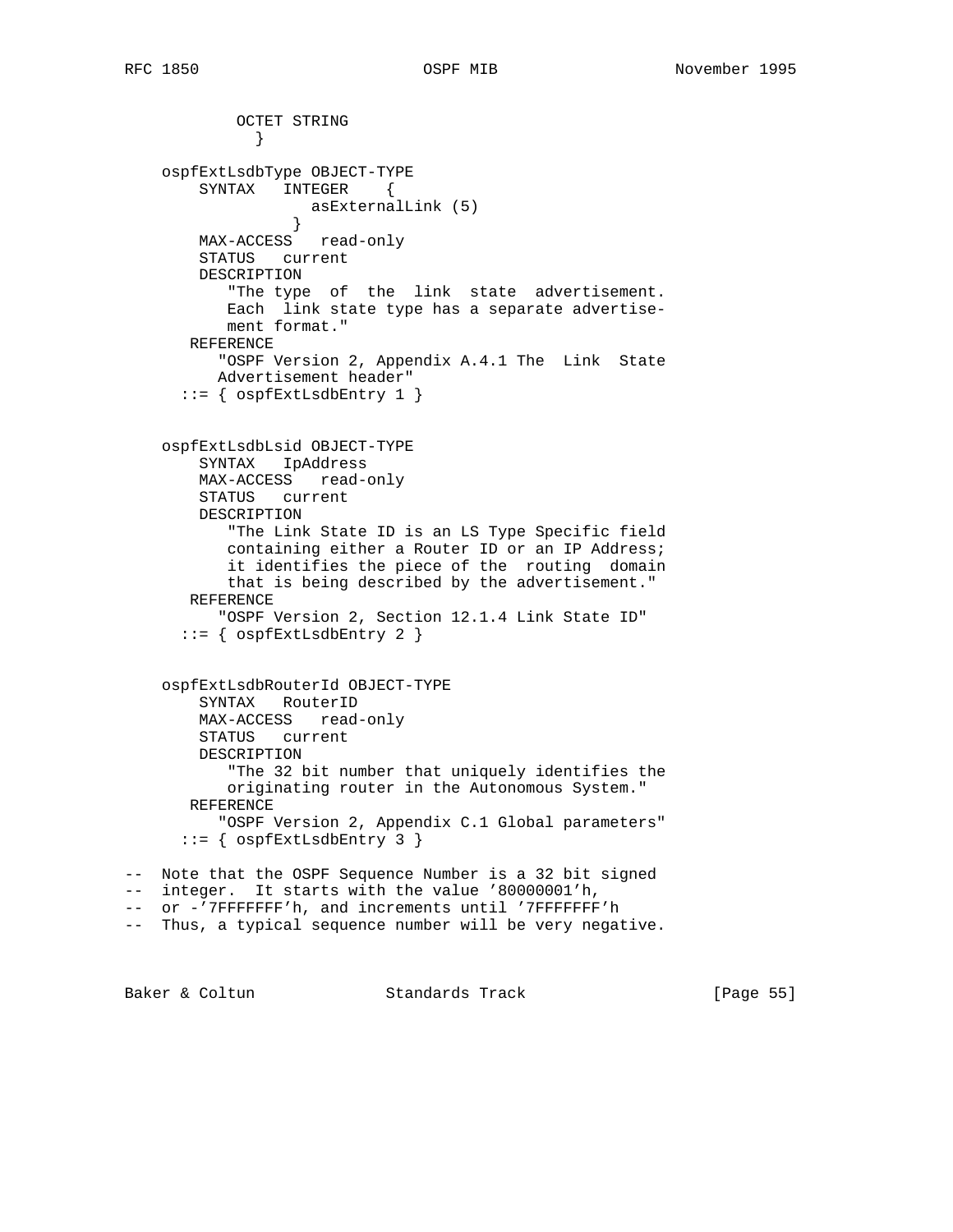ospfExtLsdbSequence OBJECT-TYPE SYNTAX Integer32 MAX-ACCESS read-only STATUS current DESCRIPTION "The sequence number field is a signed 32-bit integer. It is used to detect old and dupli cate link state advertisements. The space of sequence numbers is linearly ordered. The larger the sequence number the more recent the advertisement." REFERENCE "OSPF Version 2, Section 12.1.6 LS sequence number"  $::=$  {  $ospfExtLsdbEntry 4$  } ospfExtLsdbAge OBJECT-TYPE SYNTAX Integer32 -- Should be 0..MaxAge MAX-ACCESS read-only STATUS current DESCRIPTION "This field is the age of the link state adver tisement in seconds." REFERENCE "OSPF Version 2, Section 12.1.1 LS age"  $::=$  {  $ospfExtLsdbEntry 5$  } ospfExtLsdbChecksum OBJECT-TYPE SYNTAX Integer32 MAX-ACCESS read-only STATUS current DESCRIPTION "This field is the checksum of the complete contents of the advertisement, excepting the age field. The age field is excepted so that an advertisement's age can be incremented without updating the checksum. The checksum used is the same that is used for ISO connec tionless datagrams; it is commonly referred to as the Fletcher checksum." REFERENCE "OSPF Version 2, Section 12.1.7 LS checksum"  $::=$  {  $ospExtLsdbEntry 6$  }

ospfExtLsdbAdvertisement OBJECT-TYPE

Baker & Coltun **Standards Track** [Page 56]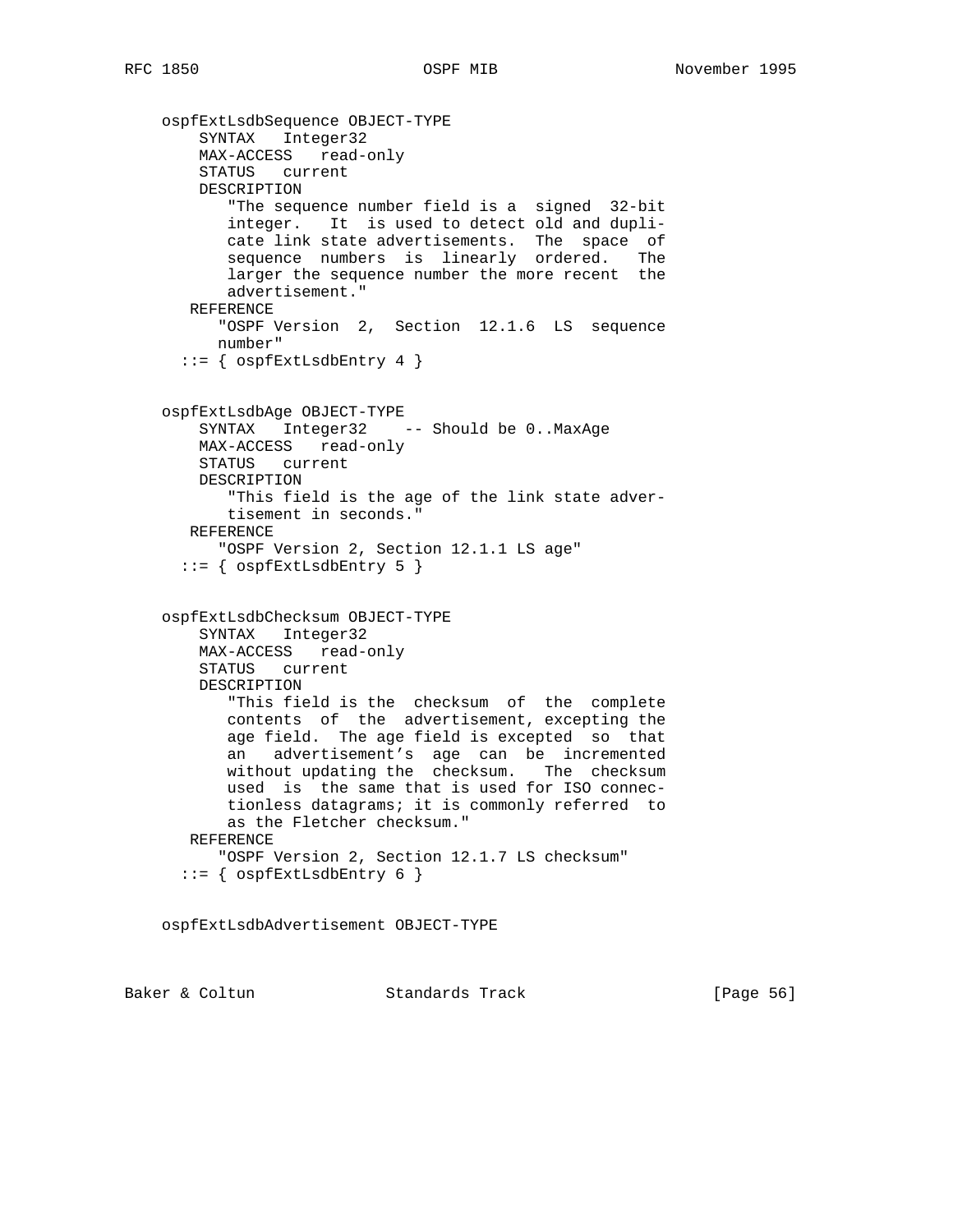SYNTAX OCTET STRING (SIZE(36)) MAX-ACCESS read-only STATUS current DESCRIPTION "The entire Link State Advertisement, including its header." REFERENCE "OSPF Version 2, Section 12 Link State Adver tisements"  $::=$  {  $ospfExtLsdbEntry$  7 } -- OSPF Use of the CIDR Route Table ospfRouteGroup OBJECT IDENTIFIER ::= { ospf 13 } -- The IP Forwarding Table defines a number of objects for use by -- the routing protocol to externalize its information. Most of -- the variables (ipForwardDest, ipForwardMask, ipForwardPolicy, -- ipForwardNextHop, ipForwardIfIndex, ipForwardType, -- ipForwardProto, ipForwardAge, and ipForwardNextHopAS) are -- defined there. -- Those that leave some discretion are defined here. -- ipCidrRouteProto is, of course, ospf (13). -- ipCidrRouteAge is the time since the route was first calculated, -- as opposed to the time since the last SPF run. -- ipCidrRouteInfo is an OBJECT IDENTIFIER for use by the routing -- protocol. The following values shall be found there depending -- on the way the route was calculated. ospfIntraArea OBJECT IDENTIFIER ::= { ospfRouteGroup 1 } ospfInterArea OBJECT IDENTIFIER ::= { ospfRouteGroup 2 } ospfExternalType1 OBJECT IDENTIFIER ::= { ospfRouteGroup 3 } ospfExternalType2 OBJECT IDENTIFIER ::= { ospfRouteGroup 4 } -- ipCidrRouteMetric1 is, by definition, the primary routing -- metric. Therefore, it should be the metric that route -- selection is based on. For intra-area and inter-area routes, -- it is an OSPF metric. For External Type 1 (comparable value) -- routes, it is an OSPF metric plus the External Metric. For -- external Type 2 (non-comparable value) routes, it is the -- external metric. -- ipCidrRouteMetric2 is, by definition, a secondary routing

Baker & Coltun Standards Track [Page 57]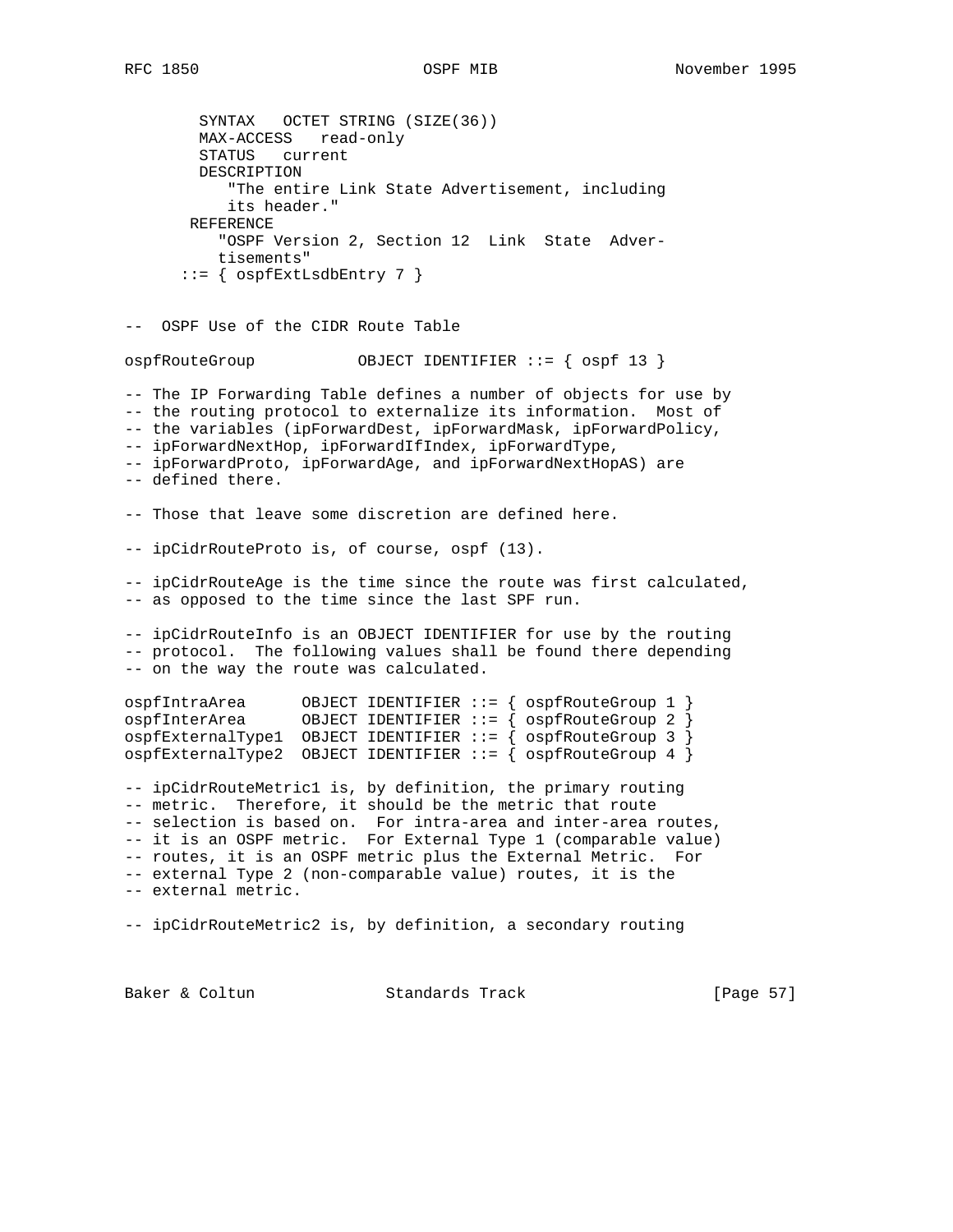-- metric. Therefore, it should be the metric that breaks a tie -- among routes having equal metric1 values and the same -- calculation rule. For intra-area, inter-area routes, and -- External Type 1 (comparable value) routes, it is unused. For -- external Type 2 (non-comparable value) routes, it is the metric -- to the AS border router. -- ipCidrRouteMetric3, ipCidrRouteMetric4, and ipCidrRouteMetric5 are -- unused. -- -- The OSPF Area Aggregate Table  $-$ -- This table replaces the OSPF Area Summary Table, being an -- extension of that for CIDR routers. ospfAreaAggregateTable OBJECT-TYPE SYNTAX SEQUENCE OF OspfAreaAggregateEntry MAX-ACCESS not-accessible STATUS current DESCRIPTION "A range of IP addresses specified by an IP address/IP network mask pair. For example, class B address range of X.X.X.X with a network mask of 255.255.0.0 includes all IP addresses from X.X.0.0 to X.X.255.255. Note that if ranges are configured such that one range sub sumes another range (e.g., 10.0.0.0 mask 255.0.0.0 and 10.1.0.0 mask 255.255.0.0), the most specific match is the preferred one." REFERENCE "OSPF Version 2, Appendix C.2 Area parameters"  $::=$  {  $ospf 14$  } ospfAreaAggregateEntry OBJECT-TYPE SYNTAX OspfAreaAggregateEntry MAX-ACCESS not-accessible STATUS current DESCRIPTION "A range of IP addresses specified by an IP address/IP network mask pair. For example, class B address range of X.X.X.X with a network mask of 255.255.0.0 includes all IP addresses from X.X.0.0 to X.X.255.255. Note that if ranges are range configured such that one range subsumes another range (e.g., 10.0.0.0 mask 255.0.0.0 and 10.1.0.0 mask 255.255.0.0), the

Baker & Coltun **Standards Track** [Page 58]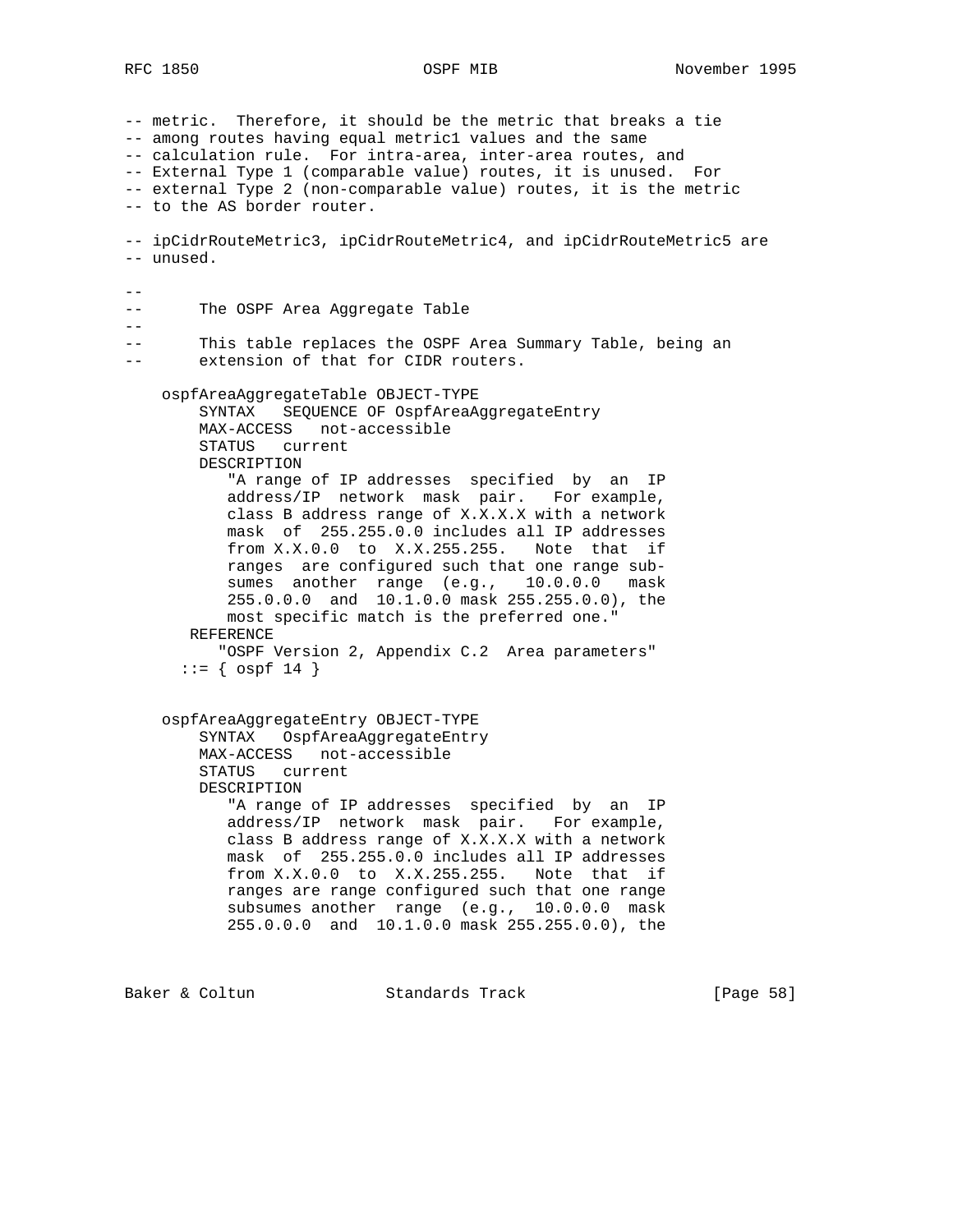```
 most specific match is the preferred one."
       REFERENCE
           "OSPF Version 2, Appendix C.2 Area parameters"
       INDEX { ospfAreaAggregateAreaID, ospfAreaAggregateLsdbType,
              ospfAreaAggregateNet, ospfAreaAggregateMask }
       ::= { ospfAreaAggregateTable 1 }
OspfAreaAggregateEntry ::=
     SEQUENCE {
        ospfAreaAggregateAreaID
            AreaID,
        ospfAreaAggregateLsdbType
            INTEGER,
        ospfAreaAggregateNet
            IpAddress,
        ospfAreaAggregateMask
            IpAddress,
         ospfAreaAggregateStatus
            RowStatus,
         ospfAreaAggregateEffect
            INTEGER
 }
     ospfAreaAggregateAreaID OBJECT-TYPE
         SYNTAX AreaID
        MAX-ACCESS read-only
        STATUS current
        DESCRIPTION
            "The Area the Address Aggregate is to be found
           within."
       REFERENCE
          "OSPF Version 2, Appendix C.2 Area parameters"
       ::= { ospfAreaAggregateEntry 1 }
     ospfAreaAggregateLsdbType OBJECT-TYPE
        SYNTAX INTEGER {
                   summaryLink (3),
                    nssaExternalLink (7)
 }
        MAX-ACCESS read-only
        STATUS current
        DESCRIPTION
            "The type of the Address Aggregate. This field
           specifies the Lsdb type that this Address Ag-
           gregate applies to."
       REFERENCE
```
Baker & Coltun **Standards Track** [Page 59]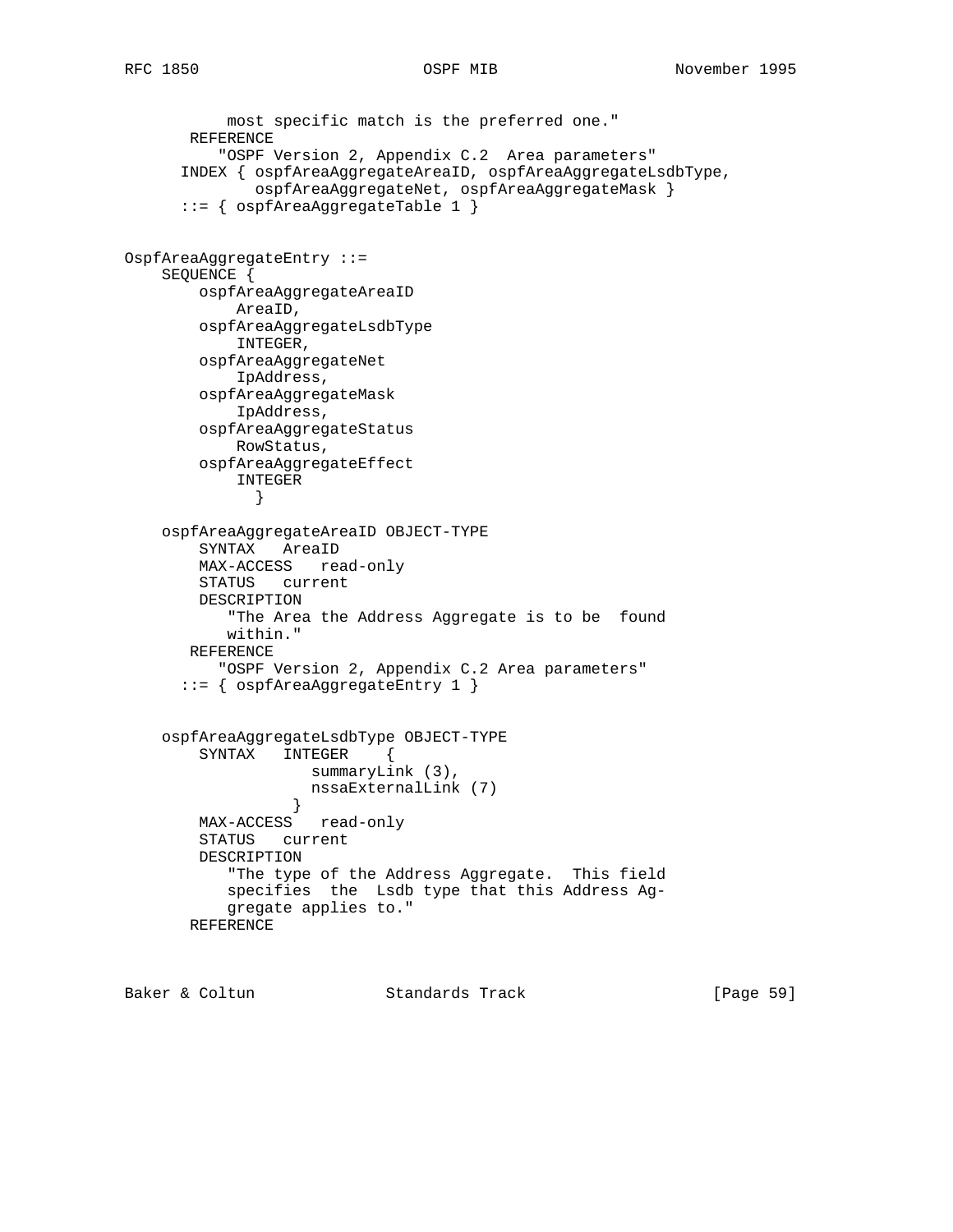```
 "OSPF Version 2, Appendix A.4.1 The Link State
       Advertisement header"
   ::= { ospfAreaAggregateEntry 2 }
 ospfAreaAggregateNet OBJECT-TYPE
    SYNTAX IpAddress
    MAX-ACCESS read-only
    STATUS current
    DESCRIPTION
        "The IP Address of the Net or Subnet indicated
       by the range."
   REFERENCE
      "OSPF Version 2, Appendix C.2 Area parameters"
   ::= { ospfAreaAggregateEntry 3 }
 ospfAreaAggregateMask OBJECT-TYPE
    SYNTAX IpAddress
    MAX-ACCESS read-only
    STATUS current
    DESCRIPTION
```

```
 "The Subnet Mask that pertains to the Net or
     Subnet."
 REFERENCE
    "OSPF Version 2, Appendix C.2 Area parameters"
```

```
 ::= { ospfAreaAggregateEntry 4 }
```

```
 ospfAreaAggregateStatus OBJECT-TYPE
    SYNTAX RowStatus
    MAX-ACCESS read-create
    STATUS current
    DESCRIPTION
        "This variable displays the status of the en-
       try. Setting it to 'invalid' has the effect of
       rendering it inoperative. The internal effect
        (row removal) is implementation dependent."
    ::= { ospfAreaAggregateEntry 5 }
```

```
 ospfAreaAggregateEffect OBJECT-TYPE
       SYNTAX INTEGER {
                 advertiseMatching (1),
                 doNotAdvertiseMatching (2)
 }
       MAX-ACCESS read-create
       STATUS current
```
Baker & Coltun **Standards Track** [Page 60]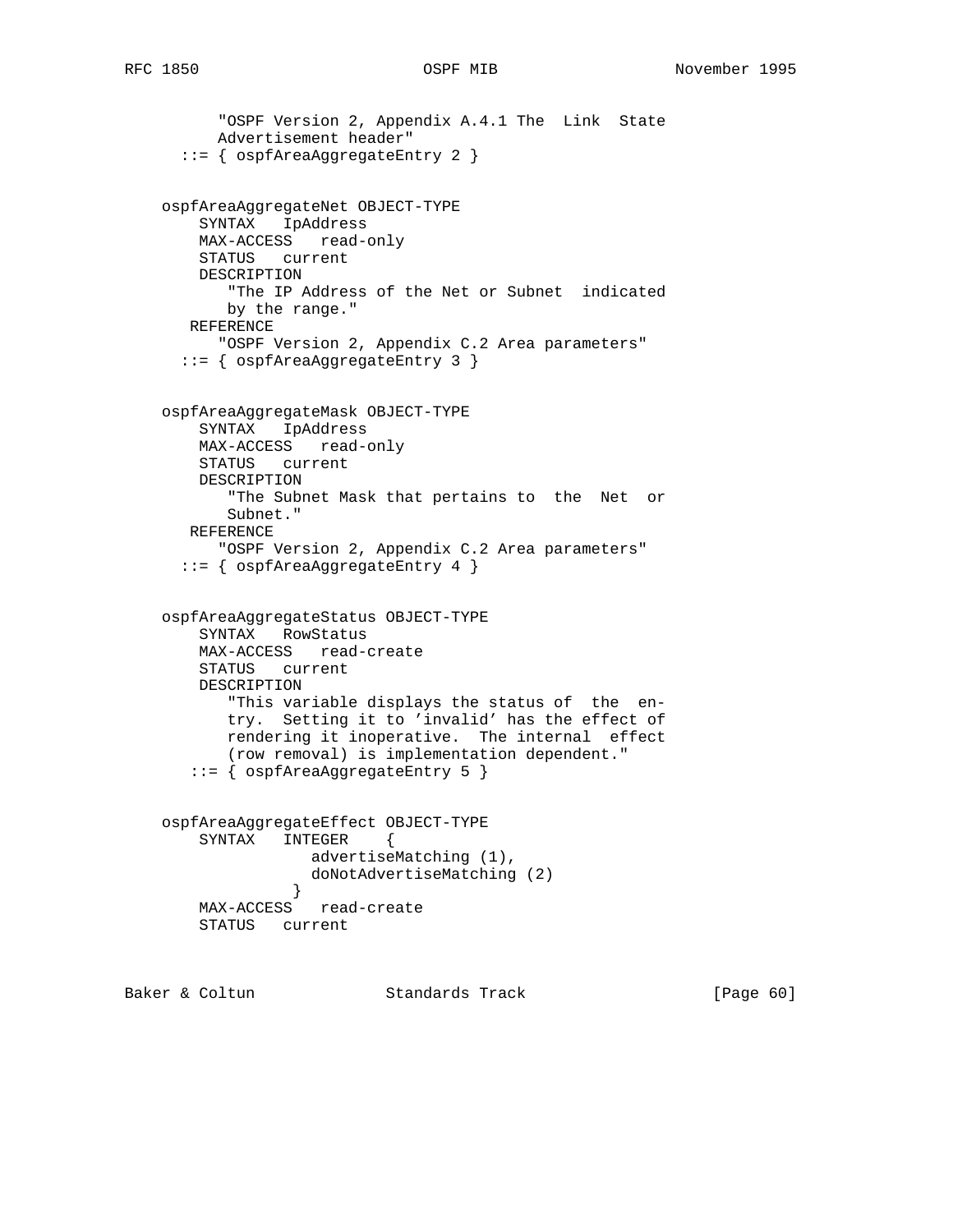```
 DESCRIPTION
            "Subnets subsumed by ranges either trigger the
           advertisement of the indicated aggregate (ad-
           vertiseMatching), or result in the subnet's not
           being advertised at all outside the area."
      DEFVAL { advertiseMatching }
        ::= { ospfAreaAggregateEntry 6 }
-- conformance information
ospfConformance OBJECT IDENTIFIER ::= { ospf 15 }
ospfGroups OBJECT IDENTIFIER ::= { ospfConformance 1 }
ospfCompliances OBJECT IDENTIFIER ::= { ospfConformance 2 }
-- compliance statements
     ospfCompliance MODULE-COMPLIANCE
        STATUS current
        DESCRIPTION
            "The compliance statement "
       MODULE -- this module
       MANDATORY-GROUPS {
                    ospfBasicGroup,
                    ospfAreaGroup,
                    ospfStubAreaGroup,
                    ospfIfGroup,
                    ospfIfMetricGroup,
                    ospfVirtIfGroup,
                    ospfNbrGroup,
                    ospfVirtNbrGroup,
                    ospfAreaAggregateGroup
 }
        ::= { ospfCompliances 1 }
-- units of conformance
     ospfBasicGroup OBJECT-GROUP
        OBJECTS {
                    ospfRouterId,
                    ospfAdminStat,
                     ospfVersionNumber,
                    ospfAreaBdrRtrStatus,
                    ospfASBdrRtrStatus,
                    ospfExternLsaCount,
                    ospfExternLsaCksumSum,
Baker & Coltun Standards Track [Page 61]
```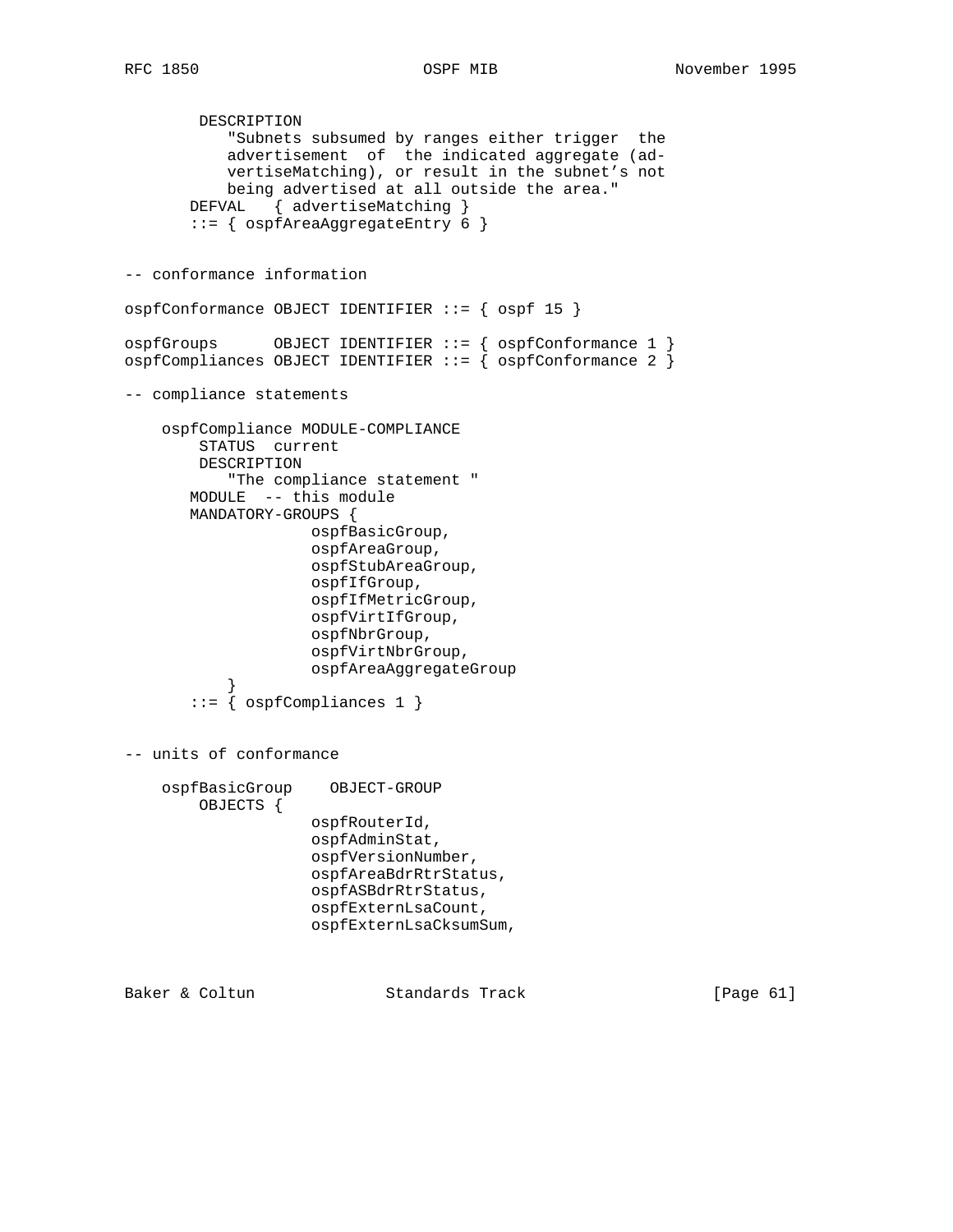```
 ospfTOSSupport,
                     ospfOriginateNewLsas,
                     ospfRxNewLsas,
                     ospfExtLsdbLimit,
                     ospfMulticastExtensions,
                     ospfExitOverflowInterval,
                     ospfDemandExtensions
 }
        STATUS current
        DESCRIPTION
           "These objects are required for OSPF systems."
       ::= { ospfGroups 1 }
    ospfAreaGroup OBJECT-GROUP
        OBJECTS {
                     ospfAreaId,
                     ospfImportAsExtern,
                     ospfSpfRuns,
                     ospfAreaBdrRtrCount,
                     ospfAsBdrRtrCount,
                     ospfAreaLsaCount,
                     ospfAreaLsaCksumSum,
                     ospfAreaSummary,
                    ospfAreaStatus
 }
        STATUS current
        DESCRIPTION
            "These objects are required for OSPF systems
           supporting areas."
       ::= { ospfGroups 2 }
    ospfStubAreaGroup OBJECT-GROUP
        OBJECTS {
                     ospfStubAreaId,
                     ospfStubTOS,
                     ospfStubMetric,
                     ospfStubStatus,
                    ospfStubMetricType
 }
        STATUS current
        DESCRIPTION
           "These objects are required for OSPF systems
           supporting stub areas."
       ::= { ospfGroups 3 }
```
Baker & Coltun Standards Track [Page 62]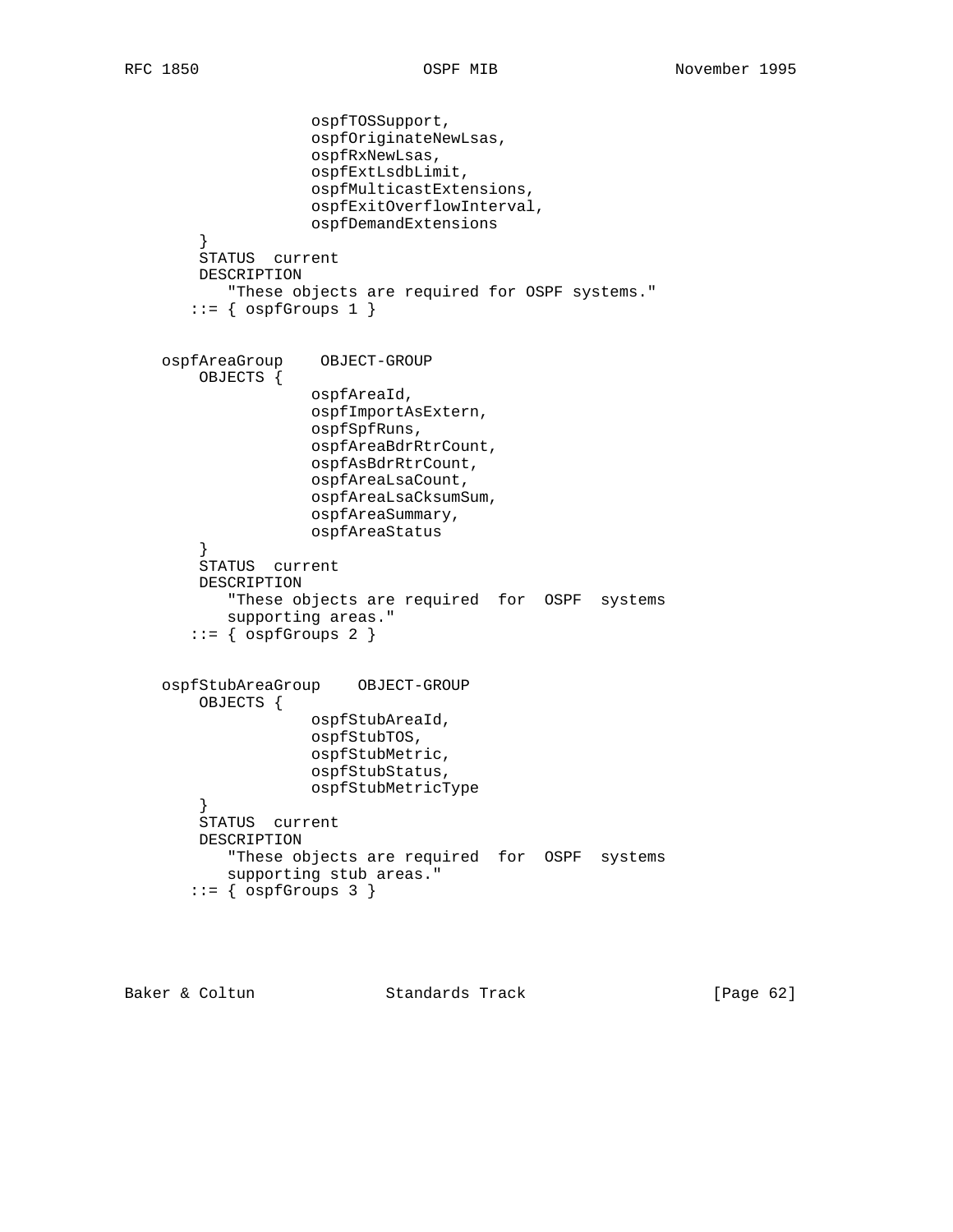```
 ospfLsdbGroup OBJECT-GROUP
        OBJECTS {
                    ospfLsdbAreaId,
                    ospfLsdbType,
                    ospfLsdbLsid,
                    ospfLsdbRouterId,
                    ospfLsdbSequence,
                    ospfLsdbAge,
                     ospfLsdbChecksum,
                    ospfLsdbAdvertisement
 }
        STATUS current
        DESCRIPTION
            "These objects are required for OSPF systems
           that display their link state database."
       ::= { ospfGroups 4 }
    ospfAreaRangeGroup OBJECT-GROUP
        OBJECTS {
                    ospfAreaRangeAreaId,
                    ospfAreaRangeNet,
                    ospfAreaRangeMask,
                    ospfAreaRangeStatus,
                    ospfAreaRangeEffect
 }
        STATUS obsolete
        DESCRIPTION
            "These objects are required for non-CIDR OSPF
           systems that support multiple areas."
       ::= { ospfGroups 5 }
    ospfHostGroup OBJECT-GROUP
        OBJECTS {
                    ospfHostIpAddress,
                    ospfHostTOS,
                    ospfHostMetric,
                    ospfHostStatus,
                    ospfHostAreaID
 }
        STATUS current
        DESCRIPTION
           "These objects are required for OSPF systems
           that support attached hosts."
       ::= { ospfGroups 6 }
```
Baker & Coltun Standards Track [Page 63]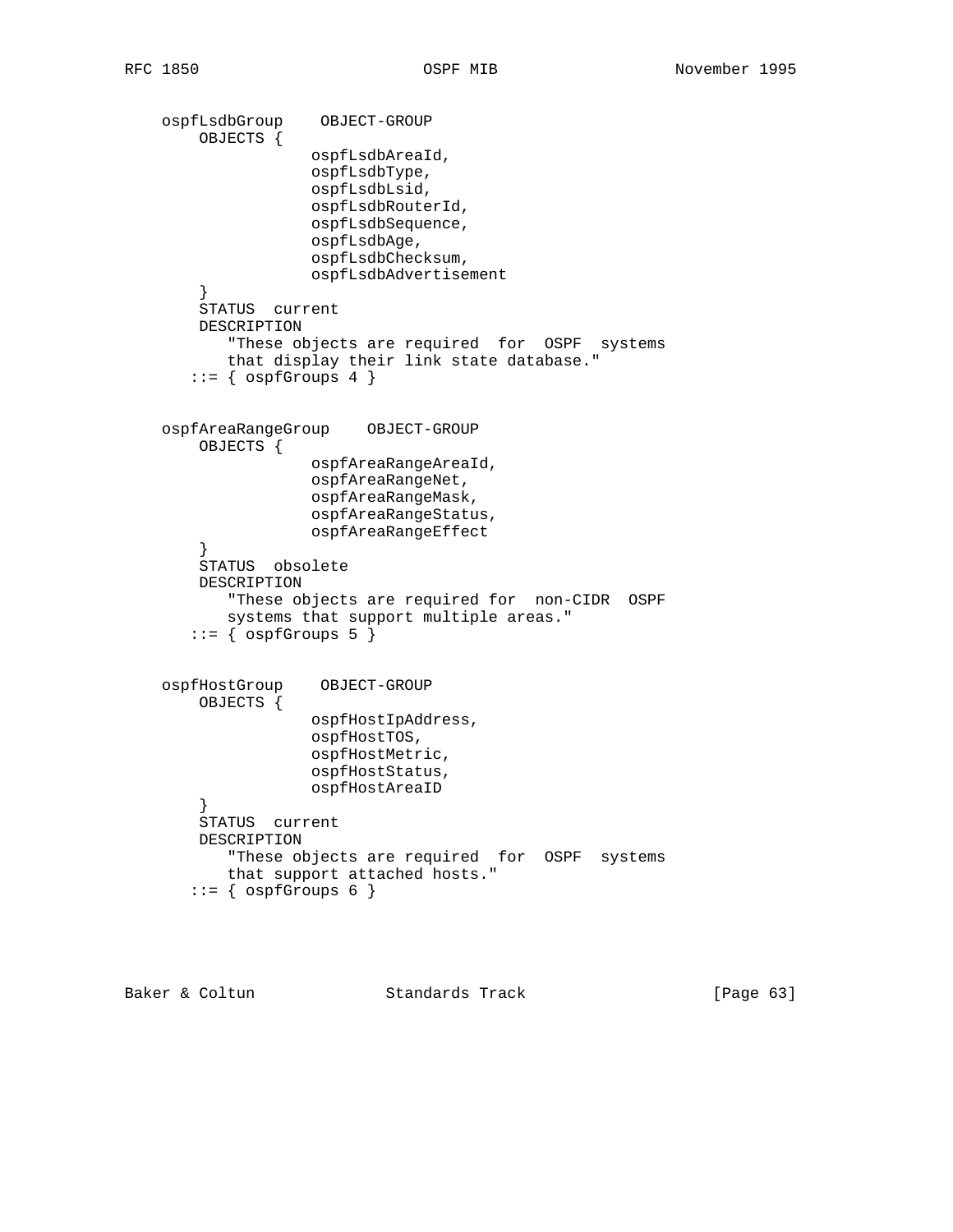```
 ospfIfGroup OBJECT-GROUP
         OBJECTS {
                    ospfIfIpAddress,
                     ospfAddressLessIf,
                     ospfIfAreaId,
                     ospfIfType,
                     ospfIfAdminStat,
                     ospfIfRtrPriority,
                     ospfIfTransitDelay,
                     ospfIfRetransInterval,
                     ospfIfHelloInterval,
                     ospfIfRtrDeadInterval,
                     ospfIfPollInterval,
                     ospfIfState,
                     ospfIfDesignatedRouter,
                     ospfIfBackupDesignatedRouter,
                     ospfIfEvents,
                     ospfIfAuthType,
                     ospfIfAuthKey,
                     ospfIfStatus,
                     ospfIfMulticastForwarding,
                     ospfIfDemand
 }
         STATUS current
        DESCRIPTION
            "These objects are required for OSPF systems."
       ::= { ospfGroups 7 }
     ospfIfMetricGroup OBJECT-GROUP
         OBJECTS {
                     ospfIfMetricIpAddress,
                     ospfIfMetricAddressLessIf,
                     ospfIfMetricTOS,
                     ospfIfMetricValue,
                    ospfIfMetricStatus
         }
         STATUS current
        DESCRIPTION
           "These objects are required for OSPF systems."
       ::= { ospfGroups 8 }
     ospfVirtIfGroup OBJECT-GROUP
         OBJECTS {
                     ospfVirtIfAreaId,
                     ospfVirtIfNeighbor,
                     ospfVirtIfTransitDelay,
Baker & Coltun Standards Track [Page 64]
```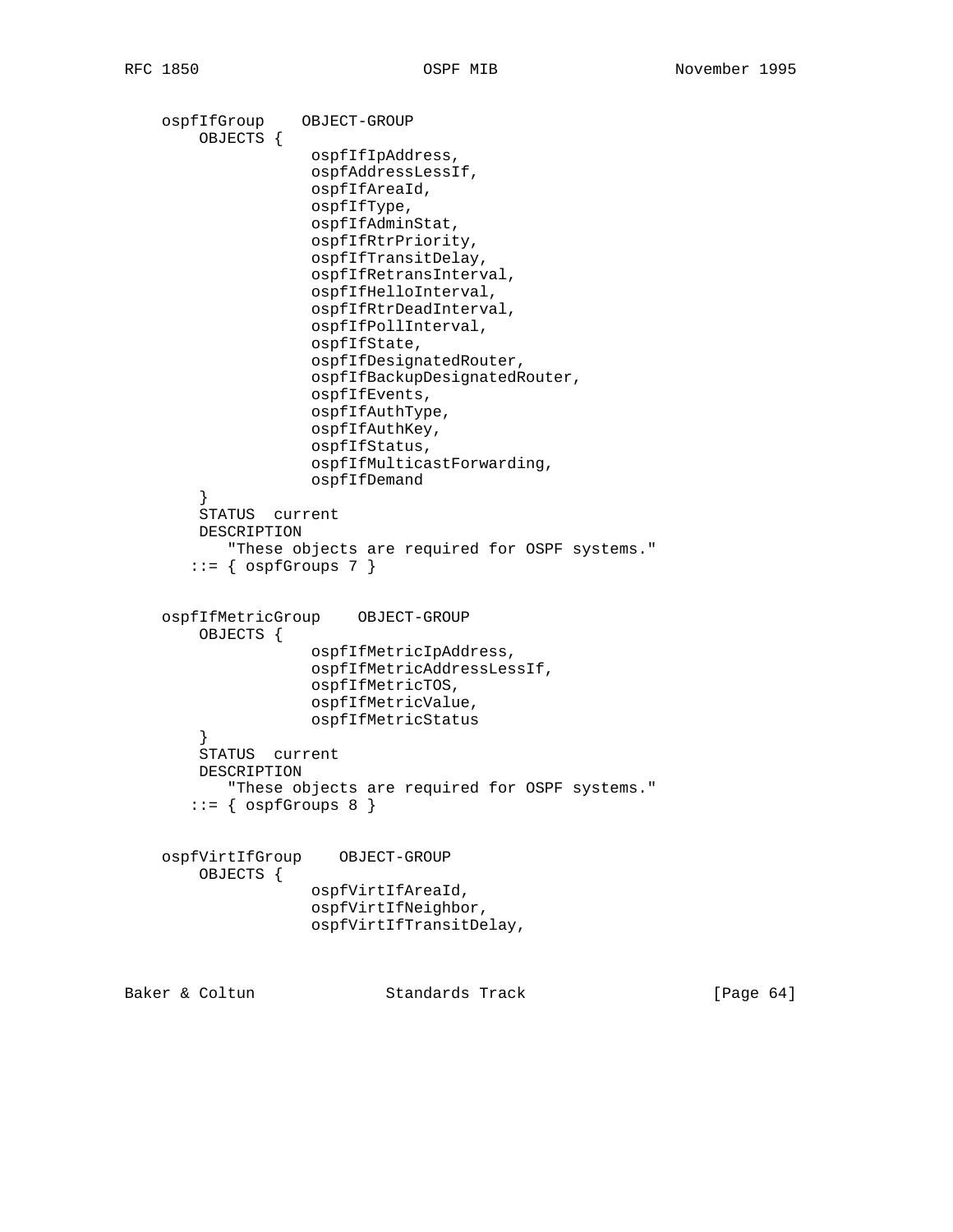```
 ospfVirtIfRetransInterval,
                     ospfVirtIfHelloInterval,
                     ospfVirtIfRtrDeadInterval,
                     ospfVirtIfState,
                     ospfVirtIfEvents,
                     ospfVirtIfAuthType,
                     ospfVirtIfAuthKey,
                     ospfVirtIfStatus
         }
         STATUS current
        DESCRIPTION
            "These objects are required for OSPF systems."
       ::= { ospfGroups 9 }
    ospfNbrGroup OBJECT-GROUP
        OBJECTS {
                     ospfNbrIpAddr,
                     ospfNbrAddressLessIndex,
                     ospfNbrRtrId,
                     ospfNbrOptions,
                     ospfNbrPriority,
                     ospfNbrState,
                     ospfNbrEvents,
                     ospfNbrLsRetransQLen,
                     ospfNbmaNbrStatus,
                     ospfNbmaNbrPermanence,
                     ospfNbrHelloSuppressed
 }
         STATUS current
        DESCRIPTION
            "These objects are required for OSPF systems."
       ::= { ospfGroups 10 }
    ospfVirtNbrGroup OBJECT-GROUP
         OBJECTS {
                     ospfVirtNbrArea,
                     ospfVirtNbrRtrId,
                     ospfVirtNbrIpAddr,
                     ospfVirtNbrOptions,
                     ospfVirtNbrState,
                     ospfVirtNbrEvents,
                     ospfVirtNbrLsRetransQLen,
                     ospfVirtNbrHelloSuppressed
 }
         STATUS current
        DESCRIPTION
```
Baker & Coltun Standards Track [Page 65]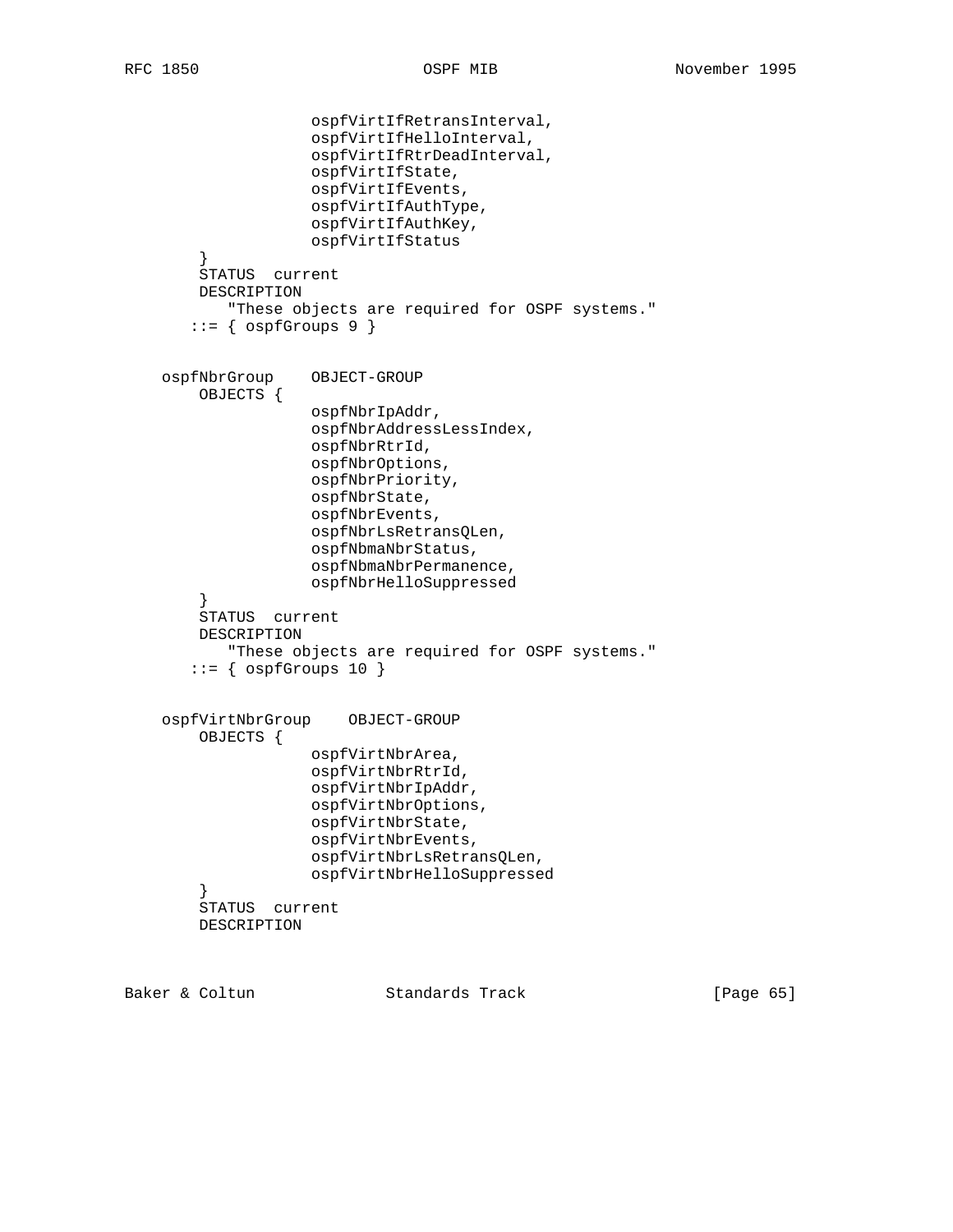```
 "These objects are required for OSPF systems."
       ::= { ospfGroups 11 }
    ospfExtLsdbGroup OBJECT-GROUP
         OBJECTS {
                     ospfExtLsdbType,
                     ospfExtLsdbLsid,
                     ospfExtLsdbRouterId,
                     ospfExtLsdbSequence,
                     ospfExtLsdbAge,
                     ospfExtLsdbChecksum,
                     ospfExtLsdbAdvertisement
 }
         STATUS current
        DESCRIPTION
            "These objects are required for OSPF systems
           that display their link state database."
       ::= { ospfGroups 12 }
    ospfAreaAggregateGroup OBJECT-GROUP
        OBJECTS {
                     ospfAreaAggregateAreaID,
                     ospfAreaAggregateLsdbType,
                     ospfAreaAggregateNet,
                     ospfAreaAggregateMask,
                     ospfAreaAggregateStatus,
                     ospfAreaAggregateEffect
         }
        STATUS current
        DESCRIPTION
            "These objects are required for OSPF systems."
       ::= { ospfGroups 13 }
```
## END

4. OSPF Traps

 OSPF is an event driven routing protocol, where an event can be a change in an OSPF interface's link-level status, the expiration of an OSPF timer or the reception of an OSPF protocol packet. Many of the actions that OSPF takes as a result of these events will result in a change of the routing topology. As routing topologies become large and complex it is often difficult to locate the source of a topology change or unpredicted routing path by polling a large number or routers. Another approach is to notify a network manager of potentially critical OSPF events with SNMP traps.

Baker & Coltun **Standards Track** [Page 66]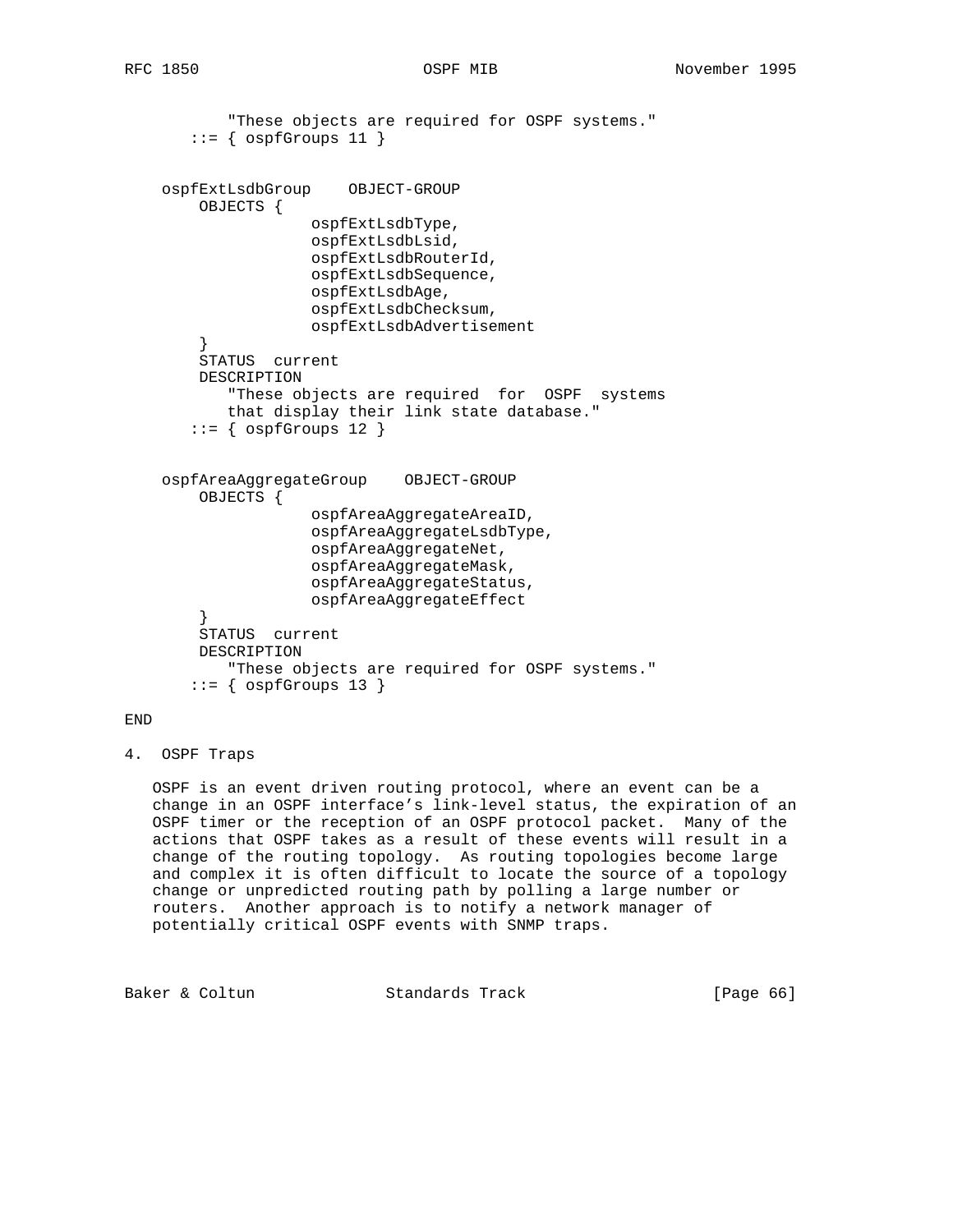This section defines a set of traps, objects and mechanisms to enhance the ability to manage IP internetworks which use OSPF as its IGP. It is an optional but useful extension to the OSPF MIB.

## 4.1. Format Of Trap Definitions

Section 7 contains contains the trap definitions.

### 4.2. Approach

 The mechanism for sending traps is straight-forward. When an exception event occurs, the application notifies the local agent who sends a trap to the appropriate SNMP management stations. The message includes the trap type and may include a list of trap specific variables. A new object is defined in section 3.2 that will allow a network manager to enable or disable particular OSPF traps. Section 5 gives the trap definitions which includes the variable lists. The router ID of the originator of the trap is included in the variable list so that the network manager may easily determine the source of the trap.

 To limit the frequency of OSPF traps, the following additional mechanisms are suggested.

# 4.3. Ignoring Initial Activity

 The majority of critical events occur when OSPF is enabled on a router, at which time the designated router is elected and neighbor adjacencies are formed. During this initial period a potential flood of traps is unnecessary since the events are expected. To avoid unnecessary traps, a router should not originate expected OSPF interface related traps until two of that interface's dead timer intervals have elapsed. The expected OSPF interface traps are ospfIfStateChange, ospfVirtIfStateChange, ospfNbrStateChange, ospfVirtNbrStateChange, ospfTxRetranmit and ospfVirtIfTxRetransmit. Additionally, ospfMaxAgeLsa and ospfOriginateLsa traps should not be originated until two dead timer intervals have elapsed where the dead timer interval used should be the dead timer with the smallest value.

# 4.4. Throttling Traps

 The mechanism for throttling the traps is similar to the mechanism explained in RFC 1224 [11], section 5. The basic idea is that there is a sliding window in seconds and an upper bound on the number of traps that may be generated within this window. Unlike RFC 1224, traps are not sent to inform the network manager that the throttling mechanism has kicked in.

Baker & Coltun Standards Track [Page 67]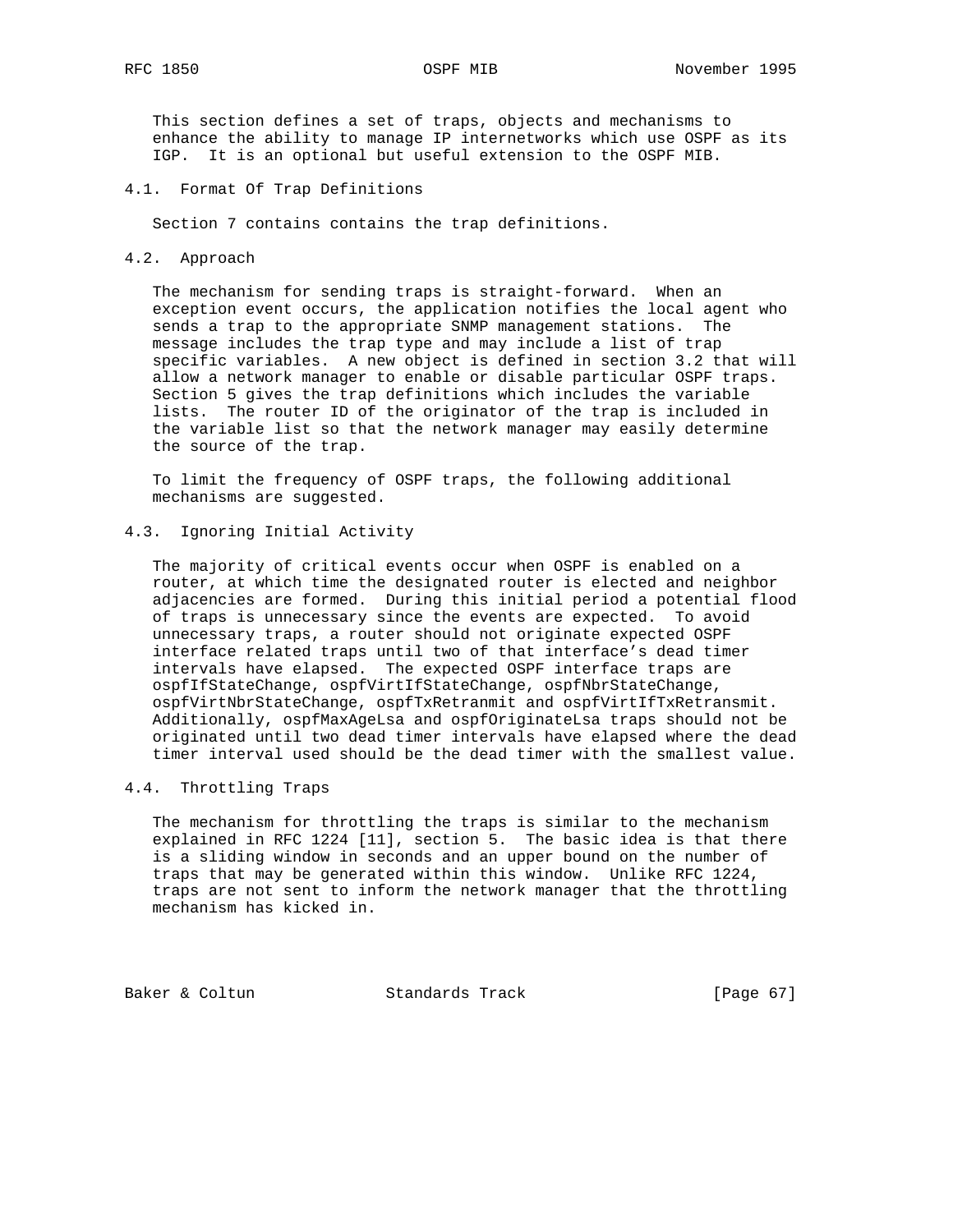A single window should be used to throttle all OSPF traps types except for the ospfLsdbOverflow and the ospfLsdbApproachingOverflow trap which should not be throttled. For example, if the window time is 3, the upper bound is 3 and the events that would cause trap types 1,3,5 and 7 occur within a 3 second period, the type 7 trap should not be generated.

Appropriate values are 7 traps with a window time of 10 seconds.

4.5. One Trap Per OSPF Event

 Several of the traps defined in section 5 are generated as the result of finding an unusual condition while parsing an OSPF packet or a processing a timer event. There may be more than one unusual condition detected while handling the event. For example, a link state update packet may contain several retransmitted link-state advertisements (LSAs), or a retransmitted database description packet may contain several database description entries. To limit the number of traps and variables, OSPF should generate at most one trap per OSPF event. Only the variables associated with the first unusual condition should be included with the trap. Similarly, if more than one type of unusual condition is encountered while parsing the packet, only the first event will generate a trap.

4.6. Polling Event Counters

 Many of the tables in the OSPF MIB contain generalized event counters. By enabling the traps defined in this document a network manager can obtain more specific information about these events. A network manager may want to poll these event counters and enable specific OSPF traps when a particular counter starts increasing abnormally.

 The following table shows the relationship between the event counters defined in the OSPF MIB and the trap types defined in section 5.

| Counter32                            | Trap Type                                                                                        |  |  |
|--------------------------------------|--------------------------------------------------------------------------------------------------|--|--|
| ospfOriginateNewLsas<br>ospfIfEvents | ospfOriginateLsa<br>ospfIfStateChange<br>ospfConfigError<br>ospfIfAuthFailure<br>ospfRxBadPacket |  |  |
| ospfVirtIfEvents                     | ospfTxRetransmit<br>ospfVirtIfStateChange<br>ospfVirtIfConfiqError<br>ospfVirtIfAuthFailure      |  |  |

|  | Baker & Coltun | Standards Track | [Page 68] |  |
|--|----------------|-----------------|-----------|--|
|  |                |                 |           |  |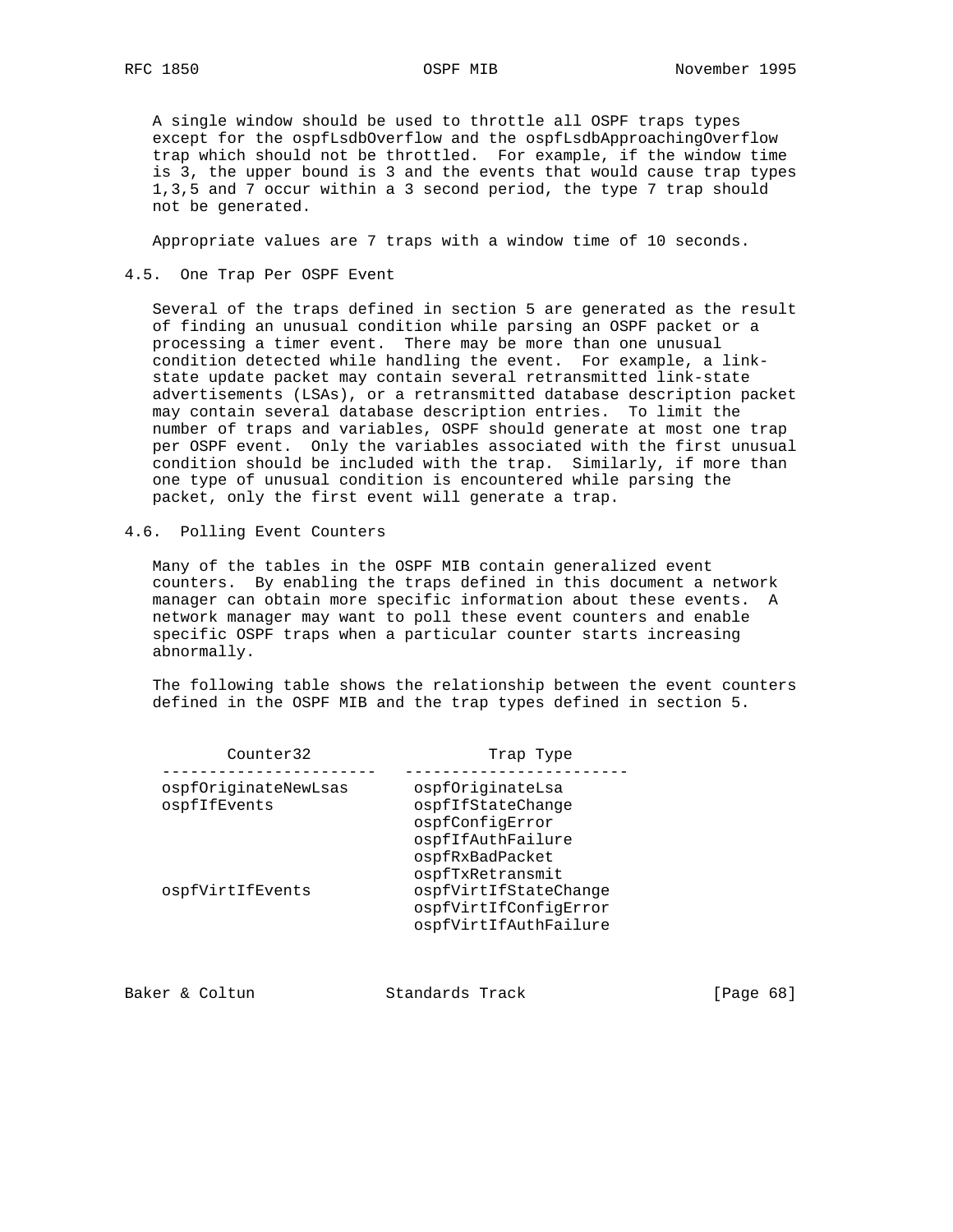ospfVirtIfRxBadPacket ospfVirtIfTxRetransmit ospfNbrEvents ospfNbrStateChange ospfVirtNbrEvents ospfVirtNbrStateChange ospfExternLSACount ospfLsdbApproachingOverflow ospfExternLSACount ospfLsdbOverflow 5. OSPF Trap Definitions OSPF-TRAP-MIB DEFINITIONS ::= BEGIN IMPORTS MODULE-IDENTITY, OBJECT-TYPE, NOTIFICATION-TYPE, IpAddress FROM SNMPv2-SMI MODULE-COMPLIANCE, OBJECT-GROUP FROM SNMPv2-CONF ospfRouterId, ospfIfIpAddress, ospfAddressLessIf, ospfIfState, ospfVirtIfAreaId, ospfVirtIfNeighbor, ospfVirtIfState, ospfNbrIpAddr, ospfNbrAddressLessIndex, ospfNbrRtrId, ospfNbrState, ospfVirtNbrArea, ospfVirtNbrRtrId, ospfVirtNbrState, ospfLsdbType, ospfLsdbLsid, ospfLsdbRouterId, ospfLsdbAreaId, ospfExtLsdbLimit, ospf FROM OSPF-MIB; ospfTrap MODULE-IDENTITY LAST-UPDATED "9501201225Z" -- Fri Jan 20 12:25:50 PST 1995 ORGANIZATION "IETF OSPF Working Group" CONTACT-INFO " Fred Baker Cisco Systems 519 Lado Drive Santa Barbara, California 93111 Tel: +1 805 681 0115 E-Mail: fred@cisco.com Rob Coltun Postal: RainbowBridge Communications Tel: (301) 340-9416 E-Mail:  $\text{rcoltun}$ @rainbow-bridge.com" DESCRIPTION "The MIB module to describe traps for the OSPF Version 2 Protocol."  $::=$  {  $ospf 16$  } -- Trap Support Objects -- The following are support objects for the OSPF traps. Baker & Coltun **Standards Track** [Page 69]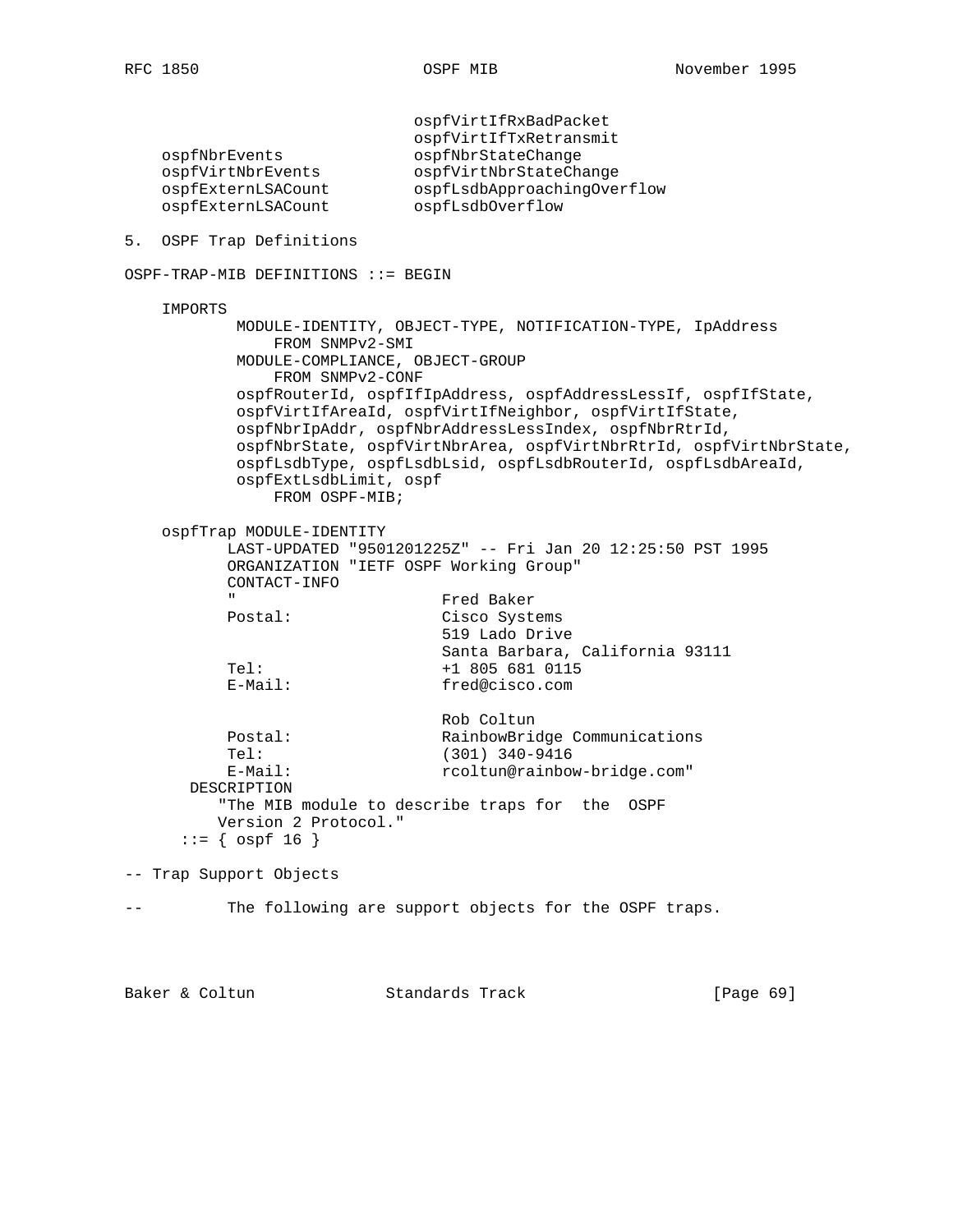```
ospfTrapControl OBJECT IDENTIFIER ::= { ospfTrap 1 }
ospfTraps OBJECT IDENTIFIER ::= { ospfTrap 2 }
    ospfSetTrap OBJECT-TYPE
        SYNTAX OCTET STRING (SIZE(4))
        MAX-ACCESS read-write
        STATUS current
        DESCRIPTION
            "A four-octet string serving as a bit map for
           the trap events defined by the OSPF traps. This
           object is used to enable and disable specific
           OSPF traps where a 1 in the bit field
           represents enabled. The right-most bit (least
           significant) represents trap 0."
       ::= { ospfTrapControl 1 }
    ospfConfigErrorType OBJECT-TYPE
        SYNTAX INTEGER {
                   badVersion (1),
                    areaMismatch (2),
                   unknownNbmaNbr (3), -- Router is Dr eligible
                    unknownVirtualNbr (4),
                    authTypeMismatch(5),
                    authFailure (6),
                    netMaskMismatch (7),
                    helloIntervalMismatch (8),
                    deadIntervalMismatch (9),
 optionMismatch (10) }
 MAX-ACCESS read-only
        STATUS current
        DESCRIPTION
            "Potential types of configuration conflicts.
           Used by the ospfConfigError and ospfConfigVir-
           tError traps."
    ::= { ospfTrapControl 2 }
    ospfPacketType OBJECT-TYPE
        SYNTAX INTEGER {
                   hello (1),
                    dbDescript (2),
                    lsReq (3),
                    lsUpdate (4),
                    lsAck (5) }
        MAX-ACCESS read-only
        STATUS current
        DESCRIPTION
```
Baker & Coltun **Standards Track** [Page 70]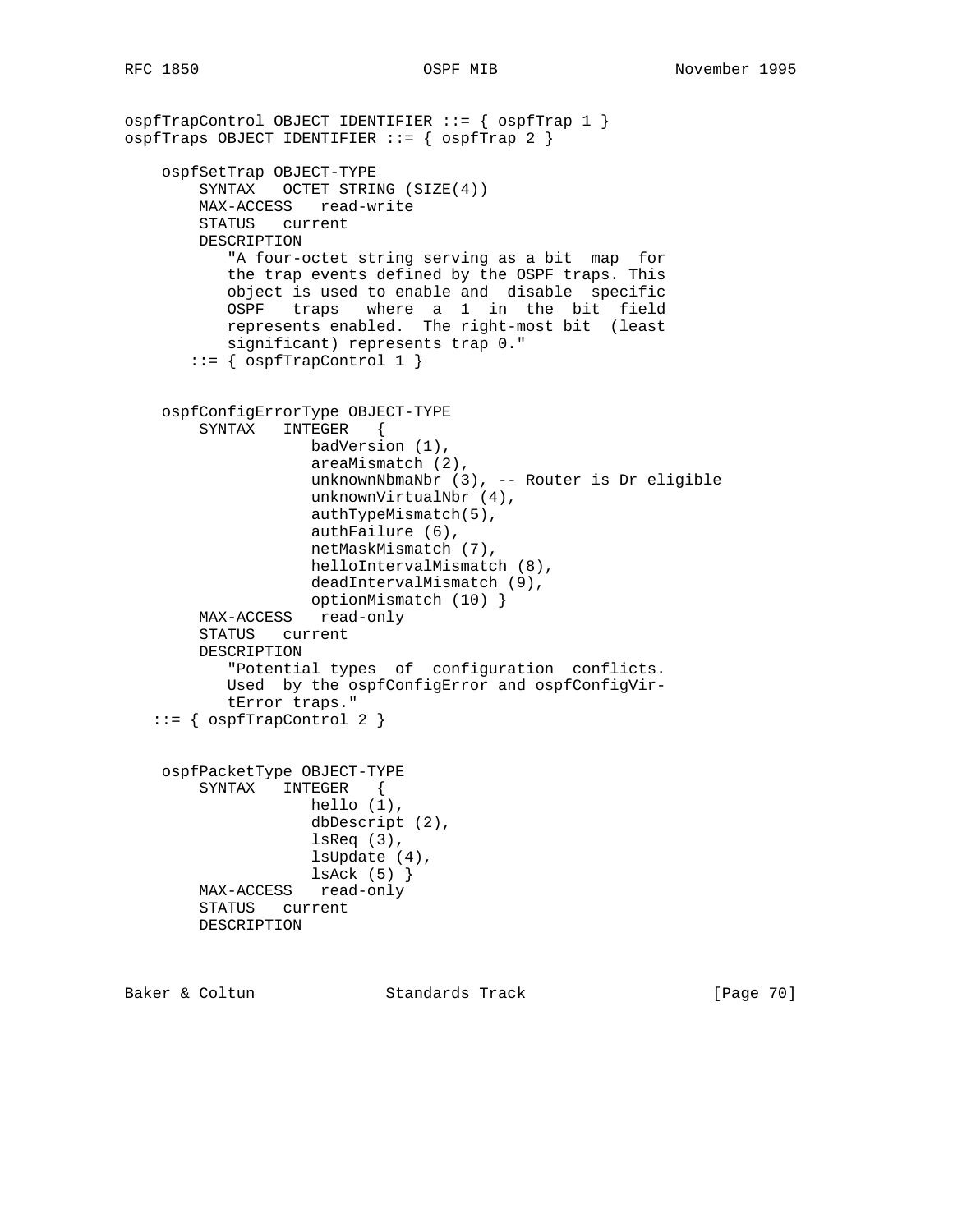```
 "OSPF packet types."
   ::= { ospfTrapControl 3 }
    ospfPacketSrc OBJECT-TYPE
        SYNTAX IpAddress
        MAX-ACCESS read-only
        STATUS current
        DESCRIPTION
           "The IP address of an inbound packet that can-
           not be identified by a neighbor instance."
      ::= { ospfTrapControl 4 }
-- Traps
    ospfIfStateChange NOTIFICATION-TYPE
        OBJECTS {
                    ospfRouterId, -- The originator of the trap
                    ospfIfIpAddress,
                    ospfAddressLessIf,
                 ospfIfState -- The new state }
 }
        STATUS current
        DESCRIPTION
           "An ospfIfStateChange trap signifies that there
           has been a change in the state of a non-virtual
           OSPF interface. This trap should be generated
          when the interface state regresses (e.g., goes
           from Dr to Down) or progresses to a terminal
           state (i.e., Point-to-Point, DR Other, Dr, or
           Backup)."
   ::= { ospfTraps 16 }
    ospfVirtIfStateChange NOTIFICATION-TYPE
        OBJECTS {
                    ospfRouterId, -- The originator of the trap
                    ospfVirtIfAreaId,
                    ospfVirtIfNeighbor,
                    ospfVirtIfState -- The new state
 }
        STATUS current
        DESCRIPTION
           "An ospfIfStateChange trap signifies that there
           has been a change in the state of an OSPF vir-
           tual interface.
```
Baker & Coltun Standards Track [Page 71]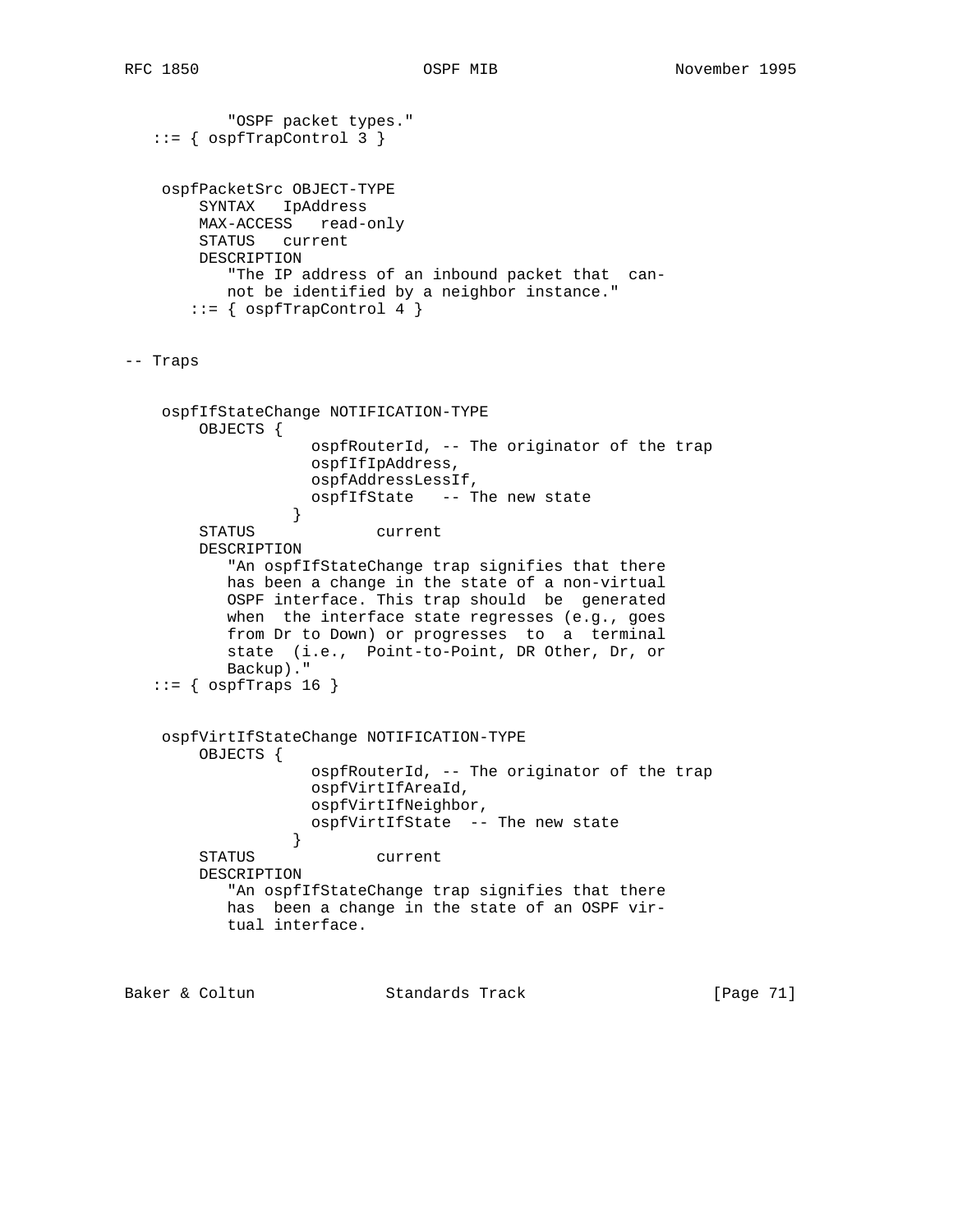```
 This trap should be generated when the inter-
           face state regresses (e.g., goes from Point-
           to-Point to Down) or progresses to a terminal
           state (i.e., Point-to-Point)."
  ::= { ospfTraps 1 }
    ospfNbrStateChange NOTIFICATION-TYPE
        OBJECTS {
                   ospfRouterId, -- The originator of the trap
                   ospfNbrIpAddr,
                   ospfNbrAddressLessIndex,
                   ospfNbrRtrId,
                    ospfNbrState -- The new state
 }
        STATUS current
        DESCRIPTION
           "An ospfNbrStateChange trap signifies that
           there has been a change in the state of a non-
           virtual OSPF neighbor. This trap should be
           generated when the neighbor state regresses
           (e.g., goes from Attempt or Full to 1-Way or
           Down) or progresses to a terminal state (e.g.,
           2-Way or Full). When an neighbor transitions
           from or to Full on non-broadcast multi-access
           and broadcast networks, the trap should be gen-
           erated by the designated router. A designated
           router transitioning to Down will be noted by
           ospfIfStateChange."
  ::= { ospfTraps 2 }
    ospfVirtNbrStateChange NOTIFICATION-TYPE
        OBJECTS {
                   ospfRouterId, -- The originator of the trap
                   ospfVirtNbrArea,
                   ospfVirtNbrRtrId,
                    ospfVirtNbrState -- The new state
 }
        STATUS current
        DESCRIPTION
          "An ospfIfStateChange trap signifies that there
           has been a change in the state of an OSPF vir-
           tual neighbor. This trap should be generated
          when the neighbor state regresses (e.g., goes
           from Attempt or Full to 1-Way or Down) or
           progresses to a terminal state (e.g., Full)."
  ::= { ospfTraps 3 }
```
Baker & Coltun **Standards Track** [Page 72]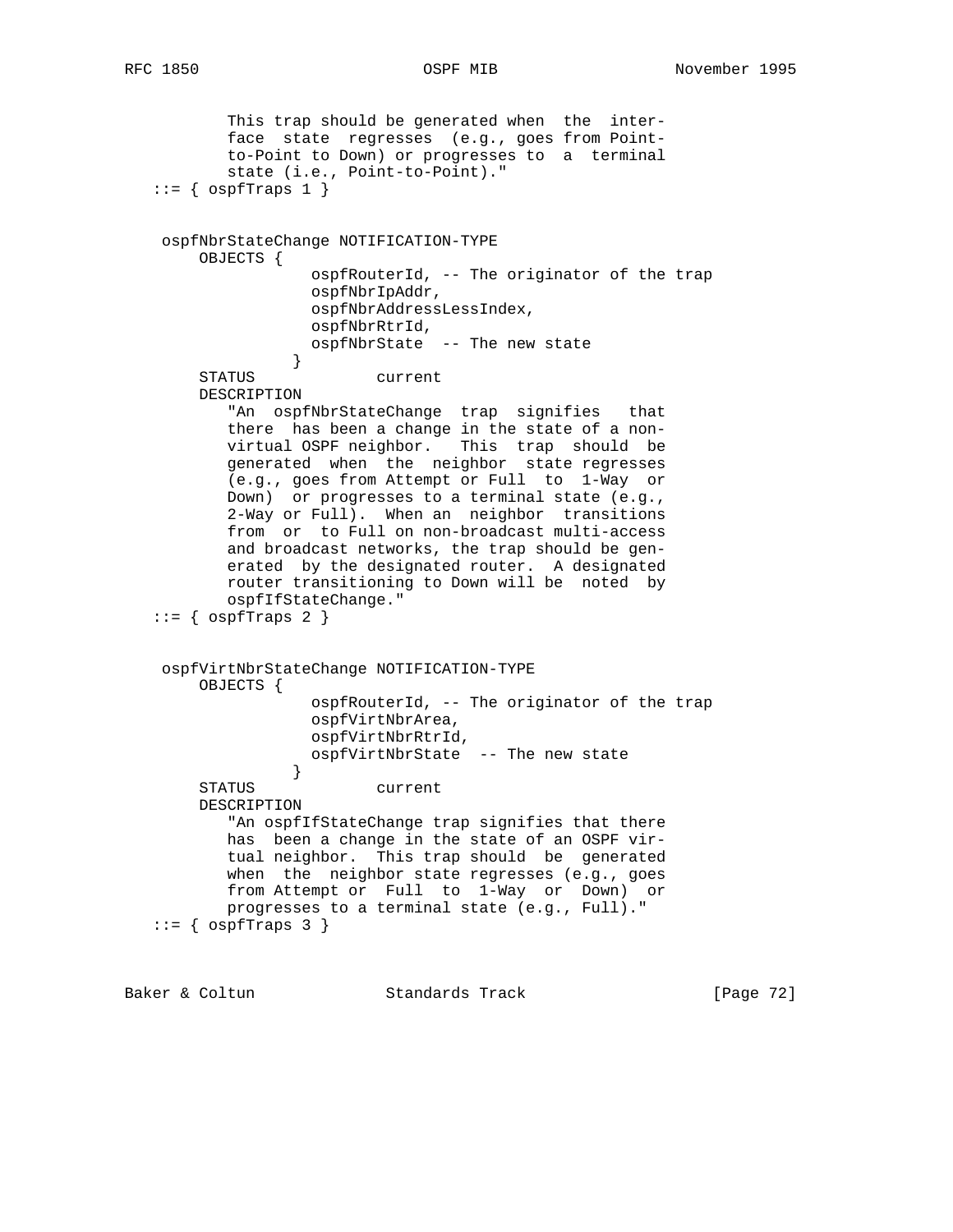```
 ospfIfConfigError NOTIFICATION-TYPE
        OBJECTS {
                   ospfRouterId, -- The originator of the trap
                   ospfIfIpAddress,
                   ospfAddressLessIf,
                   ospfPacketSrc, -- The source IP address
                   ospfConfigErrorType, -- Type of error
                   ospfPacketType
 }
        STATUS current
        DESCRIPTION
           "An ospfIfConfigError trap signifies that a
           packet has been received on a non-virtual in-
           terface from a router whose configuration
 parameters conflict with this router's confi-
 guration parameters. Note that the event op-
 tionMismatch should cause a trap only if it
           prevents an adjacency from forming."
                ::= { ospfTraps 4 }
    ospfVirtIfConfigError NOTIFICATION-TYPE
        OBJECTS {
                   ospfRouterId, -- The originator of the trap
                   ospfVirtIfAreaId,
                   ospfVirtIfNeighbor,
                   ospfConfigErrorType, -- Type of error
                   ospfPacketType
 }
        STATUS current
        DESCRIPTION
           "An ospfConfigError trap signifies that a pack-
           et has been received on a virtual interface
           from a router whose configuration parameters
           conflict with this router's configuration
           parameters. Note that the event optionMismatch
           should cause a trap only if it prevents an ad-
           jacency from forming."
  ::= { ospfTraps 5 }
    ospfIfAuthFailure NOTIFICATION-TYPE
        OBJECTS {
                   ospfRouterId, -- The originator of the trap
                   ospfIfIpAddress,
                   ospfAddressLessIf,
                   ospfPacketSrc, -- The source IP address
                   ospfConfigErrorType, -- authTypeMismatch or
```
Baker & Coltun **Standards Track** [Page 73]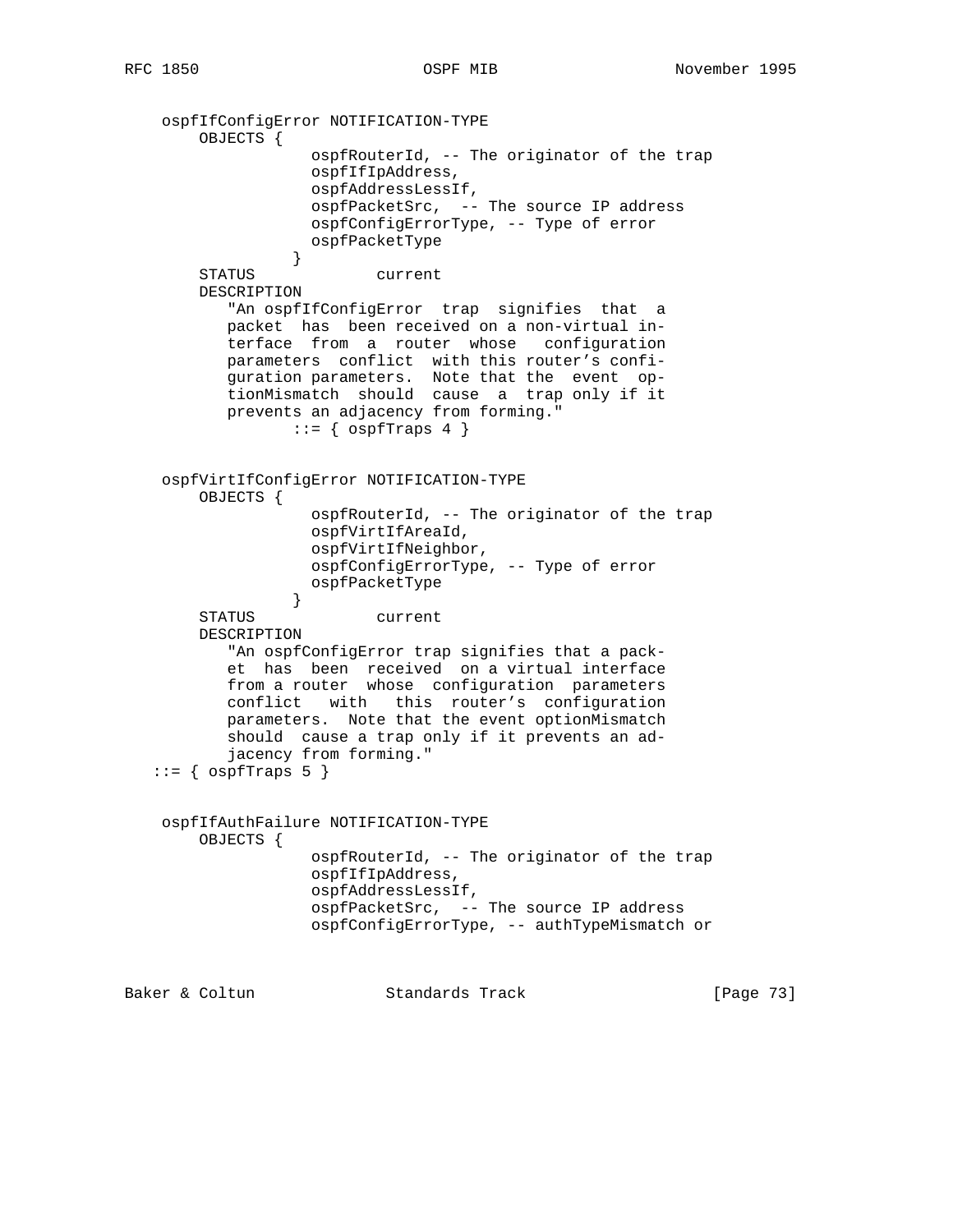```
 -- authFailure
                 ospfPacketType<br>}
 }
        STATUS current
        DESCRIPTION
           "An ospfIfAuthFailure trap signifies that a
           packet has been received on a non-virtual in-
           terface from a router whose authentication key
           or authentication type conflicts with this
           router's authentication key or authentication
           type."
  ::= { ospfTraps 6 }
    ospfVirtIfAuthFailure NOTIFICATION-TYPE
        OBJECTS {
                   ospfRouterId, -- The originator of the trap
                   ospfVirtIfAreaId,
                   ospfVirtIfNeighbor,
                   ospfConfigErrorType, -- authTypeMismatch or
                                       -- authFailure
                  ospfPacketType
 }
        STATUS current
        DESCRIPTION
           "An ospfVirtIfAuthFailure trap signifies that a
           packet has been received on a virtual interface
           from a router whose authentication key or au-
           thentication type conflicts with this router's
           authentication key or authentication type."
  ::= { ospfTraps 7 }
    ospfIfRxBadPacket NOTIFICATION-TYPE
        OBJECTS {
                   ospfRouterId, -- The originator of the trap
                   ospfIfIpAddress,
                   ospfAddressLessIf,
                   ospfPacketSrc, -- The source IP address
                   ospfPacketType
 }
        STATUS current
        DESCRIPTION
           "An ospfIfRxBadPacket trap signifies that an
           OSPF packet has been received on a non-virtual
           interface that cannot be parsed."
  ::= { ospfTraps 8 }
```
Baker & Coltun Standards Track [Page 74]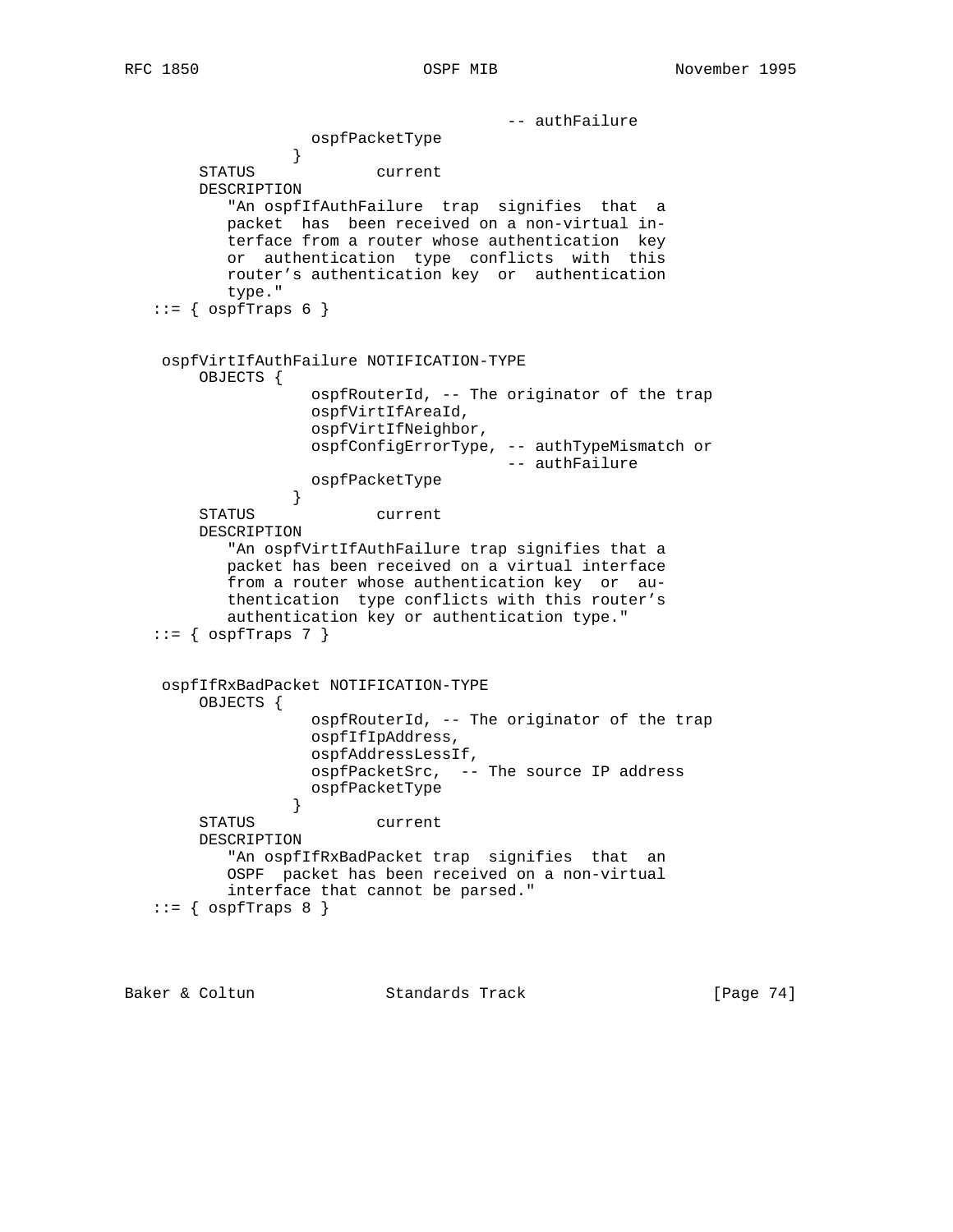```
 ospfVirtIfRxBadPacket NOTIFICATION-TYPE
        OBJECTS {
                    ospfRouterId, -- The originator of the trap
                   ospfVirtIfAreaId,
                   ospfVirtIfNeighbor,
                   ospfPacketType
 }
        STATUS current
        DESCRIPTION
           "An ospfRxBadPacket trap signifies that an OSPF
           packet has been received on a virtual interface
           that cannot be parsed."
  ::= { ospfTraps 9 }
    ospfTxRetransmit NOTIFICATION-TYPE
        OBJECTS {
                    ospfRouterId, -- The originator of the trap
                    ospfIfIpAddress,
                    ospfAddressLessIf,
                   ospfNbrRtrId, -- Destination
                   ospfPacketType,
                   ospfLsdbType,
                   ospfLsdbLsid,
                   ospfLsdbRouterId
 }
        STATUS current
        DESCRIPTION
           "An ospfTxRetransmit trap signifies than an
           OSPF packet has been retransmitted on a non-
           virtual interface. All packets that may be re-
           transmitted are associated with an LSDB entry.
           The LS type, LS ID, and Router ID are used to
           identify the LSDB entry."
  ::= { ospfTraps 10 }
    ospfVirtIfTxRetransmit NOTIFICATION-TYPE
        OBJECTS {
                    ospfRouterId, -- The originator of the trap
                    ospfVirtIfAreaId,
                    ospfVirtIfNeighbor,
                    ospfPacketType,
                    ospfLsdbType,
                    ospfLsdbLsid,
                  ospfLsdbRouterId
 }
        STATUS current
```
Baker & Coltun Standards Track [Page 75]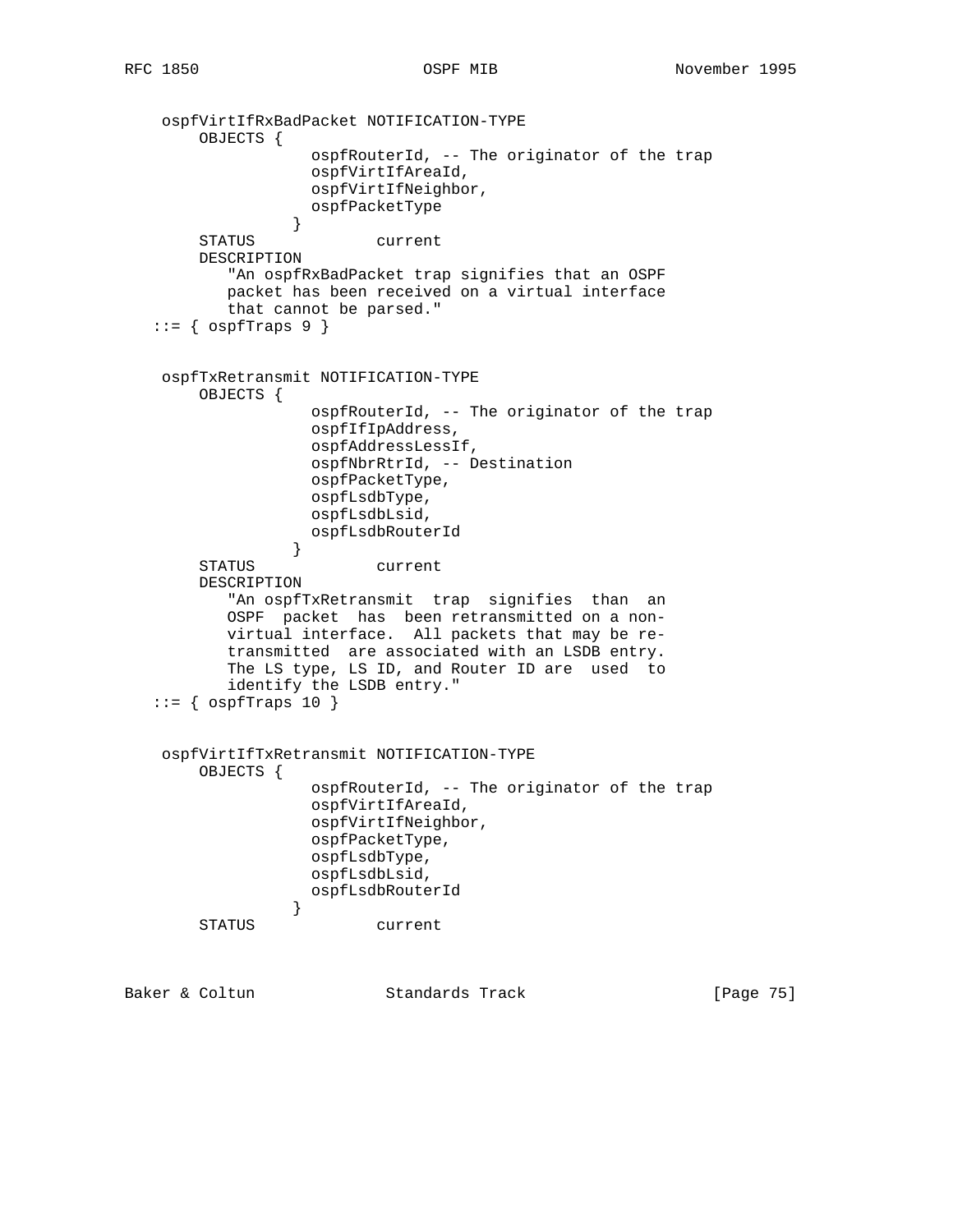```
 DESCRIPTION
           "An ospfTxRetransmit trap signifies than an
           OSPF packet has been retransmitted on a virtual
           interface. All packets that may be retransmit-
           ted are associated with an LSDB entry. The LS
           type, LS ID, and Router ID are used to identify
           the LSDB entry."
  ::= { ospfTraps 11 }
    ospfOriginateLsa NOTIFICATION-TYPE
        OBJECTS {
                    ospfRouterId, -- The originator of the trap
                    ospfLsdbAreaId, -- 0.0.0.0 for AS Externals
                    ospfLsdbType,
                   ospfLsdbLsid,
                   ospfLsdbRouterId
 }
        STATUS current
        DESCRIPTION
           "An ospfOriginateLsa trap signifies that a new
           LSA has been originated by this router. This
           trap should not be invoked for simple refreshes
           of LSAs (which happesn every 30 minutes), but
           instead will only be invoked when an LSA is
           (re)originated due to a topology change. Addi-
           tionally, this trap does not include LSAs that
           are being flushed because they have reached
           MaxAge."
  ::= { ospfTraps 12 }
    ospfMaxAgeLsa NOTIFICATION-TYPE
        OBJECTS {
                    ospfRouterId, -- The originator of the trap
                    ospfLsdbAreaId, -- 0.0.0.0 for AS Externals
                    ospfLsdbType,
                    ospfLsdbLsid,
                    ospfLsdbRouterId
 }
        STATUS current
        DESCRIPTION
           "An ospfMaxAgeLsa trap signifies that one of
           the LSA in the router's link-state database has
           aged to MaxAge."
  ::= { ospfTraps 13 }
```
Baker & Coltun Standards Track [Page 76]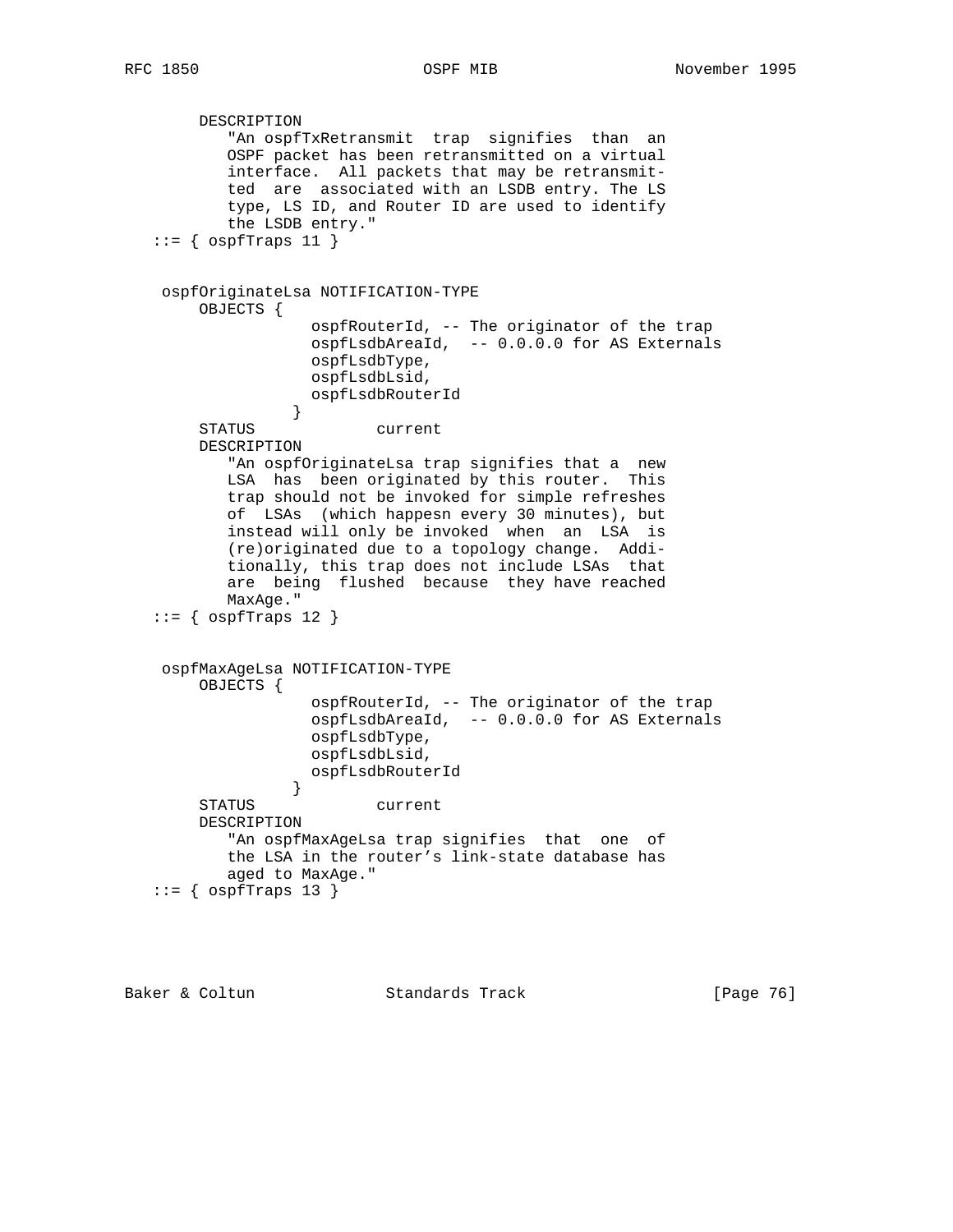```
 ospfLsdbOverflow NOTIFICATION-TYPE
        OBJECTS {
                    ospfRouterId, -- The originator of the trap
                   ospfExtLsdbLimit
 }
        STATUS current
        DESCRIPTION
           "An ospfLsdbOverflow trap signifies that the
           number of LSAs in the router's link-state data-
           base has exceeded ospfExtLsdbLimit."
   ::= { ospfTraps 14 }
    ospfLsdbApproachingOverflow NOTIFICATION-TYPE
        OBJECTS {
                   ospfRouterId, -- The originator of the trap
                   ospfExtLsdbLimit
 }
        STATUS current
        DESCRIPTION
           "An ospfLsdbApproachingOverflow trap signifies
           that the number of LSAs in the router's link-
           state database has exceeded ninety percent of
           ospfExtLsdbLimit."
   ::= { ospfTraps 15 }
-- conformance information
ospfTrapConformance OBJECT IDENTIFIER ::= { ospfTrap 3 }
ospfTrapGroups OBJECT IDENTIFIER ::= { ospfTrapConformance 1 }
ospfTrapCompliances OBJECT IDENTIFIER ::= { ospfTrapConformance 2 }
-- compliance statements
    ospfTrapCompliance MODULE-COMPLIANCE
        STATUS current
        DESCRIPTION
           "The compliance statement "
       MODULE -- this module
       MANDATORY-GROUPS { ospfTrapControlGroup }
        GROUP ospfTrapControlGroup
        DESCRIPTION
           "This group is optional but recommended for all
           OSPF systems"
Baker & Coltun Standards Track [Page 77]
```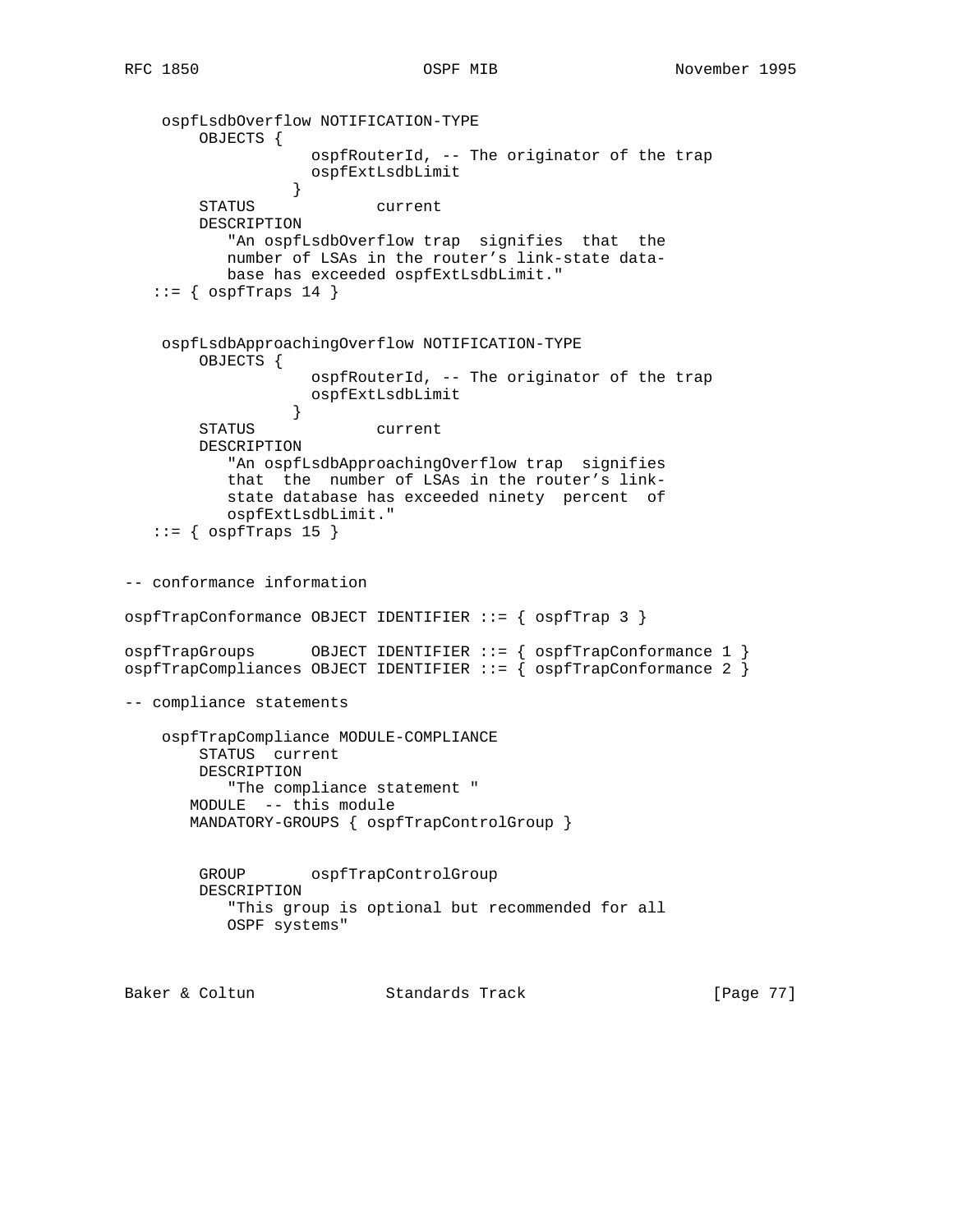```
 ::= { ospfTrapCompliances 1 }
-- units of conformance
     ospfTrapControlGroup OBJECT-GROUP
         OBJECTS {
                            ospfSetTrap,
                            ospfConfigErrorType,
                            ospfPacketType,
                            ospfPacketSrc
         }
         STATUS current
         DESCRIPTION
            "These objects are required to control traps
            from OSPF systems."
       ::= { ospfTrapGroups 1 }
```
## END

6. Acknowledgements

This document was produced by the OSPF Working Group.

- 7. References
	- [1] Cerf, V., "IAB Recommendations for the Development of Internet Network Management Standards", RFC 1052, NRI, April 1988.
	- [2] Cerf, V., "Report of the Second Ad Hoc Network Management Review Group", RFC 1109, NRI, August 1989.
	- [3] Rose M., and K. McCloghrie, "Structure and Identification of Management Information for TCP/IP-based internets", STD 16, RFC 1155, Performance Systems International, Hughes LAN Systems, May 1990.
	- [4] McCloghrie K., and M. Rose, "Management Information Base for Network Management of TCP/IP-based internets", RFC 1156, Hughes LAN Systems, Performance Systems International, May 1990.
	- [5] Case, J., Fedor, M., Schoffstall, M., and J. Davin, "Simple Network Management Protocol", STD 15, RFC 1157, SNMP Research, Performance Systems International, Performance Systems International, MIT Laboratory for Computer Science, May 1990.

Baker & Coltun Standards Track [Page 78]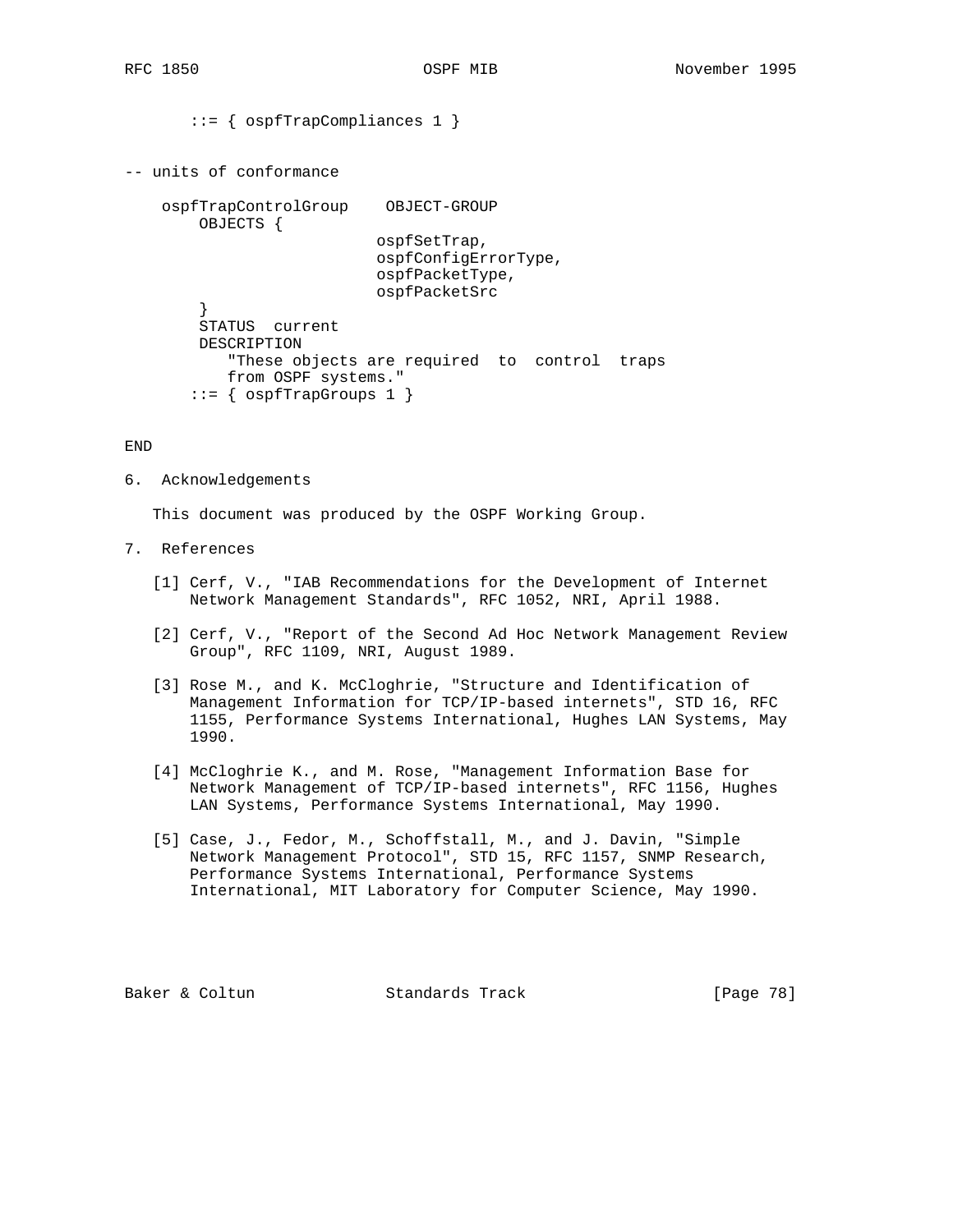- [6] Rose M., Editor, "Management Information Base for Network Management of TCP/IP-based internets: MIB-II", STD 17, RFC 1213, Performance Systems International, March 1991.
- [7] Information processing systems Open Systems Interconnection Specification of Abstract Syntax Notation One (ASN.1), International Organization for Standardization, International Standard 8824, December 1987.
- [8] Information processing systems Open Systems Interconnection Specification of Basic Encoding Rules for Abstract Notation One (ASN.1), International Organization for Standardization, International Standard 8825, December 1987.
- [9] Rose, M., and K. McCloghrie, Editors, "Concise MIB Definitions", STD 16, RFC 1212, Performance Systems International, Hughes LAN Systems, March 1991.
- [10] Rose, M., Editor, "A Convention for Defining Traps for use with the SNMP", RFC 1215, Performance Systems International, March 1991.
- [11] Steinberg, L., "Techniques for Managing Asynchronously Generated Alerts", RFC 1224, IBM Corporation, May 1991.
- [12] Moy, J., "Multicast Extensions to OSPF", RFC 1584, Proteon, Inc., September 1993.

Baker & Coltun Standards Track [Page 79]